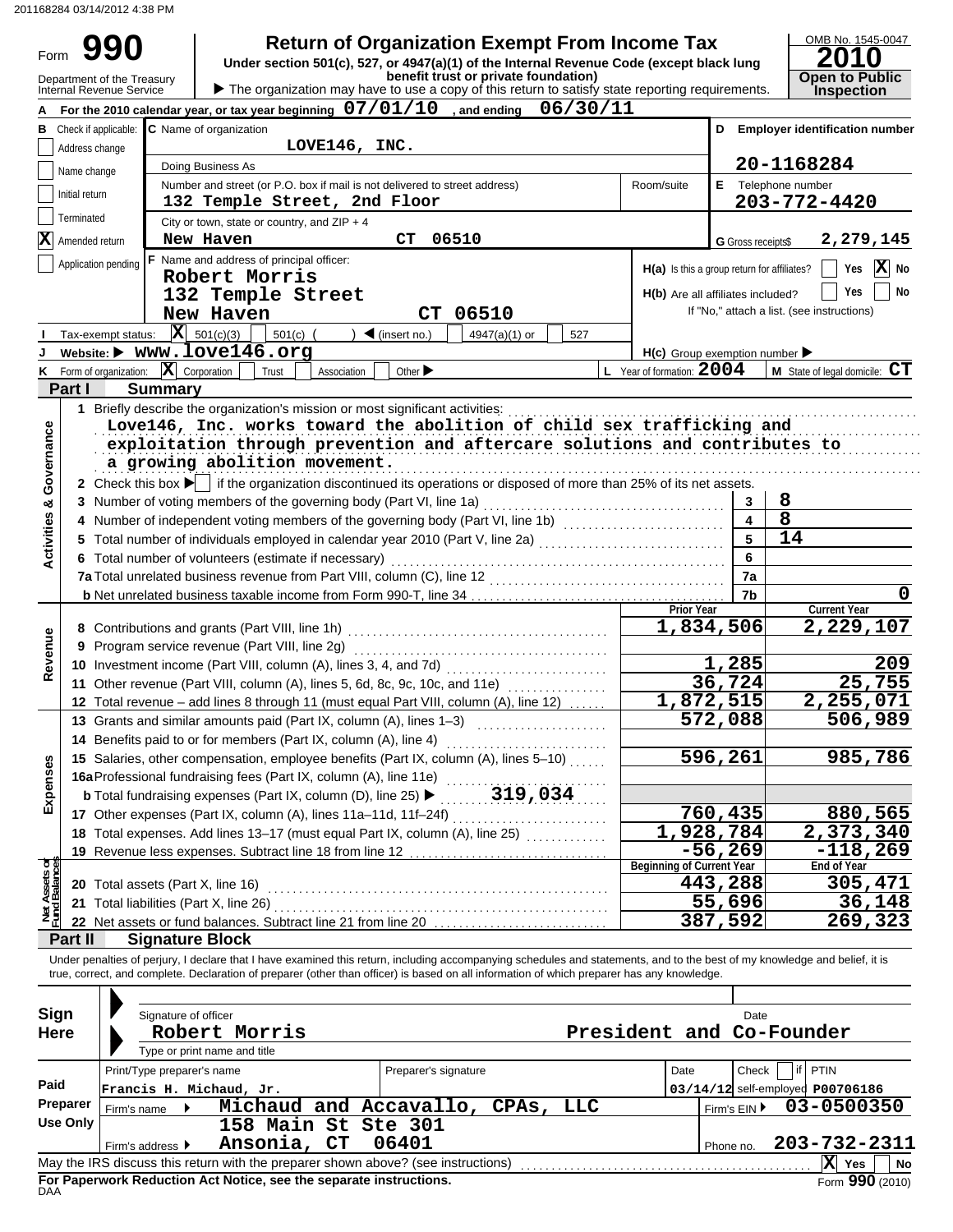|                | Form 990 (2010) LOVE146, INC.                  |                                                      |                                                                                                                                                                                                                                                                                                                                                                                                                                                                  | 20-1168284                                                 | Page 2                |
|----------------|------------------------------------------------|------------------------------------------------------|------------------------------------------------------------------------------------------------------------------------------------------------------------------------------------------------------------------------------------------------------------------------------------------------------------------------------------------------------------------------------------------------------------------------------------------------------------------|------------------------------------------------------------|-----------------------|
| Part III       |                                                |                                                      | <b>Statement of Program Service Accomplishments</b>                                                                                                                                                                                                                                                                                                                                                                                                              |                                                            |                       |
|                | 1 Briefly describe the organization's mission: |                                                      |                                                                                                                                                                                                                                                                                                                                                                                                                                                                  |                                                            |                       |
|                |                                                | a growing abolition movement.                        | Love146, Inc. works toward the abolition of child sex trafficking and<br>exploitation through prevention and aftercare solutions and contributes to                                                                                                                                                                                                                                                                                                              |                                                            |                       |
|                |                                                |                                                      |                                                                                                                                                                                                                                                                                                                                                                                                                                                                  |                                                            |                       |
|                | prior Form 990 or 990-EZ?                      | If "Yes," describe these new services on Schedule O. | 2 Did the organization undertake any significant program services during the year which were not listed on the                                                                                                                                                                                                                                                                                                                                                   |                                                            | Yes $X$ No            |
| 3<br>services? |                                                | If "Yes," describe these changes on Schedule O.      | Did the organization cease conducting, or make significant changes in how it conducts, any program                                                                                                                                                                                                                                                                                                                                                               |                                                            | Yes $\overline{X}$ No |
| 4              |                                                |                                                      | Describe the exempt purpose achievements for each of the organization's three largest program services by expenses. Section<br>501(c)(3) and 501(c)(4) organizations and section 4947(a)(1) trusts are required to report the amount of grants and allocations to<br>others, the total expenses, and revenue, if any, for each program service reported.                                                                                                         |                                                            |                       |
|                |                                                |                                                      |                                                                                                                                                                                                                                                                                                                                                                                                                                                                  |                                                            |                       |
|                | communities served.                            |                                                      | aftercare. Aftercare programs include a Philippines safehome and training<br>projects throughout Southeast Asia and Eastern Europe. LOVE146, INC. has<br>prevention programs to reduce the risk for children in high traffic areas,<br>strengthen prevention networks, empower youth, and empower advocates. In<br>addition, LOVE146, INC. works to grow a body of research on the issue to<br>enhance the knowledge base for the organization, partners and the |                                                            |                       |
|                |                                                |                                                      |                                                                                                                                                                                                                                                                                                                                                                                                                                                                  |                                                            |                       |
|                |                                                |                                                      |                                                                                                                                                                                                                                                                                                                                                                                                                                                                  |                                                            |                       |
|                |                                                |                                                      |                                                                                                                                                                                                                                                                                                                                                                                                                                                                  |                                                            |                       |
|                |                                                |                                                      |                                                                                                                                                                                                                                                                                                                                                                                                                                                                  |                                                            |                       |
|                |                                                |                                                      |                                                                                                                                                                                                                                                                                                                                                                                                                                                                  |                                                            |                       |
|                |                                                |                                                      |                                                                                                                                                                                                                                                                                                                                                                                                                                                                  |                                                            |                       |
|                |                                                |                                                      |                                                                                                                                                                                                                                                                                                                                                                                                                                                                  |                                                            |                       |
|                |                                                |                                                      |                                                                                                                                                                                                                                                                                                                                                                                                                                                                  |                                                            |                       |
|                |                                                |                                                      |                                                                                                                                                                                                                                                                                                                                                                                                                                                                  |                                                            |                       |
|                |                                                |                                                      |                                                                                                                                                                                                                                                                                                                                                                                                                                                                  |                                                            |                       |
|                |                                                |                                                      |                                                                                                                                                                                                                                                                                                                                                                                                                                                                  |                                                            |                       |
|                |                                                |                                                      |                                                                                                                                                                                                                                                                                                                                                                                                                                                                  |                                                            |                       |
|                |                                                |                                                      |                                                                                                                                                                                                                                                                                                                                                                                                                                                                  |                                                            |                       |
| 4c (Code:      | ) (Expenses \$                                 |                                                      | including grants of\$                                                                                                                                                                                                                                                                                                                                                                                                                                            | $\ldots$ , $\ldots$ $\ldots$ $\ldots$ $\ldots$ (Revenue \$ |                       |
|                |                                                |                                                      |                                                                                                                                                                                                                                                                                                                                                                                                                                                                  |                                                            |                       |
|                |                                                |                                                      |                                                                                                                                                                                                                                                                                                                                                                                                                                                                  |                                                            |                       |
|                |                                                |                                                      |                                                                                                                                                                                                                                                                                                                                                                                                                                                                  |                                                            |                       |
|                |                                                |                                                      |                                                                                                                                                                                                                                                                                                                                                                                                                                                                  |                                                            |                       |
|                |                                                |                                                      |                                                                                                                                                                                                                                                                                                                                                                                                                                                                  |                                                            |                       |
|                |                                                |                                                      |                                                                                                                                                                                                                                                                                                                                                                                                                                                                  |                                                            |                       |
|                |                                                |                                                      |                                                                                                                                                                                                                                                                                                                                                                                                                                                                  |                                                            |                       |
|                |                                                |                                                      |                                                                                                                                                                                                                                                                                                                                                                                                                                                                  |                                                            |                       |
|                |                                                |                                                      |                                                                                                                                                                                                                                                                                                                                                                                                                                                                  |                                                            |                       |
|                |                                                |                                                      |                                                                                                                                                                                                                                                                                                                                                                                                                                                                  |                                                            |                       |
|                |                                                | 4d Other program services. (Describe in Schedule O.) |                                                                                                                                                                                                                                                                                                                                                                                                                                                                  |                                                            |                       |
| (Expenses \$   |                                                |                                                      | including grants of\$                                                                                                                                                                                                                                                                                                                                                                                                                                            | (Revenue \$                                                |                       |
|                | 4e Total program service expenses              |                                                      | 1,709,211                                                                                                                                                                                                                                                                                                                                                                                                                                                        |                                                            |                       |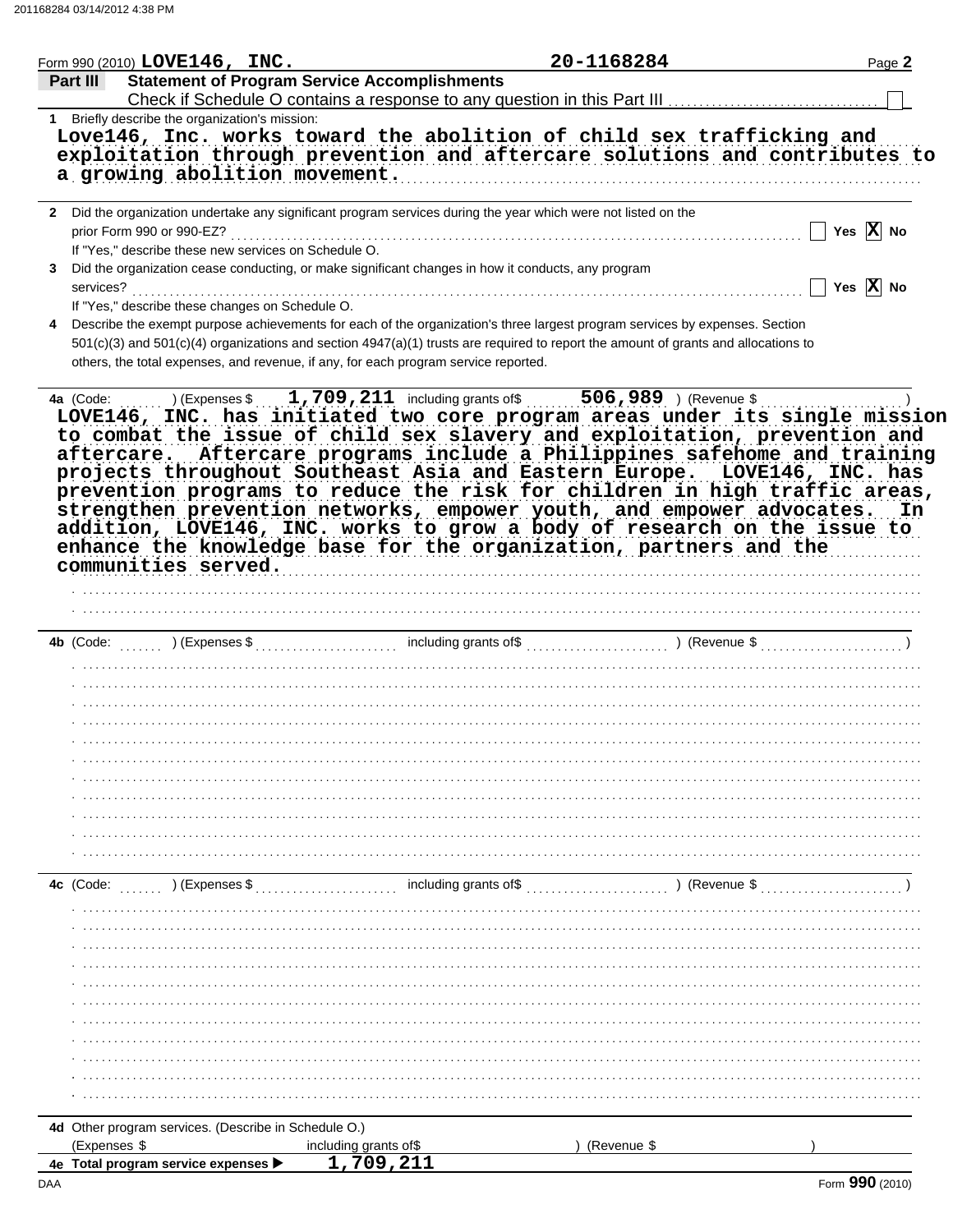|     |         | Form 990 (2010) LOVE146, INC.           |                                                                                                                         | 20-1168284                                                                                                                 |                |             | Page 3           |
|-----|---------|-----------------------------------------|-------------------------------------------------------------------------------------------------------------------------|----------------------------------------------------------------------------------------------------------------------------|----------------|-------------|------------------|
|     | Part IV | <b>Checklist of Required Schedules</b>  |                                                                                                                         |                                                                                                                            |                |             |                  |
|     |         |                                         |                                                                                                                         |                                                                                                                            |                | Yes         | No               |
| 1   |         |                                         | Is the organization described in section $501(c)(3)$ or $4947(a)(1)$ (other than a private foundation)? If "Yes,"       |                                                                                                                            |                |             |                  |
|     |         | complete Schedule A                     |                                                                                                                         |                                                                                                                            | 1              | $\mathbf X$ |                  |
| 2   |         |                                         |                                                                                                                         | Is the organization required to complete Schedule B, Schedule of Contributors? (see instructions) [[[[[[[[[[[[             | $\mathbf{2}$   | $\mathbf X$ |                  |
| 3   |         |                                         | Did the organization engage in direct or indirect political campaign activities on behalf of or in opposition to        |                                                                                                                            |                |             |                  |
|     |         |                                         | candidates for public office? If "Yes," complete Schedule C, Part I                                                     |                                                                                                                            | 3              |             | X                |
| 4   |         |                                         | Section 501(c)(3) organizations. Did the organization engage in lobbying activities, or have a section 501(h)           |                                                                                                                            |                |             |                  |
|     |         |                                         |                                                                                                                         |                                                                                                                            | 4              |             | X                |
| 5   |         |                                         | Is the organization a section $501(c)(4)$ , $501(c)(5)$ , or $501(c)(6)$ organization that receives membership dues,    |                                                                                                                            |                |             |                  |
|     |         |                                         | assessments, or similar amounts as defined in Revenue Procedure 98-19? If "Yes," complete Schedule C,                   |                                                                                                                            |                |             |                  |
|     |         |                                         |                                                                                                                         |                                                                                                                            | 5              |             | X                |
| 6   |         |                                         | Did the organization maintain any donor advised funds or any similar funds or accounts where donors have                |                                                                                                                            |                |             |                  |
|     |         |                                         | the right to provide advice on the distribution or investment of amounts in such funds or accounts? If "Yes,"           |                                                                                                                            |                |             |                  |
|     |         | complete Schedule D, Part I             |                                                                                                                         |                                                                                                                            | 6              |             | X                |
| 7   |         |                                         | Did the organization receive or hold a conservation easement, including easements to preserve open space,               |                                                                                                                            |                |             |                  |
|     |         |                                         | the environment, historic land areas, or historic structures? If "Yes," complete Schedule D, Part II                    |                                                                                                                            | $\overline{7}$ |             | X                |
| 8   |         |                                         | Did the organization maintain collections of works of art, historical treasures, or other similar assets? If "Yes,"     |                                                                                                                            |                |             |                  |
|     |         | complete Schedule D, Part III           |                                                                                                                         |                                                                                                                            | 8              |             | X                |
| 9   |         |                                         | Did the organization report an amount in Part X, line 21; serve as a custodian for amounts not listed in Part           |                                                                                                                            |                |             |                  |
|     |         |                                         | X; or provide credit counseling, debt management, credit repair, or debt negotiation services? If "Yes,"                |                                                                                                                            |                |             |                  |
|     |         |                                         |                                                                                                                         |                                                                                                                            | 9              |             | X                |
| 10  |         |                                         | Did the organization, directly or through a related organization, hold assets in term, permanent, or quasi-             |                                                                                                                            |                |             |                  |
|     |         |                                         |                                                                                                                         |                                                                                                                            | 10             |             | X                |
| 11  |         |                                         | If the organization's answer to any of the following questions is "Yes," then complete Schedule D, Parts VI,            |                                                                                                                            |                |             |                  |
|     |         | VII, VIII, IX, or X as applicable.      |                                                                                                                         |                                                                                                                            |                |             |                  |
| a   |         |                                         | Did the organization report an amount for land, buildings, and equipment in Part X, line 10? If "Yes,"                  |                                                                                                                            |                |             |                  |
|     |         | complete Schedule D, Part VI            |                                                                                                                         |                                                                                                                            | 11a            | X           |                  |
| b   |         |                                         | Did the organization report an amount for investments—other securities in Part X, line 12 that is 5% or more            |                                                                                                                            |                |             |                  |
|     |         |                                         | of its total assets reported in Part X, line 16? If "Yes," complete Schedule D, Part VII                                |                                                                                                                            | 11b            |             | X                |
| c   |         |                                         | Did the organization report an amount for investments—program related in Part X, line 13 that is 5% or more             |                                                                                                                            |                |             |                  |
|     |         |                                         |                                                                                                                         | of its total assets reported in Part X, line 16? If "Yes," complete Schedule D, Part VIII [[[[[[[[[[[[[[[[[[[[             | 11c            |             | X                |
| d   |         |                                         | Did the organization report an amount for other assets in Part X, line 15 that is 5% or more of its total assets        |                                                                                                                            |                |             |                  |
|     |         |                                         | reported in Part X, line 16? If "Yes," complete Schedule D, Part IX                                                     |                                                                                                                            | 11d            |             | X<br>$\mathbf x$ |
|     |         |                                         |                                                                                                                         | Did the organization report an amount for other liabilities in Part X, line 25? If "Yes," complete Schedule D, Part X      | 11e            |             |                  |
|     |         |                                         |                                                                                                                         | Did the organization's separate or consolidated financial statements for the tax year include a footnote that addresses    |                |             |                  |
|     |         |                                         | 12a Did the organization obtain separate, independent audited financial statements for the tax year? If "Yes," complete | the organization's liability for uncertain tax positions under FIN 48 (ASC 740)? If "Yes," complete Schedule D, Part X     | 11f<br>.       |             | X.               |
|     |         |                                         |                                                                                                                         |                                                                                                                            | 12a            | X           |                  |
| b   |         |                                         |                                                                                                                         | Was the organization included in consolidated, independent audited financial statements for the tax year? If "Yes," and if |                |             |                  |
|     |         |                                         |                                                                                                                         |                                                                                                                            | 12b            |             | X                |
| 13  |         |                                         |                                                                                                                         |                                                                                                                            | 13             |             | $\mathbf X$      |
| 14a |         |                                         |                                                                                                                         |                                                                                                                            | 14a            |             | $\mathbf X$      |
| b   |         |                                         | Did the organization have aggregate revenues or expenses of more than \$10,000 from grantmaking, fundraising,           |                                                                                                                            |                |             |                  |
|     |         |                                         |                                                                                                                         |                                                                                                                            | 14b            | X           |                  |
| 15  |         |                                         | Did the organization report on Part IX, column (A), line 3, more than \$5,000 of grants or assistance to any            |                                                                                                                            |                |             |                  |
|     |         |                                         |                                                                                                                         | organization or entity located outside the United States? If "Yes," complete Schedule F, Parts II and IV                   | 15             | X           |                  |
| 16  |         |                                         | Did the organization report on Part IX, column (A), line 3, more than \$5,000 of aggregate grants or assistance         |                                                                                                                            |                |             |                  |
|     |         |                                         |                                                                                                                         | to individuals located outside the United States? If "Yes," complete Schedule F, Parts III and IV [[[[[[[[[[[[             | 16             |             | X                |
| 17  |         |                                         | Did the organization report a total of more than \$15,000 of expenses for professional fundraising services on          |                                                                                                                            |                |             |                  |
|     |         |                                         |                                                                                                                         |                                                                                                                            | 17             |             | X                |
| 18  |         |                                         | Did the organization report more than \$15,000 total of fundraising event gross income and contributions on             |                                                                                                                            |                |             |                  |
|     |         |                                         | Part VIII, lines 1c and 8a? If "Yes," complete Schedule G, Part II                                                      |                                                                                                                            | 18             |             | X                |
| 19  |         |                                         | Did the organization report more than \$15,000 of gross income from gaming activities on Part VIII, line 9a?            |                                                                                                                            |                |             |                  |
|     |         | If "Yes," complete Schedule G, Part III |                                                                                                                         |                                                                                                                            | 19             |             | X                |
| 20a |         |                                         |                                                                                                                         |                                                                                                                            | 20a            |             | $\mathbf X$      |
| b   |         |                                         | If "Yes" to line 20a, did the organization attach its audited financial statements to this return? Note. Some           |                                                                                                                            |                |             |                  |
|     |         |                                         |                                                                                                                         | Form 990 filers that operate one or more hospitals must attach audited financial statements (see instructions)             | 20b            |             |                  |

Form **990** (2010)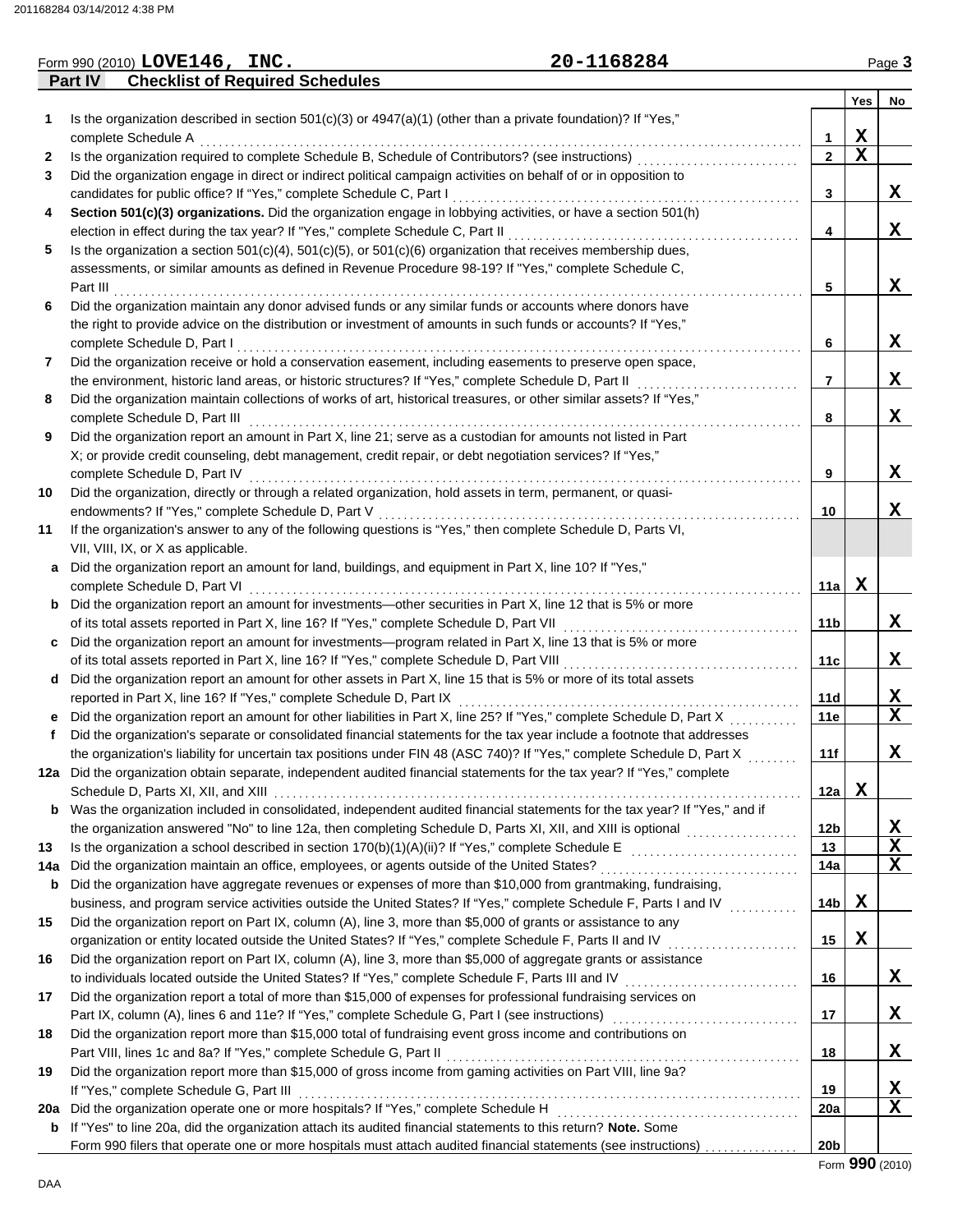|    | 20-1168284<br>Form 990 (2010) LOVE146, INC.                                                                                                                                     |                 |             | Page 4                  |
|----|---------------------------------------------------------------------------------------------------------------------------------------------------------------------------------|-----------------|-------------|-------------------------|
|    | <b>Checklist of Required Schedules (continued)</b><br><b>Part IV</b>                                                                                                            |                 |             |                         |
|    |                                                                                                                                                                                 |                 | Yes         | No                      |
| 21 | Did the organization report more than \$5,000 of grants and other assistance to governments and organizations                                                                   |                 |             |                         |
|    | in the United States on Part IX, column (A), line 1? If "Yes," complete Schedule I, Parts I and II                                                                              | 21              | $\mathbf X$ |                         |
| 22 | Did the organization report more than \$5,000 of grants and other assistance to individuals in the United States                                                                |                 |             |                         |
|    | on Part IX, column (A), line 2? If "Yes," complete Schedule I, Parts I and III                                                                                                  | 22              |             | X                       |
| 23 | Did the organization answer "Yes" to Part VII, Section A, line 3, 4, or 5 about compensation of the                                                                             |                 |             |                         |
|    | organization's current and former officers, directors, trustees, key employees, and highest compensated                                                                         |                 |             |                         |
|    | employees? If "Yes," complete Schedule J                                                                                                                                        | 23              |             | X                       |
|    | 24a Did the organization have a tax-exempt bond issue with an outstanding principal amount of more than                                                                         |                 |             |                         |
|    | \$100,000 as of the last day of the year, that was issued after December 31, 2002? If "Yes," answer lines 24b                                                                   |                 |             |                         |
|    | through 24d and complete Schedule K. If "No," go to line 25                                                                                                                     | 24a             |             | X                       |
| b  | Did the organization invest any proceeds of tax-exempt bonds beyond a temporary period exception?                                                                               | 24 <sub>b</sub> |             |                         |
| c  | Did the organization maintain an escrow account other than a refunding escrow at any time during the year                                                                       |                 |             |                         |
|    | to defease any tax-exempt bonds?                                                                                                                                                | 24c             |             |                         |
| d  |                                                                                                                                                                                 | 24d             |             |                         |
|    | 25a Section 501(c)(3) and 501(c)(4) organizations. Did the organization engage in an excess benefit transaction                                                                 |                 |             |                         |
|    | with a disqualified person during the year? If "Yes," complete Schedule L, Part I                                                                                               | 25a             |             | X                       |
| b  | Is the organization aware that it engaged in an excess benefit transaction with a disqualified person in a prior                                                                |                 |             |                         |
|    | year, and that the transaction has not been reported on any of the organization's prior Forms 990 or 990-EZ?                                                                    |                 |             |                         |
|    | If "Yes," complete Schedule L, Part I                                                                                                                                           | 25 <sub>b</sub> |             | X                       |
| 26 | Was a loan to or by a current or former officer, director, trustee, key employee, highly compensated employee, or                                                               |                 |             |                         |
|    | disqualified person outstanding as of the end of the organization's tax year? If "Yes," complete Schedule L, Part II                                                            | 26              |             | X                       |
| 27 | Did the organization provide a grant or other assistance to an officer, director, trustee, key employee,                                                                        |                 |             |                         |
|    | substantial contributor, or a grant selection committee member, or to a person related to such an individual?                                                                   |                 |             |                         |
|    | If "Yes," complete Schedule L, Part III                                                                                                                                         | 27              |             | X                       |
| 28 | Was the organization a party to a business transaction with one of the following parties (see Schedule L,                                                                       |                 |             |                         |
|    | Part IV instructions for applicable filing thresholds, conditions, and exceptions):                                                                                             |                 |             |                         |
| а  | A current or former officer, director, trustee, or key employee? If "Yes," complete Schedule L, Part IV                                                                         | <b>28a</b>      |             | X                       |
| b  | A family member of a current or former officer, director, trustee, or key employee? If "Yes," complete                                                                          |                 |             |                         |
|    | Schedule L, Part IV                                                                                                                                                             | 28b             |             | X                       |
| c  | An entity of which a current or former officer, director, trustee, or key employee (or a family member thereof)                                                                 |                 |             |                         |
|    | was an officer, director, trustee, or direct or indirect owner? If "Yes," complete Schedule L, Part IV                                                                          | 28c             |             | X                       |
| 29 | Did the organization receive more than \$25,000 in non-cash contributions? If "Yes," complete Schedule M                                                                        | 29              |             | $\mathbf x$             |
| 30 | Did the organization receive contributions of art, historical treasures, or other similar assets, or qualified                                                                  |                 |             |                         |
|    | conservation contributions? If "Yes," complete Schedule M                                                                                                                       | 30              |             | X                       |
| 31 | Did the organization liquidate, terminate, or dissolve and cease operations? If "Yes," complete Schedule N,                                                                     |                 |             |                         |
|    |                                                                                                                                                                                 | 31              |             | X                       |
| 32 | Did the organization sell, exchange, dispose of, or transfer more than 25% of its net assets? If "Yes,"                                                                         |                 |             |                         |
|    |                                                                                                                                                                                 | 32              |             | X                       |
| 33 | Did the organization own 100% of an entity disregarded as separate from the organization under Regulations                                                                      |                 |             |                         |
|    |                                                                                                                                                                                 | 33              |             | X                       |
| 34 | Was the organization related to any tax-exempt or taxable entity? If "Yes," complete Schedule R, Parts II, III,                                                                 |                 |             |                         |
|    |                                                                                                                                                                                 | 34              |             | X                       |
|    | IV, and V, line 1                                                                                                                                                               | 35              |             | $\overline{\mathbf{x}}$ |
| 35 |                                                                                                                                                                                 |                 |             |                         |
| a  | Did the organization receive any payment from or engage in any transaction with a<br>controlled entity within the meaning of section 512(b)(13)? If "Yes," complete Schedule R, |                 |             |                         |
|    | $\sqrt{\phantom{a}}$ Yes $\sqrt{\phantom{a}}$ No                                                                                                                                |                 |             |                         |
|    |                                                                                                                                                                                 |                 |             |                         |
| 36 | Section 501(c)(3) organizations. Did the organization make any transfers to an exempt non-charitable                                                                            |                 |             |                         |
|    |                                                                                                                                                                                 | 36              |             | X                       |
| 37 | Did the organization conduct more than 5% of its activities through an entity that is not a related organization                                                                |                 |             |                         |
|    | and that is treated as a partnership for federal income tax purposes? If "Yes," complete Schedule R,                                                                            |                 |             |                         |
|    | Part VI                                                                                                                                                                         | 37              |             | X                       |
| 38 | Did the organization complete Schedule O and provide explanations in Schedule O for Part VI, lines 11 and                                                                       |                 |             |                         |
|    |                                                                                                                                                                                 | 38              | X           |                         |

Form **990** (2010)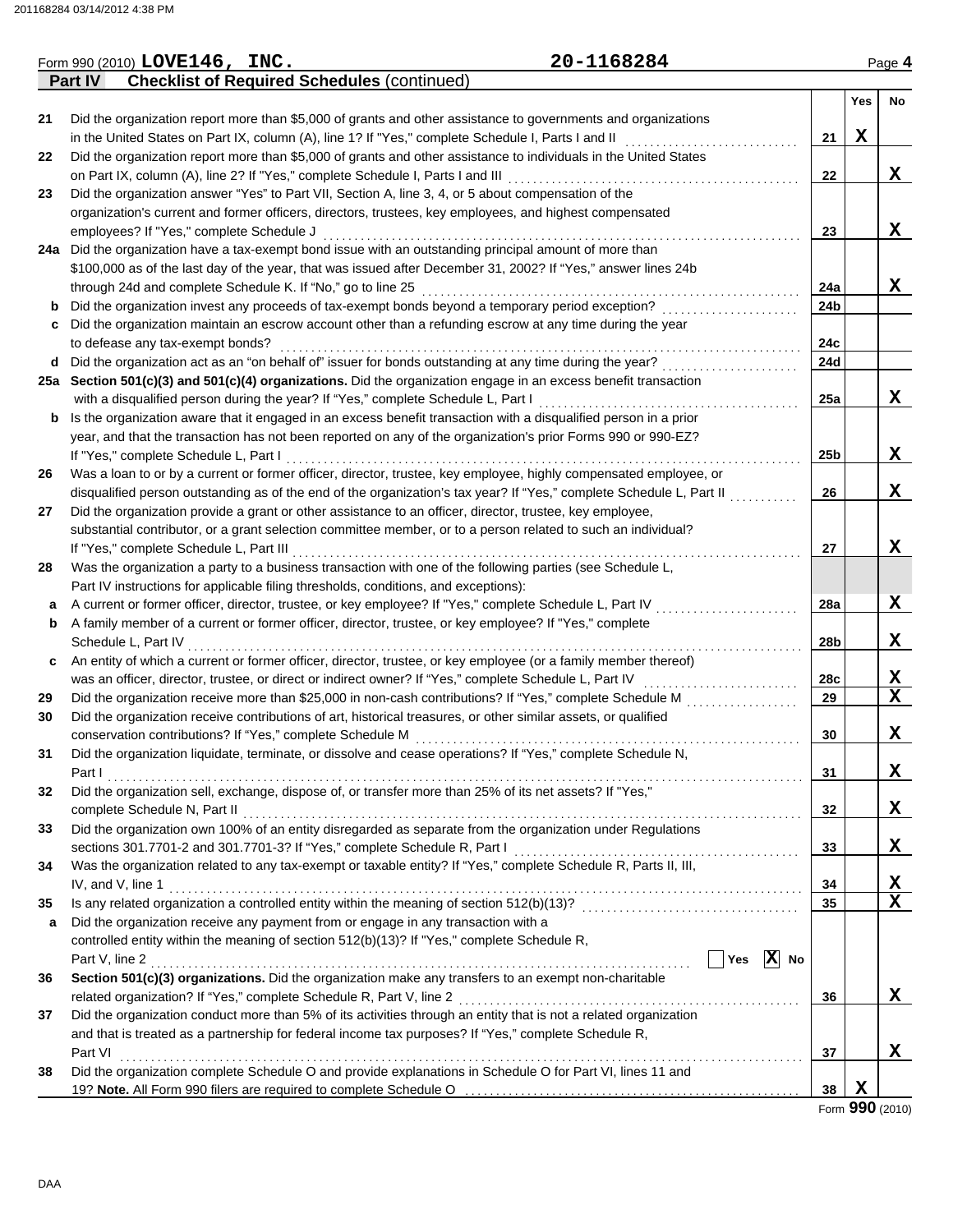|     | Form 990 (2010) LOVE146, INC.                                                                                                                                                  | 20-1168284 |                 |                |                 |                 | Page 5           |
|-----|--------------------------------------------------------------------------------------------------------------------------------------------------------------------------------|------------|-----------------|----------------|-----------------|-----------------|------------------|
|     | <b>Statements Regarding Other IRS Filings and Tax Compliance</b><br>Part V                                                                                                     |            |                 |                |                 |                 |                  |
|     | Check if Schedule O contains a response to any question in this Part V                                                                                                         |            |                 |                |                 |                 |                  |
|     |                                                                                                                                                                                |            |                 |                |                 | Yes             | No               |
| 1a  | Enter the number reported in Box 3 of Form 1096. Enter -0- if not applicable                                                                                                   |            | 1a              | 14             |                 |                 |                  |
| b   | Enter the number of Forms W-2G included in line 1a. Enter -0- if not applicable                                                                                                |            | 1 <sub>b</sub>  | $\overline{0}$ |                 |                 |                  |
| c   | Did the organization comply with backup withholding rules for reportable payments to vendors and                                                                               |            |                 |                |                 |                 |                  |
|     | reportable gaming (gambling) winnings to prize winners?                                                                                                                        |            |                 |                | 1c              | X               |                  |
|     | 2a Enter the number of employees reported on Form W-3, Transmittal of Wage and Tax                                                                                             |            |                 |                |                 |                 |                  |
|     | Statements, filed for the calendar year ending with or within the year covered by this return                                                                                  |            | 2a              | 14             |                 |                 |                  |
| b   | If at least one is reported on line 2a, did the organization file all required federal employment tax returns?                                                                 |            |                 |                | 2 <sub>b</sub>  | $\mathbf X$     |                  |
|     | Note. If the sum of lines 1a and 2a is greater than 250, you may be required to e-file. (see instructions)                                                                     |            |                 |                |                 |                 |                  |
| За  | Did the organization have unrelated business gross income of \$1,000 or more during the year?                                                                                  |            |                 |                | 3a              |                 | X                |
| b   | If "Yes," has it filed a Form 990-T for this year? If "No," provide an explanation in Schedule O                                                                               |            |                 |                | 3 <sub>b</sub>  |                 |                  |
| 4a  | At any time during the calendar year, did the organization have an interest in, or a signature or other authority                                                              |            |                 |                |                 |                 |                  |
|     | over, a financial account in a foreign country (such as a bank account, securities account, or other financial                                                                 |            |                 |                |                 |                 |                  |
|     | account)?                                                                                                                                                                      |            |                 |                | 4a              |                 | X                |
| b   | If "Yes," enter the name of the foreign country: ▶                                                                                                                             |            |                 |                |                 |                 |                  |
|     | See instructions for filing requirements for Form TD F 90-22.1, Report of Foreign Bank and Financial Accounts.                                                                 |            |                 |                |                 |                 |                  |
| 5a  | Was the organization a party to a prohibited tax shelter transaction at any time during the tax year?                                                                          |            |                 | <u>.</u>       | 5a              |                 | X<br>$\mathbf x$ |
| b   | Did any taxable party notify the organization that it was or is a party to a prohibited tax shelter transaction?                                                               |            |                 |                | 5b              |                 |                  |
| c   | If "Yes" to line 5a or 5b, did the organization file Form 8886-T?                                                                                                              |            |                 |                | 5c              |                 |                  |
| 6a  | Does the organization have annual gross receipts that are normally greater than \$100,000, and did the<br>organization solicit any contributions that were not tax deductible? |            |                 |                | 6a              |                 | X                |
|     | If "Yes," did the organization include with every solicitation an express statement that such contributions or                                                                 |            |                 |                |                 |                 |                  |
| b   | gifts were not tax deductible?                                                                                                                                                 |            |                 |                | 6b              |                 |                  |
| 7   | Organizations that may receive deductible contributions under section 170(c).                                                                                                  |            |                 |                |                 |                 |                  |
| a   | Did the organization receive a payment in excess of \$75 made partly as a contribution and partly for goods                                                                    |            |                 |                |                 |                 |                  |
|     | and services provided to the payor?                                                                                                                                            |            |                 |                | 7a              |                 |                  |
| b   | If "Yes," did the organization notify the donor of the value of the goods or services provided?                                                                                |            |                 |                | 7b              |                 |                  |
| c   | Did the organization sell, exchange, or otherwise dispose of tangible personal property for which it was                                                                       |            |                 |                |                 |                 |                  |
|     | required to file Form 8282?                                                                                                                                                    |            |                 |                | 7c              |                 |                  |
| d   | If "Yes," indicate the number of Forms 8282 filed during the year<br>[[[COSET], [[COSET]]                                                                                      |            | 7d              |                |                 |                 |                  |
| е   | Did the organization receive any funds, directly or indirectly, to pay premiums on a personal benefit contract?                                                                |            |                 |                | 7e              |                 |                  |
|     | Did the organization, during the year, pay premiums, directly or indirectly, on a personal benefit contract?                                                                   |            |                 |                | 7f              |                 |                  |
| a   | If the organization received a contribution of qualified intellectual property, did the organization file Form 8899 as required?                                               |            |                 |                | 7g              |                 |                  |
| h   | If the organization received a contribution of cars, boats, airplanes, or other vehicles, did the organization file a Form 1098-C?                                             |            |                 |                | 7h              |                 |                  |
|     | Sponsoring organizations maintaining donor advised funds and section 509(a)(3) supporting                                                                                      |            |                 |                |                 |                 |                  |
|     | organizations. Did the supporting organization, or a donor advised fund maintained by a sponsoring                                                                             |            |                 |                |                 |                 |                  |
|     | organization, have excess business holdings at any time during the year?                                                                                                       |            |                 |                | 8               |                 |                  |
| 9   | Sponsoring organizations maintaining donor advised funds.                                                                                                                      |            |                 |                |                 |                 |                  |
| a   | Did the organization make any taxable distributions under section 4966?                                                                                                        |            |                 |                | 9a              |                 |                  |
| b   | Did the organization make a distribution to a donor, donor advisor, or related person?                                                                                         |            |                 |                | 9b              |                 |                  |
| 10  | Section 501(c)(7) organizations. Enter:                                                                                                                                        |            |                 |                |                 |                 |                  |
| а   | Initiation fees and capital contributions included on Part VIII, line 12                                                                                                       |            | 10a             |                |                 |                 |                  |
| b   | Gross receipts, included on Form 990, Part VIII, line 12, for public use of club facilities                                                                                    |            | 10 <sub>b</sub> |                |                 |                 |                  |
| 11  | Section 501(c)(12) organizations. Enter:                                                                                                                                       |            |                 |                |                 |                 |                  |
| а   | Gross income from members or shareholders                                                                                                                                      |            | 11a             |                |                 |                 |                  |
| b   | Gross income from other sources (Do not net amounts due or paid to other sources                                                                                               |            |                 |                |                 |                 |                  |
|     | against amounts due or received from them.)                                                                                                                                    |            | 11 <sub>b</sub> |                |                 |                 |                  |
| 12a | Section 4947(a)(1) non-exempt charitable trusts. Is the organization filing Form 990 in lieu of Form 1041?                                                                     |            |                 |                | 12a             |                 |                  |
| b   | If "Yes," enter the amount of tax-exempt interest received or accrued during the year                                                                                          |            | 12 <sub>b</sub> |                |                 |                 |                  |
| 13  | Section 501(c)(29) qualified nonprofit health insurance issuers.                                                                                                               |            |                 |                |                 |                 |                  |
| а   | Is the organization licensed to issue qualified health plans in more than one state?                                                                                           |            |                 |                | 13a             |                 |                  |
|     | Note. See the instructions for additional information the organization must report on Schedule O.                                                                              |            |                 |                |                 |                 |                  |
| b   | Enter the amount of reserves the organization is required to maintain by the states in which                                                                                   |            |                 |                |                 |                 |                  |
|     |                                                                                                                                                                                |            | 13 <sub>b</sub> |                |                 |                 |                  |
| c   | Enter the amount of reserves on hand                                                                                                                                           |            | 13c             |                |                 |                 |                  |
| 14a | Did the organization receive any payments for indoor tanning services during the tax year?                                                                                     |            |                 |                | 14a             |                 | $\mathbf x$      |
| b   | If "Yes," has it filed a Form 720 to report these payments? If "No," provide an explanation in Schedule O                                                                      |            |                 |                | 14 <sub>b</sub> |                 |                  |
| DAA |                                                                                                                                                                                |            |                 |                |                 | Form 990 (2010) |                  |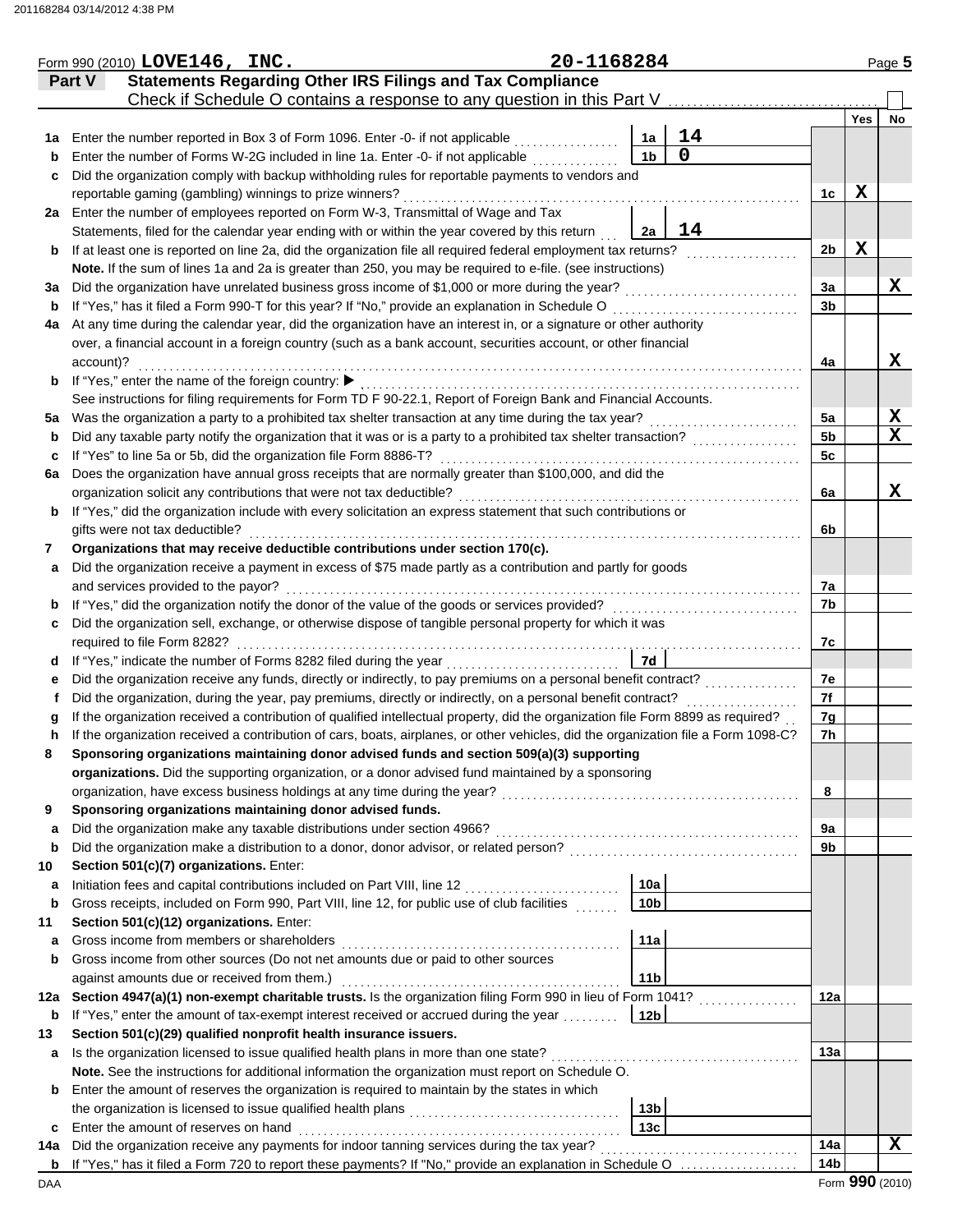|                | 20-1168284<br>Form 990 (2010) $LOVE146$ , $INC.$                                                                                 |                 |             | Page 6         |
|----------------|----------------------------------------------------------------------------------------------------------------------------------|-----------------|-------------|----------------|
| <b>Part VI</b> | Governance, Management, and Disclosure For each "Yes" response to lines 2 through 7b below, and for a                            |                 |             |                |
|                | "No" response to line 8a, 8b, or 10b below, describe the circumstances, processes, or changes in Schedule                        |                 |             |                |
|                | O. See instructions.                                                                                                             |                 |             |                |
|                | Check if Schedule O contains a response to any question in this Part VI                                                          |                 |             | $ \mathbf{X} $ |
|                | <b>Section A. Governing Body and Management</b>                                                                                  |                 |             |                |
|                |                                                                                                                                  |                 | Yes         | No             |
| 1a             | 8<br>Enter the number of voting members of the governing body at the end of the tax year<br>1a                                   |                 |             |                |
| b              | 8<br>1 <sub>b</sub><br>Enter the number of voting members included in line 1a, above, who are independent                        |                 |             |                |
| 2              | Did any officer, director, trustee, or key employee have a family relationship or a business relationship with                   |                 |             |                |
|                | any other officer, director, trustee, or key employee?                                                                           | $\mathbf{2}$    |             | X              |
| 3              | Did the organization delegate control over management duties customarily performed by or under the direct                        |                 |             |                |
|                | supervision of officers, directors or trustees, or key employees to a management company or other person?                        | 3               |             | $\mathbf{x}$   |
| 4              | Did the organization make any significant changes to its governing documents since the prior Form 990 was filed?                 | 4               |             | X              |
| 5              | Did the organization become aware during the year of a significant diversion of the organization's assets?                       | 5               |             | X              |
| 6              | Does the organization have members or stockholders?                                                                              | 6               |             | X              |
| 7a             | Does the organization have members, stockholders, or other persons who may elect one or more members                             |                 |             |                |
|                | of the governing body?                                                                                                           | 7a              |             | $\mathbf{x}$   |
| b              | Are any decisions of the governing body subject to approval by members, stockholders, or other persons?                          | 7b              |             | $\mathbf x$    |
| 8              | Did the organization contemporaneously document the meetings held or written actions undertaken during                           |                 |             |                |
|                | the year by the following:                                                                                                       |                 |             |                |
| a              | The governing body?                                                                                                              | 8a              | X           |                |
| b              | Each committee with authority to act on behalf of the governing body?                                                            | 8b              | $\mathbf X$ |                |
| 9              | Is there any officer, director, trustee, or key employee listed in Part VII, Section A, who cannot be reached at                 |                 |             |                |
|                | the organization's mailing address? If "Yes," provide the names and addresses in Schedule O                                      | 9               |             | x              |
|                | Section B. Policies (This Section B requests information about policies not required by the Internal Revenue Code.)              |                 |             |                |
|                |                                                                                                                                  |                 | <b>Yes</b>  | No             |
|                | 10a Does the organization have local chapters, branches, or affiliates?                                                          | 10a             |             | X              |
| b              | If "Yes," does the organization have written policies and procedures governing the activities of such                            |                 |             |                |
|                | chapters, affiliates, and branches to ensure their operations are consistent with those of the organization?                     | 10b             |             |                |
|                | 11a Has the organization provided a copy of this Form 990 to all members of its governing body before filing the                 |                 |             |                |
| form?          |                                                                                                                                  | 11a             | X           |                |
| b              | Describe in Schedule O the process, if any, used by the organization to review this Form 990.                                    |                 |             |                |
|                | 12a Does the organization have a written conflict of interest policy? If "No," go to line 13                                     | 12a             | X           |                |
|                | <b>b</b> Are officers, directors or trustees, and key employees required to disclose annually interests that could give          |                 |             |                |
|                | rise to conflicts?                                                                                                               | 12b             | X           |                |
|                | Does the organization regularly and consistently monitor and enforce compliance with the policy? If "Yes,"                       |                 |             |                |
|                | describe in Schedule O how this is done                                                                                          | 12c             | X           |                |
| 13             | Does the organization have a written whistleblower policy?                                                                       | 13              | X           |                |
| 14             | Does the organization have a written document retention and destruction policy?                                                  | 14              | $\mathbf x$ |                |
| 15             | Did the process for determining compensation of the following persons include a review and approval by                           |                 |             |                |
|                | independent persons, comparability data, and contemporaneous substantiation of the deliberation and decision?                    |                 |             |                |
| a              | The organization's CEO, Executive Director, or top management official                                                           | 15a             | X           |                |
| b              | Other officers or key employees of the organization                                                                              | 15 <sub>b</sub> |             | Х              |
|                | If "Yes" to line 15a or 15b, describe the process in Schedule O. (See instructions.)                                             |                 |             |                |
|                | 16a Did the organization invest in, contribute assets to, or participate in a joint venture or similar arrangement               |                 |             |                |
|                | with a taxable entity during the year?                                                                                           | 16a             |             | X              |
| b              | If "Yes," has the organization adopted a written policy or procedure requiring the organization to evaluate its                  |                 |             |                |
|                | participation in joint venture arrangements under applicable federal tax law, and taken steps to safeguard the                   |                 |             |                |
|                |                                                                                                                                  | 16b             |             |                |
|                | <b>Section C. Disclosure</b>                                                                                                     |                 |             |                |
| 17             | List the states with which a copy of this Form 990 is required to be filed $\blacktriangleright$ CT                              |                 |             |                |
| 18             | Section 6104 requires an organization to make its Forms 1023 (or 1024 if applicable), 990, and 990-T (501(c)(3)s only) available |                 |             |                |
|                | for public inspection. Indicate how you make these available. Check all that apply.                                              |                 |             |                |
|                | Another's website $ \mathbf{X} $ Upon request<br>$ \mathbf{X} $ Own website                                                      |                 |             |                |
| 19             | Describe in Schedule O whether (and if so, how), the organization makes its governing documents, conflict of interest policy,    |                 |             |                |
|                | and financial statements available to the public.                                                                                |                 |             |                |
| 20             | State the name, physical address, and telephone number of the person who possesses the books and records of the                  |                 |             |                |
|                | organization: > Love146, Inc.<br>132 Temple Street                                                                               |                 |             |                |
| New Haven      | CT 06510                                                                                                                         | 203-772-4420    |             |                |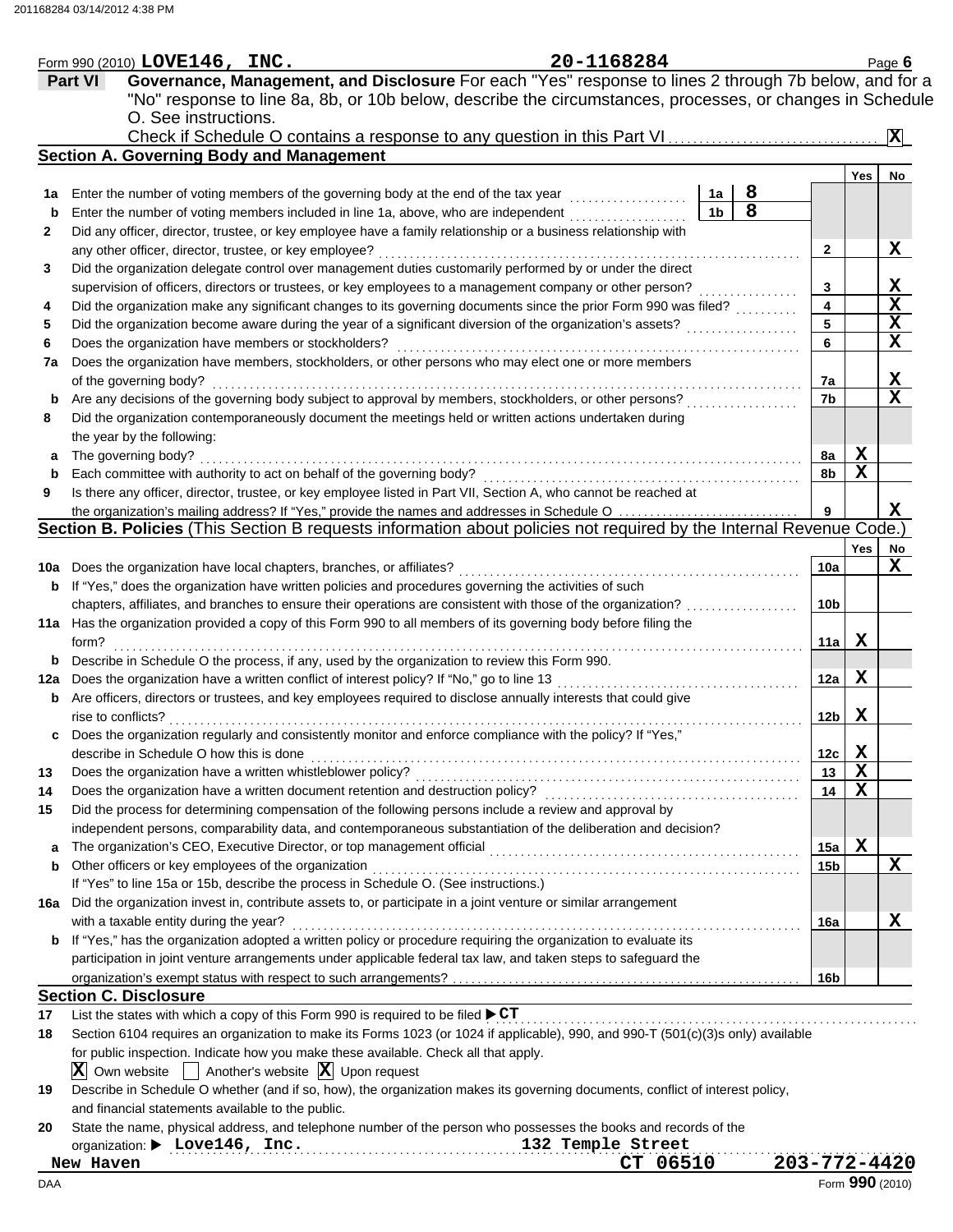## Form 990 (2010) Page **7 LOVE146, INC. 20-1168284**

## **and Independent Contractors Part VII Compensation of Officers, Directors, Trustees, Key Employees, Highest Compensated Employees,**

Check if Schedule O contains a response to any question in this Part VII.

**Section A. Officers, Directors, Trustees, Key Employees, and Highest Compensated Employees**

**1a** Complete this table for all persons required to be listed. Report compensation for the calendar year ending with or within the organization's tax year.

● List all of the organization's **current** officers, directors, trustees (whether individuals or organizations), regardless of amount of compensation. Enter -0- in columns (D), (E), and (F) if no compensation was paid.

● List all of the organization's **current** key employees, if any. See instructions for definition of "key employee."

who received reportable compensation (Box 5 of Form W-2 and/or Box 7 of Form 1099-MISC) of more than \$100,000 from the organization and any related organizations. ● List the organization's five current highest compensated employees (other than an officer, director, trustee, or key employee)

**•** List all of the organization's former officers, key employees, and highest compensated employees who received more than \$100,000 of reportable compensation from the organization and any related organizations.

List all of the organization's **former directors or trustees** that received, in the capacity as a former director or trustee of the **•** organization, more than \$10,000 of reportable compensation from the organization and any related organizations.

List persons in the following order: individual trustees or directors; institutional trustees; officers; key employees; highest compensated employees; and former such persons.

Check this box if neither the organization nor any related organizations compensated any current officer, director, or trustee.

| (A)<br>Name and Title                    | (B)<br>Average                                                                               |                                   |                       |                | (C)          | Position (check all that apply) | (E)<br>Reportable | (F)<br>Estimated                                               |                                                                  |                                                                                                |
|------------------------------------------|----------------------------------------------------------------------------------------------|-----------------------------------|-----------------------|----------------|--------------|---------------------------------|-------------------|----------------------------------------------------------------|------------------------------------------------------------------|------------------------------------------------------------------------------------------------|
|                                          | hours per<br>week<br>(describe<br>hours for<br>related<br>organizations<br>in Schedule<br>O) | Individual trustee<br>or director | Institutional trustee | <b>Officer</b> | Key employee | Highest compensated<br>employee | Former            | compensation<br>from<br>the<br>organization<br>(W-2/1099-MISC) | compensation from<br>related<br>organizations<br>(W-2/1099-MISC) | amount of<br>other<br>compensation<br>from the<br>organization<br>and related<br>organizations |
| (1) Stephan Bauman                       |                                                                                              |                                   |                       |                |              |                                 |                   |                                                                |                                                                  |                                                                                                |
| Director                                 | 1.00                                                                                         | $\mathbf x$                       |                       |                |              |                                 |                   | 0                                                              | $\mathbf 0$                                                      | $\mathbf 0$                                                                                    |
| (2) Heather Crane<br>Director            | 1.00                                                                                         | $\mathbf X$                       |                       |                |              |                                 |                   | 0                                                              | 0                                                                | $\mathbf 0$                                                                                    |
| $(3)$ Ellie Dyk<br>Secretary             | 1.00                                                                                         | $\mathbf x$                       |                       | $\mathbf x$    |              |                                 |                   | 0                                                              | 0                                                                | $\mathbf 0$                                                                                    |
| (4) Paul Gordon<br>Treasurer             | 1.00                                                                                         | $\mathbf x$                       |                       | $\mathbf x$    |              |                                 |                   | 0                                                              | 0                                                                | $\mathbf 0$                                                                                    |
| (5) Mark Markiewicz<br>Director          | 1.00                                                                                         | $\mathbf x$                       |                       |                |              |                                 |                   | 0                                                              | $\mathbf 0$                                                      | $\mathbf 0$                                                                                    |
| (6) Rudy Chavez<br>Chairman              | 1.00                                                                                         | $\mathbf X$                       |                       | $\mathbf x$    |              |                                 |                   | 0                                                              | 0                                                                | $\mathbf 0$                                                                                    |
| (7) Kristin Wiebe<br>Director            | 1.00                                                                                         | $\mathbf x$                       |                       |                |              |                                 |                   | 0                                                              | $\mathbf 0$                                                      | 0                                                                                              |
| (8) Karen Olcott                         |                                                                                              |                                   |                       |                |              |                                 |                   |                                                                |                                                                  |                                                                                                |
| Director                                 | 1.00                                                                                         | $\mathbf x$                       |                       |                |              |                                 |                   | 0                                                              | 0                                                                | $\mathbf 0$                                                                                    |
| (9) Rob Morris<br>President&Co-Founder   | 40.00                                                                                        |                                   |                       | $\mathbf x$    |              |                                 |                   | 88,400                                                         | $\mathbf 0$                                                      | $\mathbf 0$                                                                                    |
| (10) Steve Martin<br>Chief Exec. Officer | 40.00                                                                                        |                                   |                       | $\mathbf x$    |              |                                 |                   | 77,250                                                         | 0                                                                | $\mathbf 0$                                                                                    |
| (11)                                     |                                                                                              |                                   |                       |                |              |                                 |                   |                                                                |                                                                  |                                                                                                |
| (12)                                     |                                                                                              |                                   |                       |                |              |                                 |                   |                                                                |                                                                  |                                                                                                |
| (13)                                     |                                                                                              |                                   |                       |                |              |                                 |                   |                                                                |                                                                  |                                                                                                |
| (14)                                     |                                                                                              |                                   |                       |                |              |                                 |                   |                                                                |                                                                  |                                                                                                |
| (15)                                     |                                                                                              |                                   |                       |                |              |                                 |                   |                                                                |                                                                  |                                                                                                |
| (16)                                     |                                                                                              |                                   |                       |                |              |                                 |                   |                                                                |                                                                  |                                                                                                |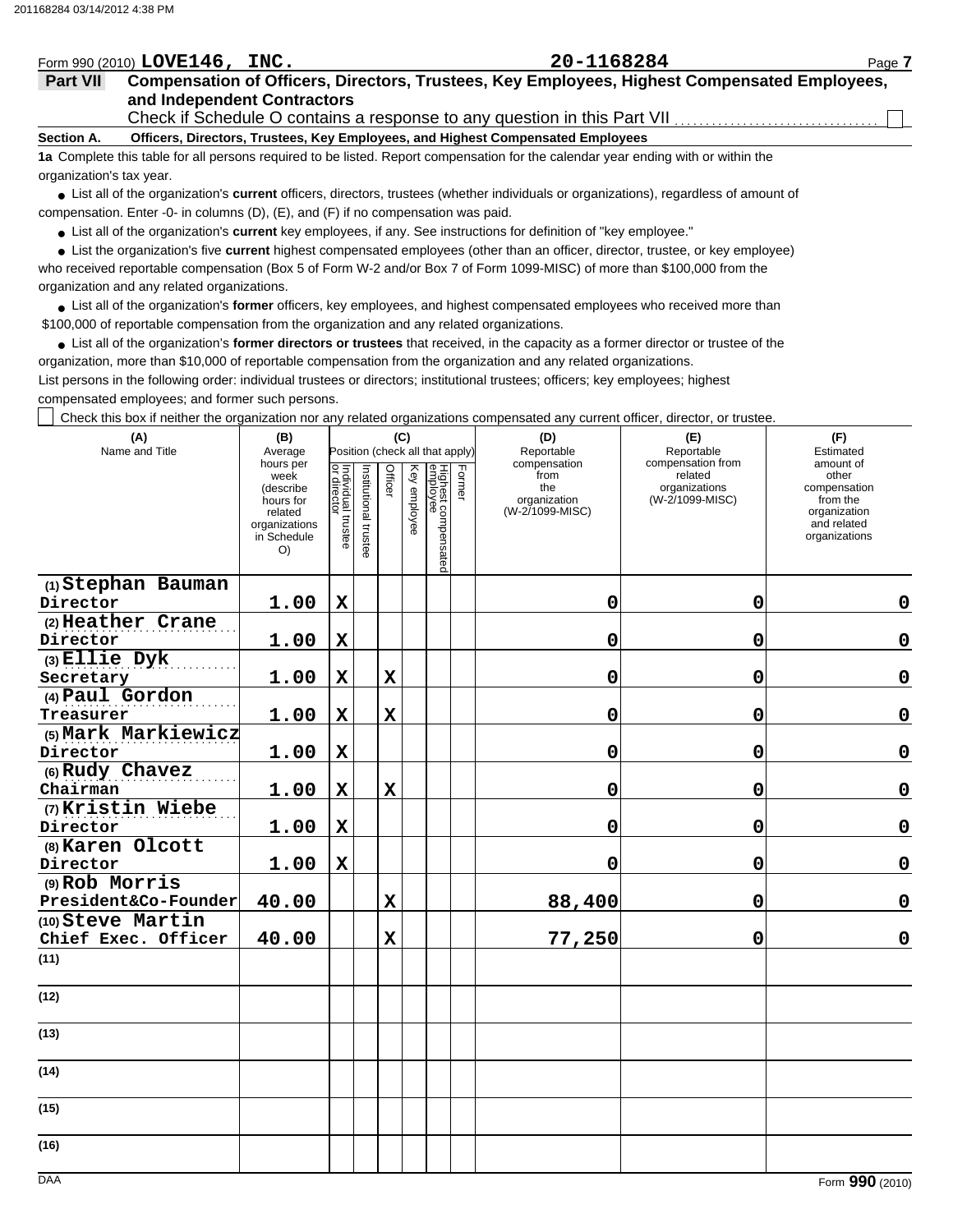### 201168284 03/14/2012 4:38 PM

|              | Form 990 (2010) LOVE146, INC.                                                                                                                                   |                                                                                                         |                                   |                            |         |              |                                                                   |        | 20-1168284                                                                   |                                                                                                               | Page 8                                                                                                      |
|--------------|-----------------------------------------------------------------------------------------------------------------------------------------------------------------|---------------------------------------------------------------------------------------------------------|-----------------------------------|----------------------------|---------|--------------|-------------------------------------------------------------------|--------|------------------------------------------------------------------------------|---------------------------------------------------------------------------------------------------------------|-------------------------------------------------------------------------------------------------------------|
|              | <b>Part VII</b><br>(A)                                                                                                                                          | (B)                                                                                                     |                                   |                            |         | (C)          |                                                                   |        | (D)                                                                          | Section A. Officers, Directors, Trustees, Key Employees, and Highest Compensated Employees (continued)<br>(E) | (F)                                                                                                         |
|              | Name and Title                                                                                                                                                  | Average<br>hours per<br>week<br>(describe<br>hours for<br>related<br>organizations<br>in Schedule<br>O) | Individual trustee<br>or director | Institutional<br>I trustee | Officer | Key employee | Position (check all that apply)<br>Highest compensate<br>employee | Former | Reportable<br>compensation<br>from<br>the<br>organization<br>(W-2/1099-MISC) | Reportable<br>compensation from<br>related<br>organizations<br>(W-2/1099-MISC)                                | Estimated<br>amount of<br>other<br>compensation<br>from the<br>organization<br>and related<br>organizations |
|              |                                                                                                                                                                 |                                                                                                         |                                   |                            |         |              |                                                                   |        |                                                                              |                                                                                                               |                                                                                                             |
|              |                                                                                                                                                                 |                                                                                                         |                                   |                            |         |              |                                                                   |        |                                                                              |                                                                                                               |                                                                                                             |
|              |                                                                                                                                                                 |                                                                                                         |                                   |                            |         |              |                                                                   |        |                                                                              |                                                                                                               |                                                                                                             |
|              |                                                                                                                                                                 |                                                                                                         |                                   |                            |         |              |                                                                   |        |                                                                              |                                                                                                               |                                                                                                             |
|              |                                                                                                                                                                 |                                                                                                         |                                   |                            |         |              |                                                                   |        |                                                                              |                                                                                                               |                                                                                                             |
|              |                                                                                                                                                                 |                                                                                                         |                                   |                            |         |              |                                                                   |        |                                                                              |                                                                                                               |                                                                                                             |
|              |                                                                                                                                                                 |                                                                                                         |                                   |                            |         |              |                                                                   |        |                                                                              |                                                                                                               |                                                                                                             |
|              | (24)                                                                                                                                                            |                                                                                                         |                                   |                            |         |              |                                                                   |        |                                                                              |                                                                                                               |                                                                                                             |
|              |                                                                                                                                                                 |                                                                                                         |                                   |                            |         |              |                                                                   |        |                                                                              |                                                                                                               |                                                                                                             |
|              |                                                                                                                                                                 |                                                                                                         |                                   |                            |         |              |                                                                   |        |                                                                              |                                                                                                               |                                                                                                             |
|              |                                                                                                                                                                 |                                                                                                         |                                   |                            |         |              |                                                                   |        |                                                                              |                                                                                                               |                                                                                                             |
|              |                                                                                                                                                                 |                                                                                                         |                                   |                            |         |              |                                                                   |        |                                                                              |                                                                                                               |                                                                                                             |
| 1b.          |                                                                                                                                                                 |                                                                                                         |                                   |                            |         |              |                                                                   |        | 165,650                                                                      |                                                                                                               |                                                                                                             |
| C            | Total from continuation sheets to Part VII, Section A                                                                                                           |                                                                                                         |                                   |                            |         |              |                                                                   |        | 165,650                                                                      |                                                                                                               |                                                                                                             |
| $\mathbf{2}$ | Total number of individuals (including but not limited to those listed above) who received more than \$100,000 in                                               |                                                                                                         |                                   |                            |         |              |                                                                   |        |                                                                              |                                                                                                               |                                                                                                             |
|              | reportable compensation from the organization $\triangleright$ 0                                                                                                |                                                                                                         |                                   |                            |         |              |                                                                   |        |                                                                              |                                                                                                               |                                                                                                             |
|              |                                                                                                                                                                 |                                                                                                         |                                   |                            |         |              |                                                                   |        |                                                                              |                                                                                                               | <b>Yes</b><br>No                                                                                            |
| 3            | Did the organization list any former officer, director or trustee, key employee, or highest compensated                                                         |                                                                                                         |                                   |                            |         |              |                                                                   |        |                                                                              |                                                                                                               | X<br>3                                                                                                      |
| 4            | For any individual listed on line 1a, is the sum of reportable compensation and other compensation from the                                                     |                                                                                                         |                                   |                            |         |              |                                                                   |        |                                                                              |                                                                                                               |                                                                                                             |
|              | organization and related organizations greater than \$150,000? If "Yes," complete Schedule J for such                                                           |                                                                                                         |                                   |                            |         |              |                                                                   |        |                                                                              |                                                                                                               | X<br>4                                                                                                      |
| 5            | Did any person listed on line 1a receive or accrue compensation from any unrelated organization or individual                                                   |                                                                                                         |                                   |                            |         |              |                                                                   |        |                                                                              |                                                                                                               |                                                                                                             |
|              |                                                                                                                                                                 |                                                                                                         |                                   |                            |         |              |                                                                   |        |                                                                              |                                                                                                               | X<br>5                                                                                                      |
| 1            | <b>Section B. Independent Contractors</b><br>Complete this table for your five highest compensated independent contractors that received more than \$100,000 of |                                                                                                         |                                   |                            |         |              |                                                                   |        |                                                                              |                                                                                                               |                                                                                                             |
|              | compensation from the organization.                                                                                                                             |                                                                                                         |                                   |                            |         |              |                                                                   |        |                                                                              |                                                                                                               |                                                                                                             |
|              |                                                                                                                                                                 | (A)<br>Name and business address                                                                        |                                   |                            |         |              |                                                                   |        |                                                                              | (B)<br>Description of services                                                                                | (C)<br>Compensation                                                                                         |
|              |                                                                                                                                                                 |                                                                                                         |                                   |                            |         |              |                                                                   |        |                                                                              |                                                                                                               |                                                                                                             |
|              |                                                                                                                                                                 |                                                                                                         |                                   |                            |         |              |                                                                   |        |                                                                              |                                                                                                               |                                                                                                             |
|              |                                                                                                                                                                 |                                                                                                         |                                   |                            |         |              |                                                                   |        |                                                                              |                                                                                                               |                                                                                                             |
|              |                                                                                                                                                                 |                                                                                                         |                                   |                            |         |              |                                                                   |        |                                                                              |                                                                                                               |                                                                                                             |
|              |                                                                                                                                                                 |                                                                                                         |                                   |                            |         |              |                                                                   |        |                                                                              |                                                                                                               |                                                                                                             |
|              |                                                                                                                                                                 |                                                                                                         |                                   |                            |         |              |                                                                   |        |                                                                              |                                                                                                               |                                                                                                             |

**2** Total number of independent contractors (including but not limited to those listed above) who

DAA Form **990** (2010) received more than \$100,000 in compensation from the organization  $\blacktriangleright$ 

**0**

|--|--|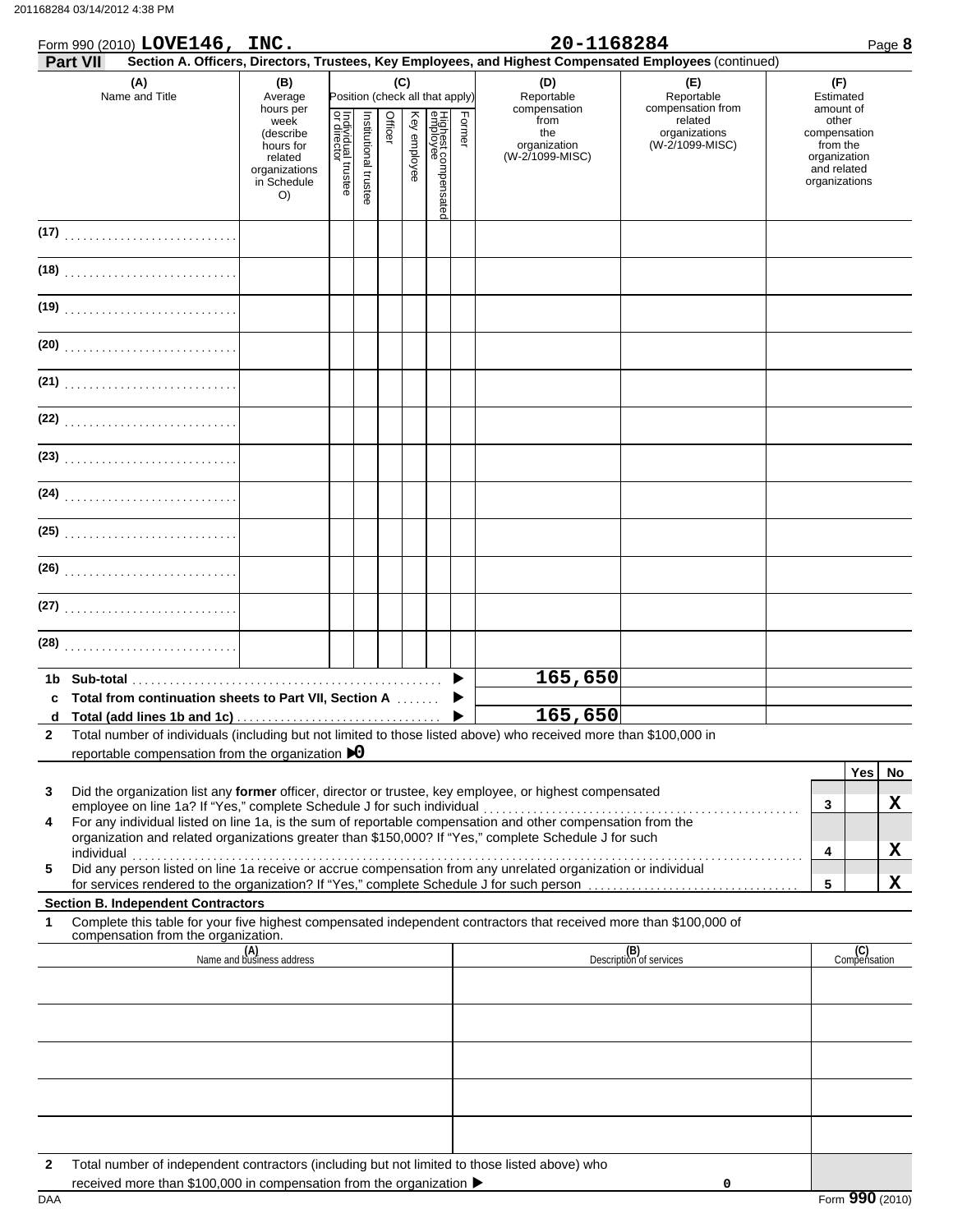## Form 990 (2010) Page **9 LOVE146, INC. 20-1168284**

|                                                                                                           | <b>Part VIII</b>                  |                                                            | <b>Statement of Revenue</b>                                                         |                |   |                   |                      |                                                    |                                         |                                                                           |
|-----------------------------------------------------------------------------------------------------------|-----------------------------------|------------------------------------------------------------|-------------------------------------------------------------------------------------|----------------|---|-------------------|----------------------|----------------------------------------------------|-----------------------------------------|---------------------------------------------------------------------------|
|                                                                                                           |                                   |                                                            |                                                                                     |                |   |                   | (A)<br>Total revenue | (B)<br>Related or<br>exempt<br>function<br>revenue | (C)<br>Unrelated<br>business<br>revenue | (D)<br>Revenue<br>excluded from tax<br>under sections<br>512, 513, or 514 |
|                                                                                                           |                                   | 1a Federated campaigns                                     |                                                                                     | 1a             |   |                   |                      |                                                    |                                         |                                                                           |
|                                                                                                           |                                   | <b>b</b> Membership dues                                   | .                                                                                   | 1b             |   |                   |                      |                                                    |                                         |                                                                           |
|                                                                                                           |                                   | c Fundraising events                                       | .                                                                                   | 1 <sub>c</sub> |   |                   |                      |                                                    |                                         |                                                                           |
|                                                                                                           |                                   | d Related organizations                                    |                                                                                     | 1d             |   |                   |                      |                                                    |                                         |                                                                           |
|                                                                                                           |                                   | <b>e</b> Government grants (contributions)                 |                                                                                     | 1e             |   |                   |                      |                                                    |                                         |                                                                           |
|                                                                                                           |                                   | f All other contributions, gifts, grants,                  |                                                                                     |                |   |                   |                      |                                                    |                                         |                                                                           |
|                                                                                                           |                                   |                                                            | and similar amounts not included above                                              | 1f             |   | 2,229,107         |                      |                                                    |                                         |                                                                           |
|                                                                                                           |                                   |                                                            | <b>q</b> Noncash contributions included in lines 1a-1f: \$                          |                |   |                   |                      |                                                    |                                         |                                                                           |
|                                                                                                           |                                   |                                                            | h Total. Add lines 1a-1f                                                            |                |   |                   | 2,229,107            |                                                    |                                         |                                                                           |
| Program Service Revenue Contributions, gifts, grants<br>Program Service Revenue and other similar amounts |                                   |                                                            |                                                                                     |                |   | <b>Busn. Code</b> |                      |                                                    |                                         |                                                                           |
|                                                                                                           | 2a                                |                                                            |                                                                                     |                |   |                   |                      |                                                    |                                         |                                                                           |
|                                                                                                           | b                                 |                                                            |                                                                                     |                |   |                   |                      |                                                    |                                         |                                                                           |
|                                                                                                           | с                                 |                                                            |                                                                                     |                |   |                   |                      |                                                    |                                         |                                                                           |
|                                                                                                           | d                                 |                                                            |                                                                                     |                |   |                   |                      |                                                    |                                         |                                                                           |
|                                                                                                           |                                   |                                                            |                                                                                     |                |   |                   |                      |                                                    |                                         |                                                                           |
|                                                                                                           |                                   |                                                            | f All other program service revenue                                                 |                |   |                   |                      |                                                    |                                         |                                                                           |
|                                                                                                           |                                   |                                                            |                                                                                     |                |   | ▶                 |                      |                                                    |                                         |                                                                           |
|                                                                                                           | 3                                 |                                                            | Investment income (including dividends, interest,                                   |                |   |                   |                      |                                                    |                                         |                                                                           |
|                                                                                                           |                                   | and other similar amounts)                                 |                                                                                     |                |   |                   | 209                  | 209                                                |                                         |                                                                           |
|                                                                                                           | 4                                 |                                                            | Income from investment of tax-exempt bond proceed                                   |                |   |                   |                      |                                                    |                                         |                                                                           |
|                                                                                                           | 5                                 |                                                            |                                                                                     |                |   |                   |                      |                                                    |                                         |                                                                           |
|                                                                                                           |                                   |                                                            | (i) Real                                                                            |                |   | (ii) Personal     |                      |                                                    |                                         |                                                                           |
|                                                                                                           |                                   | 6a Gross Rents                                             |                                                                                     |                |   |                   |                      |                                                    |                                         |                                                                           |
|                                                                                                           |                                   | <b>b</b> Less: rental exps.                                |                                                                                     |                |   |                   |                      |                                                    |                                         |                                                                           |
|                                                                                                           | c                                 | Rental inc. or (loss)                                      |                                                                                     |                |   |                   |                      |                                                    |                                         |                                                                           |
|                                                                                                           | d                                 | Net rental income or (loss)<br><b>7a</b> Gross amount from |                                                                                     |                | . |                   |                      |                                                    |                                         |                                                                           |
|                                                                                                           | (i) Securities<br>sales of assets |                                                            |                                                                                     |                |   | (ii) Other        |                      |                                                    |                                         |                                                                           |
|                                                                                                           |                                   | other than inventor                                        |                                                                                     |                |   |                   |                      |                                                    |                                         |                                                                           |
|                                                                                                           |                                   | <b>b</b> Less: cost or other                               |                                                                                     |                |   |                   |                      |                                                    |                                         |                                                                           |
|                                                                                                           |                                   | basis & sales exps                                         |                                                                                     |                |   |                   |                      |                                                    |                                         |                                                                           |
|                                                                                                           |                                   | c Gain or (loss)                                           |                                                                                     |                |   |                   |                      |                                                    |                                         |                                                                           |
|                                                                                                           |                                   |                                                            | d Net gain or (loss)                                                                |                |   |                   |                      |                                                    |                                         |                                                                           |
| gur                                                                                                       |                                   |                                                            | 8a Gross income from fundraising events                                             |                |   |                   |                      |                                                    |                                         |                                                                           |
|                                                                                                           |                                   |                                                            | $($ not including \$ $\ldots$                                                       |                |   |                   |                      |                                                    |                                         |                                                                           |
|                                                                                                           |                                   |                                                            | of contributions reported on line 1c).                                              |                |   |                   |                      |                                                    |                                         |                                                                           |
| Other Rever                                                                                               |                                   |                                                            | See Part IV, line 18                                                                | а              |   |                   |                      |                                                    |                                         |                                                                           |
|                                                                                                           |                                   |                                                            | <b>b</b> Less: direct expenses                                                      | b              |   |                   |                      |                                                    |                                         |                                                                           |
|                                                                                                           |                                   |                                                            | c Net income or (loss) from fundraising events                                      |                |   |                   |                      |                                                    |                                         |                                                                           |
|                                                                                                           |                                   |                                                            | 9a Gross income from gaming activities.                                             |                |   |                   |                      |                                                    |                                         |                                                                           |
|                                                                                                           |                                   |                                                            |                                                                                     |                |   |                   |                      |                                                    |                                         |                                                                           |
|                                                                                                           |                                   |                                                            | <b>b</b> Less: direct expenses                                                      |                |   |                   |                      |                                                    |                                         |                                                                           |
|                                                                                                           |                                   |                                                            | c Net income or (loss) from gaming activities<br>10a Gross sales of inventory, less |                |   |                   |                      |                                                    |                                         |                                                                           |
|                                                                                                           |                                   | returns and allowances                                     |                                                                                     |                |   | 49,829            |                      |                                                    |                                         |                                                                           |
|                                                                                                           |                                   | <b>b</b> Less: cost of goods sold                          |                                                                                     | а<br>.<br>b    |   | 24,074            |                      |                                                    |                                         |                                                                           |
|                                                                                                           |                                   |                                                            | c Net income or (loss) from sales of inventory                                      |                |   | ▶                 | 25,755               | 25,755                                             |                                         |                                                                           |
|                                                                                                           |                                   |                                                            | Miscellaneous Revenue                                                               |                |   | <b>Busn. Code</b> |                      |                                                    |                                         |                                                                           |
|                                                                                                           | 11a                               |                                                            |                                                                                     |                |   |                   |                      |                                                    |                                         |                                                                           |
|                                                                                                           | b                                 |                                                            |                                                                                     |                |   |                   |                      |                                                    |                                         |                                                                           |
|                                                                                                           | c                                 |                                                            |                                                                                     |                |   |                   |                      |                                                    |                                         |                                                                           |
|                                                                                                           | d                                 |                                                            | All other revenue                                                                   |                |   |                   |                      |                                                    |                                         |                                                                           |
|                                                                                                           |                                   |                                                            | e Total. Add lines 11a-11d                                                          |                |   |                   |                      |                                                    |                                         |                                                                           |
|                                                                                                           |                                   |                                                            | 12 Total revenue. See instructions.                                                 |                |   |                   | 2,255,071            | 25,964                                             | 0                                       | 0                                                                         |

Form **990** (2010)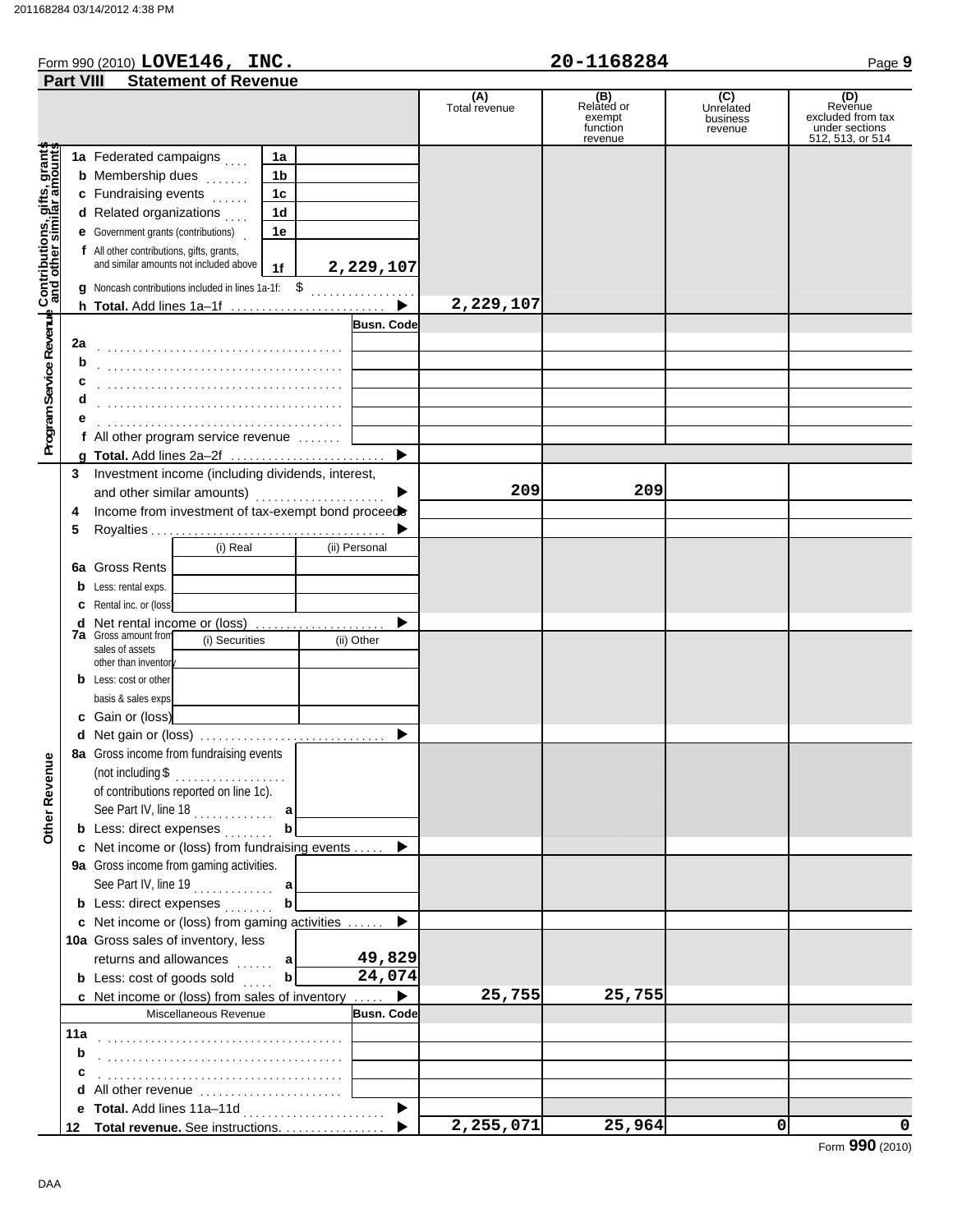# Form 990 (2010) Page **10 LOVE146, INC. 20-1168284**

## **Part IX Statement of Functional Expenses**

Section 501(c)(3) and 501(c)(4) organizations must complete all columns. All other organizations must complete column (A) but are not required to complete columns (B), (C), and (D).

|            | Do not include amounts reported on lines 6b,<br>7b, 8b, 9b, and 10b of Part VIII.                  | (A)<br>Total expenses  | (B)<br>Program service<br>expenses | $\sqrt{2}$<br>(C)<br>Management and<br>general expenses | (D)<br>Fundraising<br>expenses |
|------------|----------------------------------------------------------------------------------------------------|------------------------|------------------------------------|---------------------------------------------------------|--------------------------------|
|            | 1 Grants and other assistance to governments and                                                   |                        |                                    |                                                         |                                |
|            | organizations in the U.S. See Part IV, line 21                                                     | 89,119                 | 89,119                             |                                                         |                                |
|            | 2 Grants and other assistance to individuals in                                                    |                        |                                    |                                                         |                                |
|            | the U.S. See Part IV, line 22                                                                      |                        |                                    |                                                         |                                |
| 3          | .<br>Grants and other assistance to governments,                                                   |                        |                                    |                                                         |                                |
|            | organizations, and individuals outside the                                                         |                        |                                    |                                                         |                                |
|            | U.S. See Part IV, lines 15 and 16                                                                  | 417,870                | 417,870                            |                                                         |                                |
| 4          | Benefits paid to or for members                                                                    |                        |                                    |                                                         |                                |
| 5          | Compensation of current officers, directors,                                                       |                        |                                    |                                                         |                                |
|            |                                                                                                    | 165,650                | 56,321                             | 109,329                                                 |                                |
| 6          | Compensation not included above, to disqualified                                                   |                        |                                    |                                                         |                                |
|            | persons (as defined under section 4958(f)(1)) and                                                  |                        |                                    |                                                         |                                |
|            | persons described in section 4958(c)(3)(B)<br>$\sim 10^{-1}$                                       |                        |                                    |                                                         |                                |
| 7          | Other salaries and wages                                                                           | 663,259                | 388,714                            | 80,939                                                  | 193,606                        |
| 8          | Pension plan contributions (include section 401(k)                                                 |                        |                                    |                                                         |                                |
|            | and section 403(b) employer contributions)                                                         |                        |                                    |                                                         |                                |
| 9          | Other employee benefits                                                                            | 86,213                 | 52,120                             | 13,914                                                  |                                |
| 10         | Payroll taxes                                                                                      | 70,664                 | 43,244                             | 11,089                                                  | $\frac{20,179}{16,331}$        |
| 11         | Fees for services (non-employees):                                                                 |                        |                                    |                                                         |                                |
|            | a Management                                                                                       |                        |                                    |                                                         |                                |
|            |                                                                                                    | 745                    |                                    | 745                                                     |                                |
|            |                                                                                                    | 18,767                 |                                    | 18,767                                                  |                                |
|            | <b>d</b> Lobbying                                                                                  |                        |                                    |                                                         |                                |
|            | e Professional fundraising services. See Part IV, line 17                                          |                        |                                    |                                                         |                                |
| f          | Investment management fees<br>                                                                     |                        |                                    |                                                         |                                |
| g          |                                                                                                    | 75,506                 | 38,467                             | 17,455                                                  | 19,584                         |
| 12         | Advertising and promotion<br>                                                                      |                        |                                    |                                                         |                                |
| 13         | Office expenses                                                                                    | 44,672                 | 3,094                              | 4,545                                                   | 37,033                         |
| 14         | Information technology<br>                                                                         |                        |                                    |                                                         |                                |
| 15         | Royalties                                                                                          |                        |                                    |                                                         |                                |
| 16         | Occupancy                                                                                          | 52,351                 | 27,911                             | 13,994                                                  | $\frac{10,446}{9,082}$         |
| 17         | Travel                                                                                             | 188,432                | $\overline{172,788}$               | 6,562                                                   |                                |
| 18         | Payments of travel or entertainment expenses                                                       |                        |                                    |                                                         |                                |
|            | for any federal, state, or local public officials                                                  |                        |                                    |                                                         |                                |
|            | 19 Conferences, conventions, and meetings                                                          |                        |                                    |                                                         |                                |
| 20         | Interest                                                                                           |                        |                                    |                                                         |                                |
| 21         | Payments to affiliates                                                                             |                        | 5,165                              |                                                         |                                |
| 22         | Depreciation, depletion, and amortization                                                          | $\frac{7,379}{11,400}$ | 4,675                              | <u>2,214</u><br>6,442                                   | 283                            |
| 23<br>24   | Insurance<br>.                                                                                     |                        |                                    |                                                         |                                |
|            | Other expenses. Itemize expenses not covered<br>above (List miscellaneous expenses in line 24f. If |                        |                                    |                                                         |                                |
|            | line 24f amount exceeds 10% of line 25, column                                                     |                        |                                    |                                                         |                                |
|            | (A) amount, list line 24f expenses on Schedule O.)                                                 |                        |                                    |                                                         |                                |
| a          | Contract Labor                                                                                     | 387,561                | 375,921                            | 3,797                                                   | 7,843                          |
| b          | <b>Bank Fees</b>                                                                                   | 47,425                 | 3,985                              | 41,955                                                  | 1,485                          |
|            | Other                                                                                              | 17,811                 | 17,811                             |                                                         |                                |
| d          | Supplies                                                                                           | 11,554                 | 3,296                              | 6,357                                                   | 1,901                          |
| e          | Telephone                                                                                          | 8,771                  | 4,582                              | 3,134                                                   | 1,055                          |
| f          | All other expenses                                                                                 | 8,191                  | 4,128                              | 3,857                                                   | 206                            |
| 25         | Total functional expenses. Add lines 1 through 24f                                                 | 2,373,340              | 1,709,211                          | 345,095                                                 | 319,034                        |
| 26         | Joint costs. Check here<br>if following                                                            |                        |                                    |                                                         |                                |
|            | SOP 98-2 (ASC 958-720). Complete this line                                                         |                        |                                    |                                                         |                                |
|            | only if the organization reported in column<br>(B) joint costs from a combined educational         |                        |                                    |                                                         |                                |
|            | campaign and fundraising solicitation                                                              |                        |                                    |                                                         |                                |
| <b>DAA</b> |                                                                                                    |                        |                                    |                                                         | Form 990 (2010)                |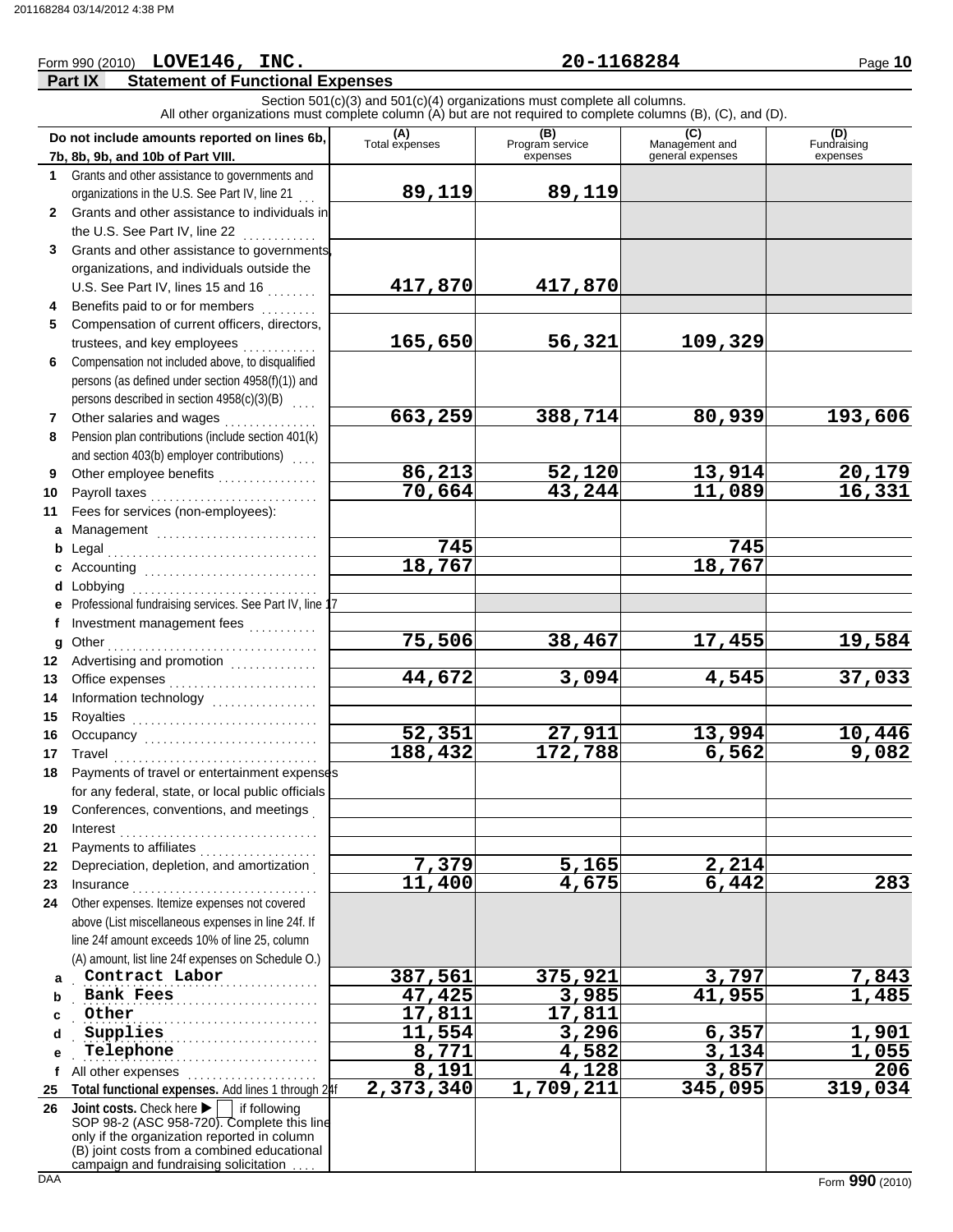## Form 990 (2010) Page **11 LOVE146, INC. 20-1168284**

|                   | Part X       | <b>Balance Sheet</b>                                                                                                                                      |  |         |                       |                |                    |
|-------------------|--------------|-----------------------------------------------------------------------------------------------------------------------------------------------------------|--|---------|-----------------------|----------------|--------------------|
|                   |              |                                                                                                                                                           |  |         | (A)                   |                | (B)                |
|                   |              |                                                                                                                                                           |  |         | Beginning of year     |                | End of year        |
|                   | 1            | Cash-non-interest bearing                                                                                                                                 |  |         | 392,442               | 1              | 228,561            |
|                   | $\mathbf{2}$ |                                                                                                                                                           |  |         |                       | $\mathbf{2}$   |                    |
|                   | 3            |                                                                                                                                                           |  |         | $\overline{25}$ , 037 | 3              | 53,841             |
|                   | 4            |                                                                                                                                                           |  |         |                       | 4              |                    |
|                   | 5            | Receivables from current and former officers, directors, trustees, key                                                                                    |  |         |                       |                |                    |
|                   |              | employees, and highest compensated employees. Complete Part II of                                                                                         |  |         |                       |                |                    |
|                   |              | Schedule L                                                                                                                                                |  |         |                       | 5              |                    |
|                   | 6            | Receivables from other disqualified persons (as defined under section                                                                                     |  |         |                       |                |                    |
|                   |              | 4958(f)(1)), persons described in section 4958(c)(3)(B), and contributing                                                                                 |  |         |                       |                |                    |
|                   |              | employers and sponsoring organizations of section 501(c)(9) voluntary                                                                                     |  |         |                       |                |                    |
|                   |              |                                                                                                                                                           |  |         |                       | 6              |                    |
| Assets            | 7            |                                                                                                                                                           |  |         |                       | $\overline{7}$ |                    |
|                   | 8            |                                                                                                                                                           |  |         | 3,457                 | 8              | 3,598              |
|                   | 9            |                                                                                                                                                           |  |         | 3,000                 | 9              | $\overline{5,769}$ |
|                   |              | 10a Land, buildings, and equipment: cost or                                                                                                               |  |         |                       |                |                    |
|                   |              |                                                                                                                                                           |  |         |                       |                |                    |
|                   |              | other basis. Complete Part VI of Schedule D<br>Less: accumulated depreciation 10b 55, 831<br><b>b</b> Less: accumulated depreciation <b>contained 10b</b> |  |         | 15,952 10c            |                | 10,302             |
|                   | 11           |                                                                                                                                                           |  |         |                       | 11             |                    |
|                   | 12           | Investments-other securities. See Part IV, line 11                                                                                                        |  |         |                       | 12             |                    |
|                   | 13           | Investments---program-related. See Part IV, line 11                                                                                                       |  | 13      |                       |                |                    |
|                   | 14           | Intangible assets                                                                                                                                         |  |         |                       | 14             |                    |
|                   | 15           |                                                                                                                                                           |  |         | $3,400$ 15            |                | 3,400              |
|                   | 16           | Total assets. Add lines 1 through 15 (must equal line 34)                                                                                                 |  |         | 443,288 16            |                | <u>305,471</u>     |
|                   | 17           |                                                                                                                                                           |  |         | 55,696                | 17             | 36,148             |
|                   | 18           |                                                                                                                                                           |  |         | 18                    |                |                    |
|                   | 19           |                                                                                                                                                           |  |         | 19                    |                |                    |
|                   | 20           |                                                                                                                                                           |  |         |                       | 20             |                    |
| Liabilities       | 21           | Escrow or custodial account liability. Complete Part IV of Schedule D                                                                                     |  |         |                       | 21             |                    |
|                   | 22           | Payables to current and former officers, directors, trustees, key                                                                                         |  |         |                       |                |                    |
|                   |              | employees, highest compensated employees, and disqualified persons.                                                                                       |  |         |                       |                |                    |
|                   |              |                                                                                                                                                           |  |         |                       | 22             |                    |
|                   | 23           |                                                                                                                                                           |  |         |                       | 23             |                    |
|                   | 24           | Unsecured notes and loans payable to unrelated third parties                                                                                              |  |         |                       | 24             |                    |
|                   | 25           |                                                                                                                                                           |  |         |                       | 25             |                    |
|                   | 26           |                                                                                                                                                           |  |         | <u>55,696  26</u>     |                | <u>36,148</u>      |
| or Fund Balances  |              | Organizations that follow SFAS 117, check here $ \overline{X} $ and complete                                                                              |  |         |                       |                |                    |
|                   |              | lines 27 through 29, and lines 33 and 34.                                                                                                                 |  |         |                       |                |                    |
|                   | 27           | Unrestricted net assets                                                                                                                                   |  |         | 349,216               | 27             | <u>115,537</u>     |
|                   | 28           |                                                                                                                                                           |  |         | 38,376                | 28             | 153,786            |
|                   | 29           | Permanently restricted net assets<br>Permanently restricted net assets<br>Organizations that do not follow SFAS 117, check here     and                   |  |         |                       | 29             |                    |
|                   |              |                                                                                                                                                           |  |         |                       |                |                    |
|                   |              | complete lines 30 through 34.                                                                                                                             |  |         |                       |                |                    |
|                   | 30           | Capital stock or trust principal, or current funds                                                                                                        |  |         |                       | 30             |                    |
|                   | 31           | Paid-in or capital surplus, or land, building, or equipment fund [[[[[[[[[[[[[[[[[[[[[[[[[[[[[[[[[[[                                                      |  |         |                       | 31             |                    |
|                   | 32           |                                                                                                                                                           |  |         |                       | 32             |                    |
| <b>Net Assets</b> | 33           | Total net assets or fund balances                                                                                                                         |  | 387,592 | 33                    | 269,323        |                    |
|                   | 34           |                                                                                                                                                           |  |         | 443,288 34            |                | 305,471            |

Form **990** (2010)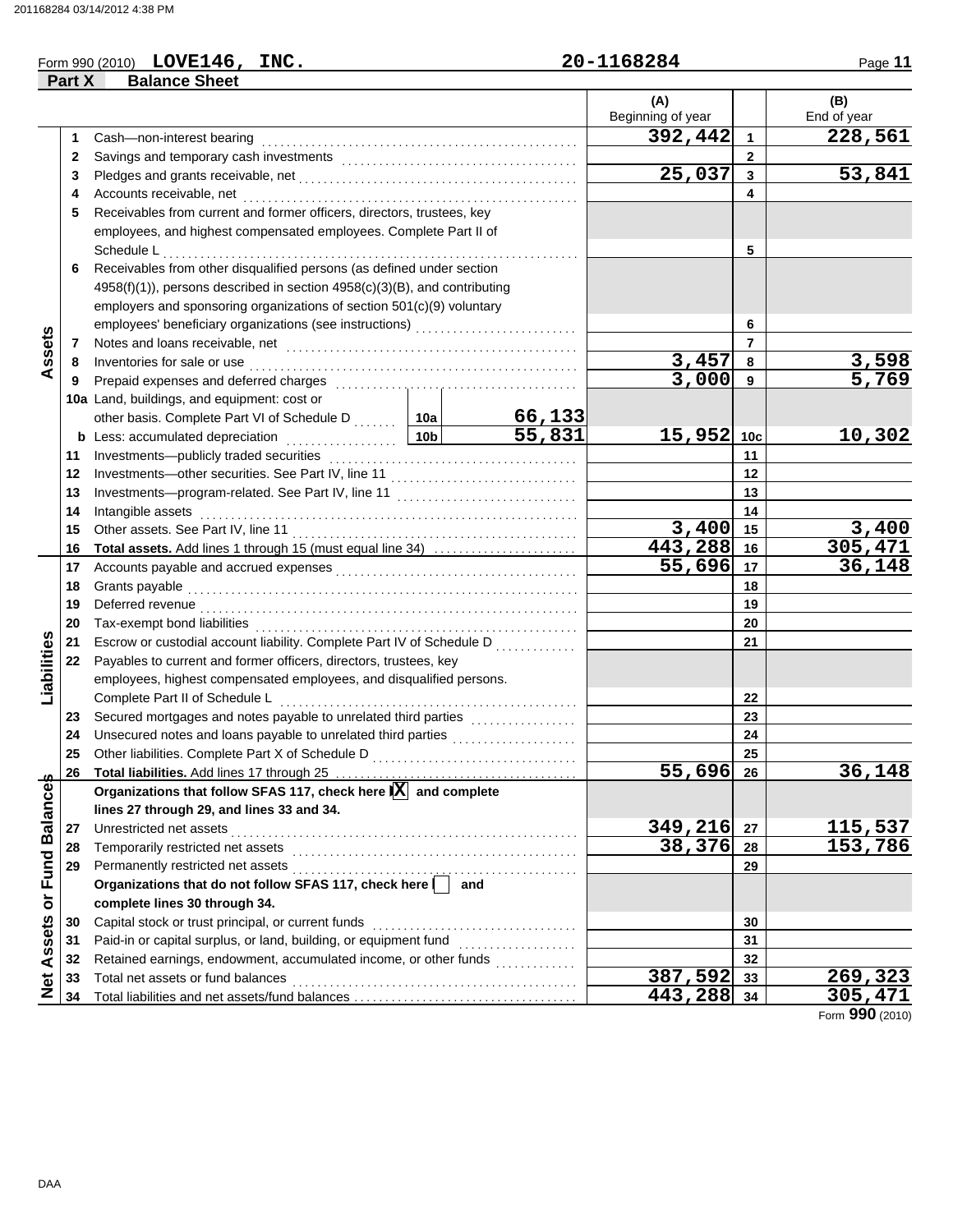| Form 990 (2010) $LOVE146$ , $INC.$                                                                                    | 20-1168284                    |                         |                |                   | Page 12    |
|-----------------------------------------------------------------------------------------------------------------------|-------------------------------|-------------------------|----------------|-------------------|------------|
| <b>Reconciliation of Net Assets</b><br>Part XI                                                                        |                               |                         |                |                   |            |
| Check if Schedule O contains a response to any question in this Part XI                                               |                               |                         |                |                   |            |
|                                                                                                                       |                               |                         |                |                   |            |
|                                                                                                                       |                               | $\mathbf{1}$            | 2,255,071      |                   |            |
| 2                                                                                                                     |                               |                         | 2,373,340      |                   |            |
| Revenue less expenses. Subtract line 2 from line 1<br>3                                                               |                               |                         |                |                   | $-118,269$ |
| Net assets or fund balances at beginning of year (must equal Part X, line 33, column (A)) [[[[[[[[[[[[[[[[[[[<br>4    |                               | $\overline{\mathbf{4}}$ |                |                   | 387,592    |
| Other changes in net assets or fund balances (explain in Schedule O)<br>5                                             |                               |                         |                |                   |            |
| Net assets or fund balances at end of year. Combine lines 3, 4, and 5 (must equal Part X, line 33,<br>6               |                               |                         |                |                   |            |
| column (B))                                                                                                           |                               | 6                       |                |                   | 269,323    |
| <b>Financial Statements and Reporting</b><br><b>Part XII</b>                                                          |                               |                         |                |                   |            |
|                                                                                                                       |                               |                         |                |                   |            |
|                                                                                                                       |                               |                         |                | <b>Yes</b>        | No         |
| Accounting method used to prepare the Form 990:     Cash                                                              | $\mathbf{X}$ Accrual<br>Other |                         |                |                   |            |
| If the organization changed its method of accounting from a prior year or checked "Other," explain in                 |                               |                         |                |                   |            |
| Schedule O.                                                                                                           |                               |                         |                |                   |            |
| 2a Were the organization's financial statements compiled or reviewed by an independent accountant?                    |                               |                         | 2a             |                   | х          |
| <b>b</b> Were the organization's financial statements audited by an independent accountant?                           |                               |                         | 2 <sub>b</sub> | $\mathbf X$       |            |
| c If "Yes" to line 2a or 2b, does the organization have a committee that assumes responsibility for oversight         |                               |                         |                |                   |            |
| of the audit, review, or compilation of its financial statements and selection of an independent accountant?          |                               |                         | 2c             | x                 |            |
| If the organization changed either its oversight process or selection process during the tax year, explain in         |                               |                         |                |                   |            |
| Schedule O.                                                                                                           |                               |                         |                |                   |            |
| d If "Yes" to line 2a or 2b, check a box below to indicate whether the financial statements for the year were         |                               |                         |                |                   |            |
| issued on a separate basis, consolidated basis, or both:                                                              |                               |                         |                |                   |            |
| $ \mathbf{X} $<br>Separate basis<br>Consolidated basis     Both consolidated and separate basis                       |                               |                         |                |                   |            |
| 3a As a result of a federal award, was the organization required to undergo an audit or audits as set forth in        |                               |                         |                |                   |            |
| the Single Audit Act and OMB Circular A-133?                                                                          |                               |                         | 3a             |                   | x          |
| <b>b</b> If "Yes," did the organization undergo the required audit or audits? If the organization did not undergo the |                               |                         |                |                   |            |
| required audit or audits, explain why in Schedule O and describe any steps taken to undergo such audits.              |                               |                         | 3 <sub>b</sub> |                   |            |
|                                                                                                                       |                               |                         |                | $000 \text{ mas}$ |            |

Form **990** (2010)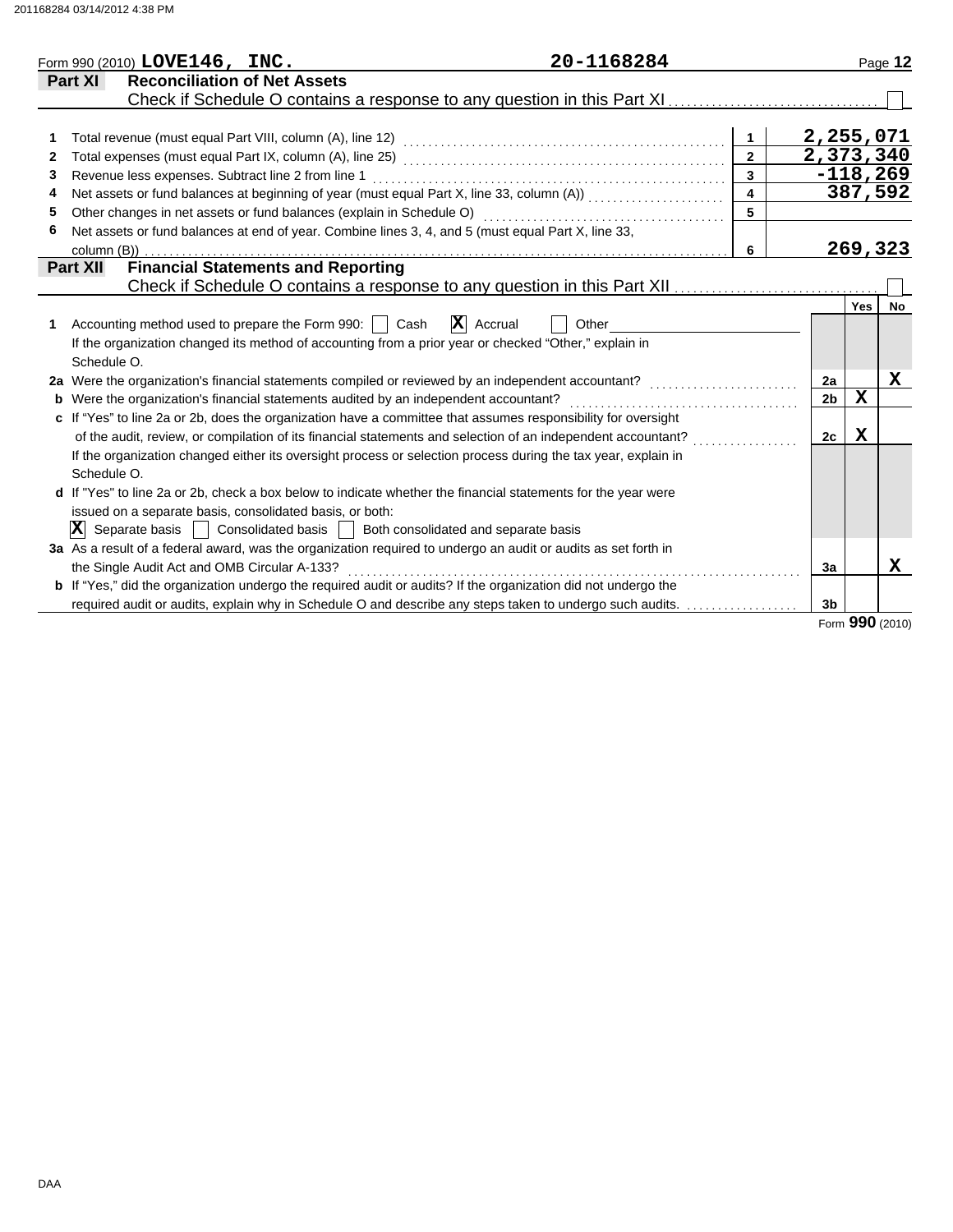| <b>SCHEDULE A</b>                                                  |                                                                                                                                                                            |                                                                                                                                                                                                                                                                                 |     |                            |                    |                     |                      |                               | OMB No. 1545-0047                                          |  |  |
|--------------------------------------------------------------------|----------------------------------------------------------------------------------------------------------------------------------------------------------------------------|---------------------------------------------------------------------------------------------------------------------------------------------------------------------------------------------------------------------------------------------------------------------------------|-----|----------------------------|--------------------|---------------------|----------------------|-------------------------------|------------------------------------------------------------|--|--|
| (Form 990 or 990-EZ)                                               |                                                                                                                                                                            | <b>Public Charity Status and Public Support</b><br>Complete if the organization is a section 501(c)(3) organization or a section                                                                                                                                                |     |                            |                    |                     |                      |                               | <b>2010</b>                                                |  |  |
| Department of the Treasury                                         |                                                                                                                                                                            | 4947(a)(1) nonexempt charitable trust.<br>Attach to Form 990 or Form 990-EZ. > See separate instructions.                                                                                                                                                                       |     |                            |                    |                     |                      |                               | <b>Open to Public</b>                                      |  |  |
| Internal Revenue Service<br>Name of the organization<br>20-1168284 |                                                                                                                                                                            |                                                                                                                                                                                                                                                                                 |     |                            |                    |                     |                      |                               | <b>Inspection</b><br><b>Employer identification number</b> |  |  |
| Part I                                                             | LOVE146, INC.                                                                                                                                                              | Reason for Public Charity Status (All organizations must complete this part.) See instructions.                                                                                                                                                                                 |     |                            |                    |                     |                      |                               |                                                            |  |  |
|                                                                    |                                                                                                                                                                            | The organization is not a private foundation because it is: (For lines 1 through 11, check only one box.)                                                                                                                                                                       |     |                            |                    |                     |                      |                               |                                                            |  |  |
| 1<br>2<br>3<br>4                                                   |                                                                                                                                                                            | A church, convention of churches, or association of churches described in section 170(b)(1)(A)(i).<br>A school described in section 170(b)(1)(A)(ii). (Attach Schedule E.)<br>A hospital or a cooperative hospital service organization described in section 170(b)(1)(A)(iii). |     |                            |                    |                     |                      |                               |                                                            |  |  |
| city, and state:                                                   | A medical research organization operated in conjunction with a hospital described in section 170(b)(1)(A)(iii). Enter the hospital's name,                                 |                                                                                                                                                                                                                                                                                 |     |                            |                    |                     |                      |                               |                                                            |  |  |
| 5                                                                  | An organization operated for the benefit of a college or university owned or operated by a governmental unit described in<br>section 170(b)(1)(A)(iv). (Complete Part II.) |                                                                                                                                                                                                                                                                                 |     |                            |                    |                     |                      |                               |                                                            |  |  |
| 6                                                                  |                                                                                                                                                                            | A federal, state, or local government or governmental unit described in section 170(b)(1)(A)(v).                                                                                                                                                                                |     |                            |                    |                     |                      |                               |                                                            |  |  |
| 7                                                                  | described in section 170(b)(1)(A)(vi). (Complete Part II.)                                                                                                                 | An organization that normally receives a substantial part of its support from a governmental unit or from the general public                                                                                                                                                    |     |                            |                    |                     |                      |                               |                                                            |  |  |
| 8                                                                  |                                                                                                                                                                            | A community trust described in section 170(b)(1)(A)(vi). (Complete Part II.)                                                                                                                                                                                                    |     |                            |                    |                     |                      |                               |                                                            |  |  |
| $ {\bf X} $<br>9                                                   |                                                                                                                                                                            | An organization that normally receives: (1) more than 33 1/3% of its support from contributions, membership fees, and gross                                                                                                                                                     |     |                            |                    |                     |                      |                               |                                                            |  |  |
|                                                                    |                                                                                                                                                                            | receipts from activities related to its exempt functions—subject to certain exceptions, and (2) no more than 33 1/3% of its                                                                                                                                                     |     |                            |                    |                     |                      |                               |                                                            |  |  |
|                                                                    |                                                                                                                                                                            | support from gross investment income and unrelated business taxable income (less section 511 tax) from businesses                                                                                                                                                               |     |                            |                    |                     |                      |                               |                                                            |  |  |
| 10                                                                 |                                                                                                                                                                            | acquired by the organization after June 30, 1975. See section 509(a)(2). (Complete Part III.)<br>An organization organized and operated exclusively to test for public safety. See section 509(a)(4).                                                                           |     |                            |                    |                     |                      |                               |                                                            |  |  |
| 11                                                                 |                                                                                                                                                                            | An organization organized and operated exclusively for the benefit of, to perform the functions of, or to carry out the                                                                                                                                                         |     |                            |                    |                     |                      |                               |                                                            |  |  |
|                                                                    |                                                                                                                                                                            | purposes of one or more publicly supported organizations described in section 509(a)(1) or section 509(a)(2). See section                                                                                                                                                       |     |                            |                    |                     |                      |                               |                                                            |  |  |
|                                                                    |                                                                                                                                                                            | 509(a)(3). Check the box that describes the type of supporting organization and complete lines 11e through 11h.                                                                                                                                                                 |     |                            |                    |                     |                      |                               |                                                            |  |  |
| Type I<br>a                                                        | Type II<br>b                                                                                                                                                               | Type III-Functionally integrated<br>c                                                                                                                                                                                                                                           |     |                            | d                  |                     | Type III-Other       |                               |                                                            |  |  |
| е                                                                  |                                                                                                                                                                            | By checking this box, I certify that the organization is not controlled directly or indirectly by one or more disqualified persons                                                                                                                                              |     |                            |                    |                     |                      |                               |                                                            |  |  |
|                                                                    |                                                                                                                                                                            | other than foundation managers and other than one or more publicly supported organizations described in section 509(a)(1)                                                                                                                                                       |     |                            |                    |                     |                      |                               |                                                            |  |  |
| or section $509(a)(2)$ .<br>f                                      |                                                                                                                                                                            | If the organization received a written determination from the IRS that it is a Type I, Type II, or Type III supporting                                                                                                                                                          |     |                            |                    |                     |                      |                               |                                                            |  |  |
|                                                                    | organization, check this box                                                                                                                                               | Since August 17, 2006, has the organization accepted any gift or contribution from any of the                                                                                                                                                                                   |     |                            |                    |                     |                      |                               |                                                            |  |  |
| g<br>following persons?                                            |                                                                                                                                                                            |                                                                                                                                                                                                                                                                                 |     |                            |                    |                     |                      |                               |                                                            |  |  |
|                                                                    |                                                                                                                                                                            | (i) A person who directly or indirectly controls, either alone or together with persons described in (ii) and                                                                                                                                                                   |     |                            |                    |                     |                      |                               | Yes No                                                     |  |  |
|                                                                    |                                                                                                                                                                            |                                                                                                                                                                                                                                                                                 |     |                            |                    |                     |                      |                               | 11g(i)                                                     |  |  |
|                                                                    | (ii) A family member of a person described in (i) above?                                                                                                                   |                                                                                                                                                                                                                                                                                 |     |                            |                    |                     |                      |                               | 11g(ii)                                                    |  |  |
|                                                                    |                                                                                                                                                                            | (iii) A 35% controlled entity of a person described in (i) or (ii) above?                                                                                                                                                                                                       |     |                            |                    |                     |                      |                               | 11g(iii)                                                   |  |  |
| h<br>(i) Name of supported                                         | (ii) EIN                                                                                                                                                                   | Provide the following information about the supported organization(s).<br>(iii) Type of organization                                                                                                                                                                            |     | (iv) Is the organization   | (v) Did you notify |                     |                      | (vi) Is the                   | (vii) Amount of                                            |  |  |
| organization                                                       |                                                                                                                                                                            | (described on lines 1-9                                                                                                                                                                                                                                                         |     | in col. (i) listed in your |                    | the organization in | organization in col. |                               | support                                                    |  |  |
|                                                                    |                                                                                                                                                                            | above or IRC section<br>(see instructions))                                                                                                                                                                                                                                     |     | governing document?        | col. (i) of your   | support?            |                      | (i) organized in the<br>U.S.? |                                                            |  |  |
|                                                                    |                                                                                                                                                                            |                                                                                                                                                                                                                                                                                 | Yes | No                         | Yes                | No                  | Yes                  | No                            |                                                            |  |  |
| (A)                                                                |                                                                                                                                                                            |                                                                                                                                                                                                                                                                                 |     |                            |                    |                     |                      |                               |                                                            |  |  |
| (B)                                                                |                                                                                                                                                                            |                                                                                                                                                                                                                                                                                 |     |                            |                    |                     |                      |                               |                                                            |  |  |
| (C)                                                                |                                                                                                                                                                            |                                                                                                                                                                                                                                                                                 |     |                            |                    |                     |                      |                               |                                                            |  |  |
| (D)                                                                |                                                                                                                                                                            |                                                                                                                                                                                                                                                                                 |     |                            |                    |                     |                      |                               |                                                            |  |  |
| (E)                                                                |                                                                                                                                                                            |                                                                                                                                                                                                                                                                                 |     |                            |                    |                     |                      |                               |                                                            |  |  |
|                                                                    |                                                                                                                                                                            |                                                                                                                                                                                                                                                                                 |     |                            |                    |                     |                      |                               |                                                            |  |  |
| Total                                                              |                                                                                                                                                                            |                                                                                                                                                                                                                                                                                 |     |                            |                    |                     |                      |                               |                                                            |  |  |

**For Paperwork Reduction Act Notice, see the Instructions for Form 990 or 990-EZ.**

**Schedule A (Form 990 or 990-EZ) 2010**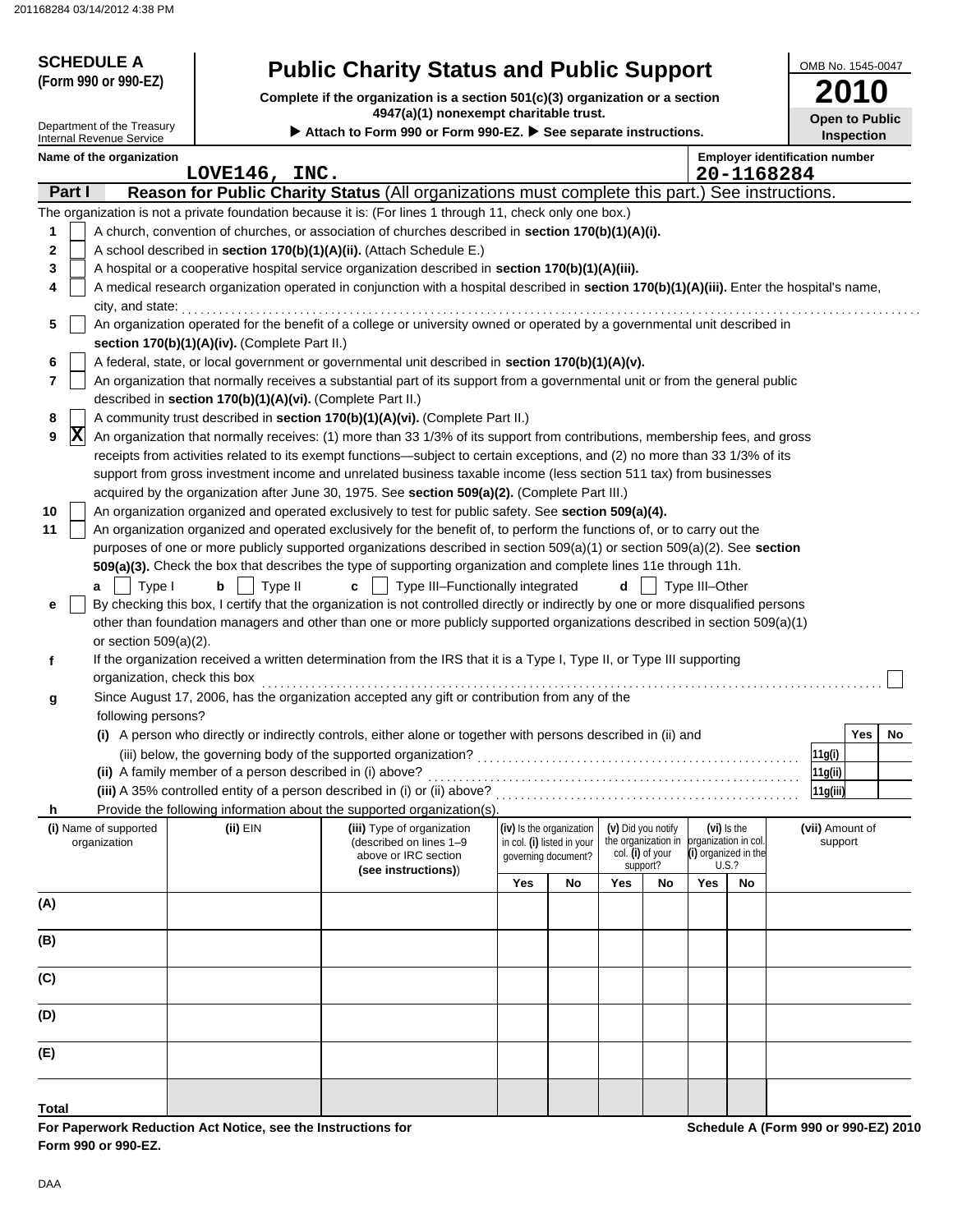|              | Schedule A (Form 990 or 990-EZ) 2010 LOVE146, INC.                                                                                                                                                                                               |          |          |            |            | 20-1168284 | Page 2    |
|--------------|--------------------------------------------------------------------------------------------------------------------------------------------------------------------------------------------------------------------------------------------------|----------|----------|------------|------------|------------|-----------|
|              | Support Schedule for Organizations Described in Sections 170(b)(1)(A)(iv) and 170(b)(1)(A)(vi)<br>Part II                                                                                                                                        |          |          |            |            |            |           |
|              | (Complete only if you checked the box on line 5, 7, or 8 of Part I or if the organization failed to qualify under                                                                                                                                |          |          |            |            |            |           |
|              | Part III. If the organization fails to qualify under the tests listed below, please complete Part III.)                                                                                                                                          |          |          |            |            |            |           |
|              | <b>Section A. Public Support</b>                                                                                                                                                                                                                 |          |          |            |            |            |           |
|              | Calendar year (or fiscal year beginning in)                                                                                                                                                                                                      | (a) 2006 | (b) 2007 | $(c)$ 2008 | $(d)$ 2009 | (e) 2010   | (f) Total |
|              |                                                                                                                                                                                                                                                  |          |          |            |            |            |           |
| 1            | Gifts, grants, contributions, and<br>membership fees received. (Do not                                                                                                                                                                           |          |          |            |            |            |           |
|              | include any "unusual grants.")                                                                                                                                                                                                                   |          |          |            |            |            |           |
|              |                                                                                                                                                                                                                                                  |          |          |            |            |            |           |
| $\mathbf{2}$ | Tax revenues levied for the<br>organization's benefit and either paid                                                                                                                                                                            |          |          |            |            |            |           |
|              | to or expended on its behalf                                                                                                                                                                                                                     |          |          |            |            |            |           |
|              |                                                                                                                                                                                                                                                  |          |          |            |            |            |           |
| 3            | The value of services or facilities                                                                                                                                                                                                              |          |          |            |            |            |           |
|              | furnished by a governmental unit to the<br>organization without charge                                                                                                                                                                           |          |          |            |            |            |           |
| 4            | Total. Add lines 1 through 3<br>.                                                                                                                                                                                                                |          |          |            |            |            |           |
| 5            | The portion of total contributions by                                                                                                                                                                                                            |          |          |            |            |            |           |
|              | each person (other than a                                                                                                                                                                                                                        |          |          |            |            |            |           |
|              | governmental unit or publicly                                                                                                                                                                                                                    |          |          |            |            |            |           |
|              | supported organization) included on                                                                                                                                                                                                              |          |          |            |            |            |           |
|              | line 1 that exceeds 2% of the amount<br>shown on line 11, column (f)                                                                                                                                                                             |          |          |            |            |            |           |
| 6            | Public support. Subtract line 5 from line 4                                                                                                                                                                                                      |          |          |            |            |            |           |
|              | <b>Section B. Total Support</b>                                                                                                                                                                                                                  |          |          |            |            |            |           |
|              | Calendar year (or fiscal year beginning in)                                                                                                                                                                                                      | (a) 2006 | (b) 2007 | $(c)$ 2008 | $(d)$ 2009 | (e) 2010   | (f) Total |
| 7            | Amounts from line 4                                                                                                                                                                                                                              |          |          |            |            |            |           |
| 8            | Gross income from interest, dividends,                                                                                                                                                                                                           |          |          |            |            |            |           |
|              | payments received on securities loans,                                                                                                                                                                                                           |          |          |            |            |            |           |
|              | rents, royalties and income from similar                                                                                                                                                                                                         |          |          |            |            |            |           |
|              |                                                                                                                                                                                                                                                  |          |          |            |            |            |           |
| 9            | Net income from unrelated business                                                                                                                                                                                                               |          |          |            |            |            |           |
|              | activities, whether or not the business                                                                                                                                                                                                          |          |          |            |            |            |           |
|              | is regularly carried on $\dots\dots\dots\dots$                                                                                                                                                                                                   |          |          |            |            |            |           |
| 10           | Other income. Do not include gain or                                                                                                                                                                                                             |          |          |            |            |            |           |
|              | loss from the sale of capital assets                                                                                                                                                                                                             |          |          |            |            |            |           |
| 11           | (Explain in Part IV.)<br>Total support. Add lines 7 through 10                                                                                                                                                                                   |          |          |            |            |            |           |
| 12           |                                                                                                                                                                                                                                                  |          |          |            |            | 12         |           |
| 13           | Gross receipts from related activities, etc. (see instructions)<br>First five years. If the Form 990 is for the organization's first, second, third, fourth, or fifth tax year as a section 501(c)(3)                                            |          |          |            |            |            |           |
|              |                                                                                                                                                                                                                                                  |          |          |            |            |            |           |
|              | Section C. Computation of Public Support Percentage                                                                                                                                                                                              |          |          |            |            |            |           |
| 14           | Public support percentage for 2010 (line 6, column (f) divided by line 11, column (f)) [[[[[[[[[[[[[[[[[[[[[[                                                                                                                                    |          |          |            |            | 14         | ℅         |
| 15           | Public support percentage from 2009 Schedule A, Part II, line 14                                                                                                                                                                                 |          |          |            |            | 15         | %         |
| 16a          | 33 1/3% support test-2010. If the organization did not check the box on line 13, and line 14 is 33 1/3% or more, check this                                                                                                                      |          |          |            |            |            |           |
|              | box and stop here. The organization qualifies as a publicly supported organization                                                                                                                                                               |          |          |            |            |            |           |
| b            | 33 1/3% support test-2009. If the organization did not check a box on line 13 or 16a, and line 15 is 33 1/3% or more,                                                                                                                            |          |          |            |            |            |           |
|              |                                                                                                                                                                                                                                                  |          |          |            |            |            |           |
|              | 17a 10%-facts-and-circumstances test-2010. If the organization did not check a box on line 13, 16a, or 16b, and line 14 is                                                                                                                       |          |          |            |            |            |           |
|              | 10% or more, and if the organization meets the "facts-and-circumstances" test, check this box and stop here. Explain in                                                                                                                          |          |          |            |            |            |           |
|              | Part IV how the organization meets the "facts-and-circumstances" test. The organization qualifies as a publicly supported                                                                                                                        |          |          |            |            |            |           |
|              |                                                                                                                                                                                                                                                  |          |          |            |            |            |           |
|              | organization<br>10%-facts-and-circumstances test-2009. If the organization did not check a box on line 13, 16a, 16b, or 17a, and line                                                                                                            |          |          |            |            |            |           |
| b            |                                                                                                                                                                                                                                                  |          |          |            |            |            |           |
|              | 15 is 10% or more, and if the organization meets the "facts-and-circumstances" test, check this box and stop here.<br>Explain in Part IV how the organization meets the "facts-and-circumstances" test. The organization qualifies as a publicly |          |          |            |            |            |           |
|              |                                                                                                                                                                                                                                                  |          |          |            |            |            |           |
| 18           | supported organization<br>Private foundation. If the organization did not check a box on line 13, 16a, 16b, 17a, or 17b, check this box and see                                                                                                  |          |          |            |            |            |           |
|              |                                                                                                                                                                                                                                                  |          |          |            |            |            |           |
|              | instructions                                                                                                                                                                                                                                     |          |          |            |            |            |           |

**Schedule A (Form 990 or 990-EZ) 2010**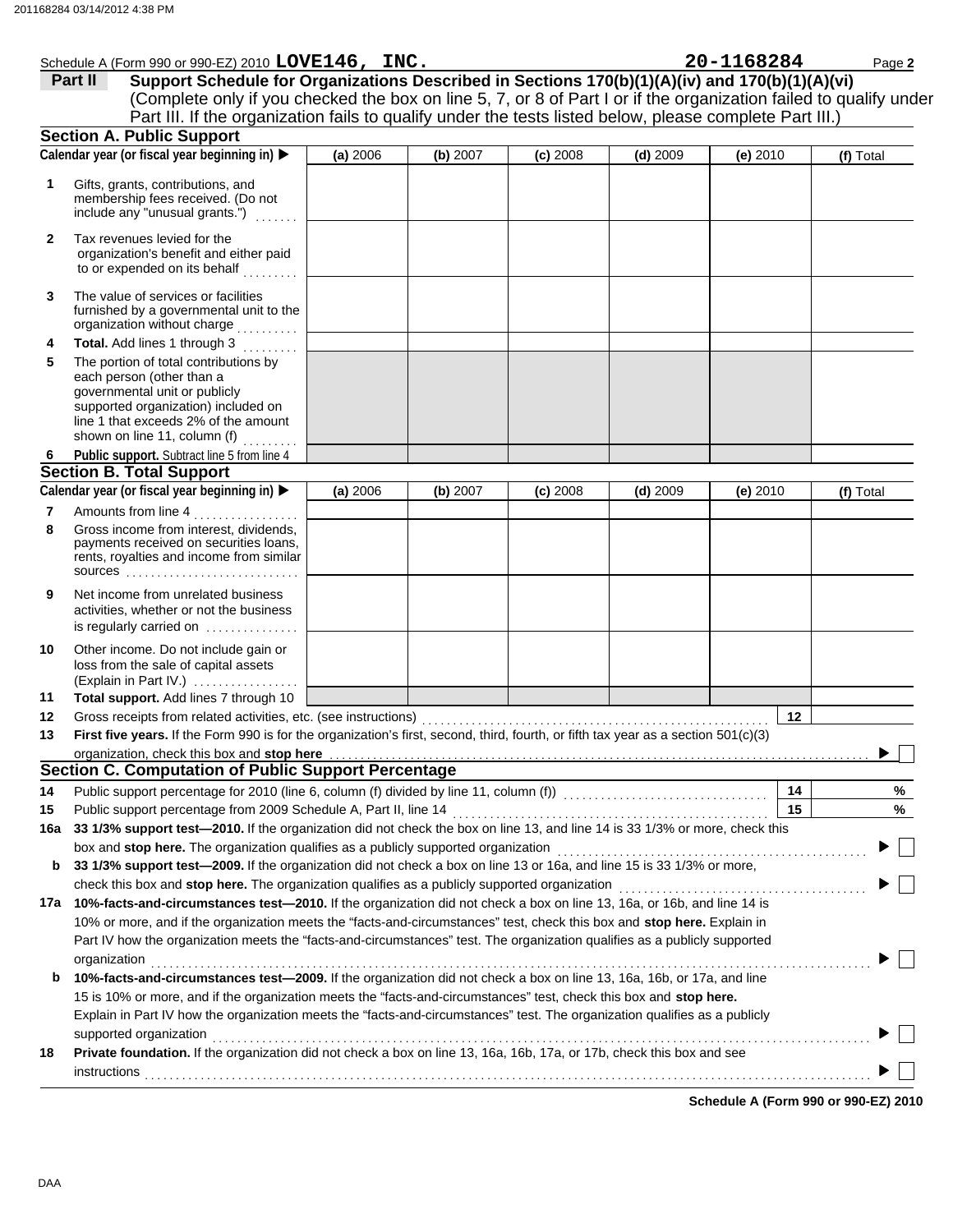|              | Schedule A (Form 990 or 990-EZ) 2010 LOVE146, INC.                                                                                                                                                                                                                                                                                                                        |          |           |            |            | 20-1168284 | Page 3                  |
|--------------|---------------------------------------------------------------------------------------------------------------------------------------------------------------------------------------------------------------------------------------------------------------------------------------------------------------------------------------------------------------------------|----------|-----------|------------|------------|------------|-------------------------|
|              | Support Schedule for Organizations Described in Section 509(a)(2)<br>Part III                                                                                                                                                                                                                                                                                             |          |           |            |            |            |                         |
|              | (Complete only if you checked the box on line 9 of Part I or if the organization failed to qualify under Part II.                                                                                                                                                                                                                                                         |          |           |            |            |            |                         |
|              | If the organization fails to qualify under the tests listed below, please complete Part II.)                                                                                                                                                                                                                                                                              |          |           |            |            |            |                         |
|              | <b>Section A. Public Support</b>                                                                                                                                                                                                                                                                                                                                          |          |           |            |            |            |                         |
|              | Calendar year (or fiscal year beginning in)                                                                                                                                                                                                                                                                                                                               | (a) 2006 | (b) 2007  | $(c)$ 2008 | $(d)$ 2009 | (e) $2010$ | (f) Total               |
| 1            | Gifts, grants, contributions, and membership<br>fees received. (Do not include any "unusual                                                                                                                                                                                                                                                                               |          |           |            |            |            |                         |
|              |                                                                                                                                                                                                                                                                                                                                                                           | 669,314  | 1,110,362 | 1,393,108  | 1,834,506  | 2,229,107  | 7,236,397               |
| $\mathbf{2}$ | Gross receipts from admissions, merchandise<br>sold or services performed, or facilities<br>furnished in any activity that is related to the<br>organization's fax-exempt purpose                                                                                                                                                                                         |          |           |            | 51,865     | 49,829     | 101,694                 |
| 3            | Gross receipts from activities that are not an<br>unrelated trade or business under section 513                                                                                                                                                                                                                                                                           |          |           |            |            |            |                         |
| 4            | Tax revenues levied for the<br>organization's benefit and either paid<br>to or expended on its behalf                                                                                                                                                                                                                                                                     |          |           |            |            |            |                         |
| 5            | The value of services or facilities<br>furnished by a governmental unit to the<br>organization without charge                                                                                                                                                                                                                                                             |          |           |            |            |            |                         |
| 6            | Total. Add lines 1 through 5                                                                                                                                                                                                                                                                                                                                              | 669,314  | 1,110,362 | 1,393,108  | 1,886,371  | 2,278,936  | 7,338,091               |
|              | 7a Amounts included on lines 1, 2, and 3<br>received from disqualified persons                                                                                                                                                                                                                                                                                            |          |           |            |            |            |                         |
| b            | Amounts included on lines 2 and 3<br>received from other than disqualified<br>persons that exceed the greater of \$5,000<br>or 1% of the amount on line 13 for the year                                                                                                                                                                                                   |          |           |            |            |            |                         |
|              | c Add lines 7a and 7b<br>.                                                                                                                                                                                                                                                                                                                                                |          |           |            |            |            |                         |
| 8            | Public support (Subtract line 7c from                                                                                                                                                                                                                                                                                                                                     |          |           |            |            |            |                         |
|              |                                                                                                                                                                                                                                                                                                                                                                           |          |           |            |            |            | 7,338,091               |
|              | <b>Section B. Total Support</b>                                                                                                                                                                                                                                                                                                                                           |          |           |            |            |            |                         |
|              | Calendar year (or fiscal year beginning in)                                                                                                                                                                                                                                                                                                                               | (a) 2006 | (b) 2007  | $(c)$ 2008 | $(d)$ 2009 | (e) 2010   | (f) Total               |
| 9            | Amounts from line 6<br><u>.</u><br>1990 - Personald Barbara, president                                                                                                                                                                                                                                                                                                    | 669,314  | 1,110,362 | 1,393,108  | 1,886,371  | 2,278,936  | 7,338,091               |
| 10a          | Gross income from interest, dividends,                                                                                                                                                                                                                                                                                                                                    |          |           |            |            |            |                         |
|              | payments received on securities loans, rents,<br>royalties and income from similar sources                                                                                                                                                                                                                                                                                |          |           | 742        | 1,786      | 209        | 2,737                   |
|              | <b>b</b> Unrelated business taxable income (less<br>section 511 taxes) from businesses<br>acquired after June 30, 1975<br>.                                                                                                                                                                                                                                               |          |           |            |            |            |                         |
| C            | Add lines 10a and 10b<br>. <b>.</b> .                                                                                                                                                                                                                                                                                                                                     |          |           | 742        | 1,786      | 209        | 2,737                   |
| 11           | Net income from unrelated business<br>activities not included in line 10b, whether<br>or not the business is regularly carried on.                                                                                                                                                                                                                                        |          |           |            |            | 0          |                         |
| 12           | Other income. Do not include gain or<br>loss from the sale of capital assets<br>(Explain in Part IV.)<br>.                                                                                                                                                                                                                                                                |          |           |            |            |            |                         |
| 13           | Total support. (Add lines 9, 10c, 11,<br>and 12.)                                                                                                                                                                                                                                                                                                                         | 669,314  | 1,110,362 | 1,393,850  | 1,888,157  | 2,279,145  | 7,340,828               |
| 14           | First five years. If the Form 990 is for the organization's first, second, third, fourth, or fifth tax year as a section 501(c)(3)<br>organization, check this box and stop here <b>contained</b> and all contained and all contained a state of the state of the state of the state of the state of the state of the state of the state of the state of the state of the |          |           |            |            |            |                         |
|              | <b>Section C. Computation of Public Support Percentage</b>                                                                                                                                                                                                                                                                                                                |          |           |            |            |            |                         |
| 15           |                                                                                                                                                                                                                                                                                                                                                                           |          |           |            |            | 15         |                         |
|              |                                                                                                                                                                                                                                                                                                                                                                           |          |           |            |            |            | 99.96%                  |
| 16           |                                                                                                                                                                                                                                                                                                                                                                           |          |           |            |            | 16         | 99.12%                  |
|              | Section D. Computation of Investment Income Percentage                                                                                                                                                                                                                                                                                                                    |          |           |            |            |            |                         |
| 17           |                                                                                                                                                                                                                                                                                                                                                                           |          |           |            |            | 17         | %                       |
| 18           | Investment income percentage from 2009 Schedule A, Part III, line 17                                                                                                                                                                                                                                                                                                      |          |           |            |            | 18         | $\%$                    |
|              | 19a 33 1/3% support tests-2010. If the organization did not check the box on line 14, and line 15 is more than 33 1/3%, and line                                                                                                                                                                                                                                          |          |           |            |            |            |                         |
|              | 17 is not more than 33 1/3%, check this box and stop here. The organization qualifies as a publicly supported organization                                                                                                                                                                                                                                                |          |           |            |            |            | $\overline{\mathbf{x}}$ |
| b            | 33 1/3% support tests-2009. If the organization did not check a box on line 14 or line 19a, and line 16 is more than 33 1/3%, and                                                                                                                                                                                                                                         |          |           |            |            |            |                         |
|              | line 18 is not more than 33 1/3%, check this box and stop here. The organization qualifies as a publicly supported organization                                                                                                                                                                                                                                           |          |           |            |            |            |                         |
| 20           | Private foundation. If the organization did not check a box on line 14, 19a, or 19b, check this box and see instructions                                                                                                                                                                                                                                                  |          |           |            |            |            |                         |

**Schedule A (Form 990 or 990-EZ) 2010**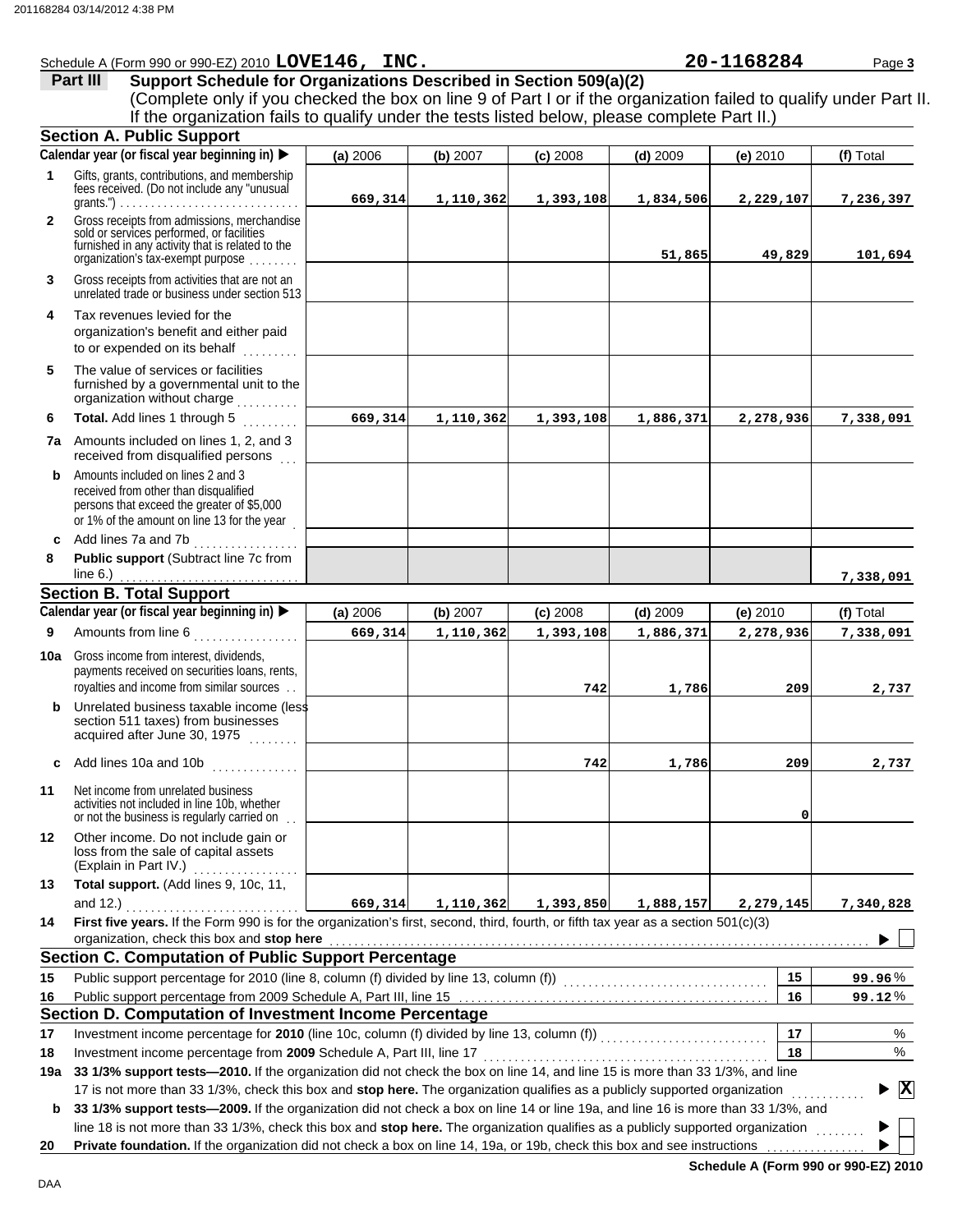|                |  | Page 4                                                                                                                                                                                                                             |
|----------------|--|------------------------------------------------------------------------------------------------------------------------------------------------------------------------------------------------------------------------------------|
| instructions). |  | Schedule A (Form 990 or 990-EZ) 2010 LOVE146, INC.<br>Part IV Supplemental Information. Complete this part to provide the explanations required by Part II, line 10;<br>Part II, line 17a or 17b; and Part III, line 12. Also comp |
|                |  |                                                                                                                                                                                                                                    |
|                |  |                                                                                                                                                                                                                                    |
|                |  |                                                                                                                                                                                                                                    |
|                |  |                                                                                                                                                                                                                                    |
|                |  |                                                                                                                                                                                                                                    |
|                |  |                                                                                                                                                                                                                                    |
|                |  |                                                                                                                                                                                                                                    |
|                |  |                                                                                                                                                                                                                                    |
|                |  |                                                                                                                                                                                                                                    |
|                |  |                                                                                                                                                                                                                                    |
|                |  |                                                                                                                                                                                                                                    |
|                |  |                                                                                                                                                                                                                                    |
|                |  |                                                                                                                                                                                                                                    |
|                |  |                                                                                                                                                                                                                                    |
|                |  |                                                                                                                                                                                                                                    |
|                |  |                                                                                                                                                                                                                                    |
|                |  |                                                                                                                                                                                                                                    |
|                |  |                                                                                                                                                                                                                                    |
|                |  |                                                                                                                                                                                                                                    |
|                |  |                                                                                                                                                                                                                                    |
|                |  |                                                                                                                                                                                                                                    |
|                |  |                                                                                                                                                                                                                                    |
|                |  |                                                                                                                                                                                                                                    |
|                |  |                                                                                                                                                                                                                                    |
|                |  |                                                                                                                                                                                                                                    |
|                |  |                                                                                                                                                                                                                                    |
|                |  |                                                                                                                                                                                                                                    |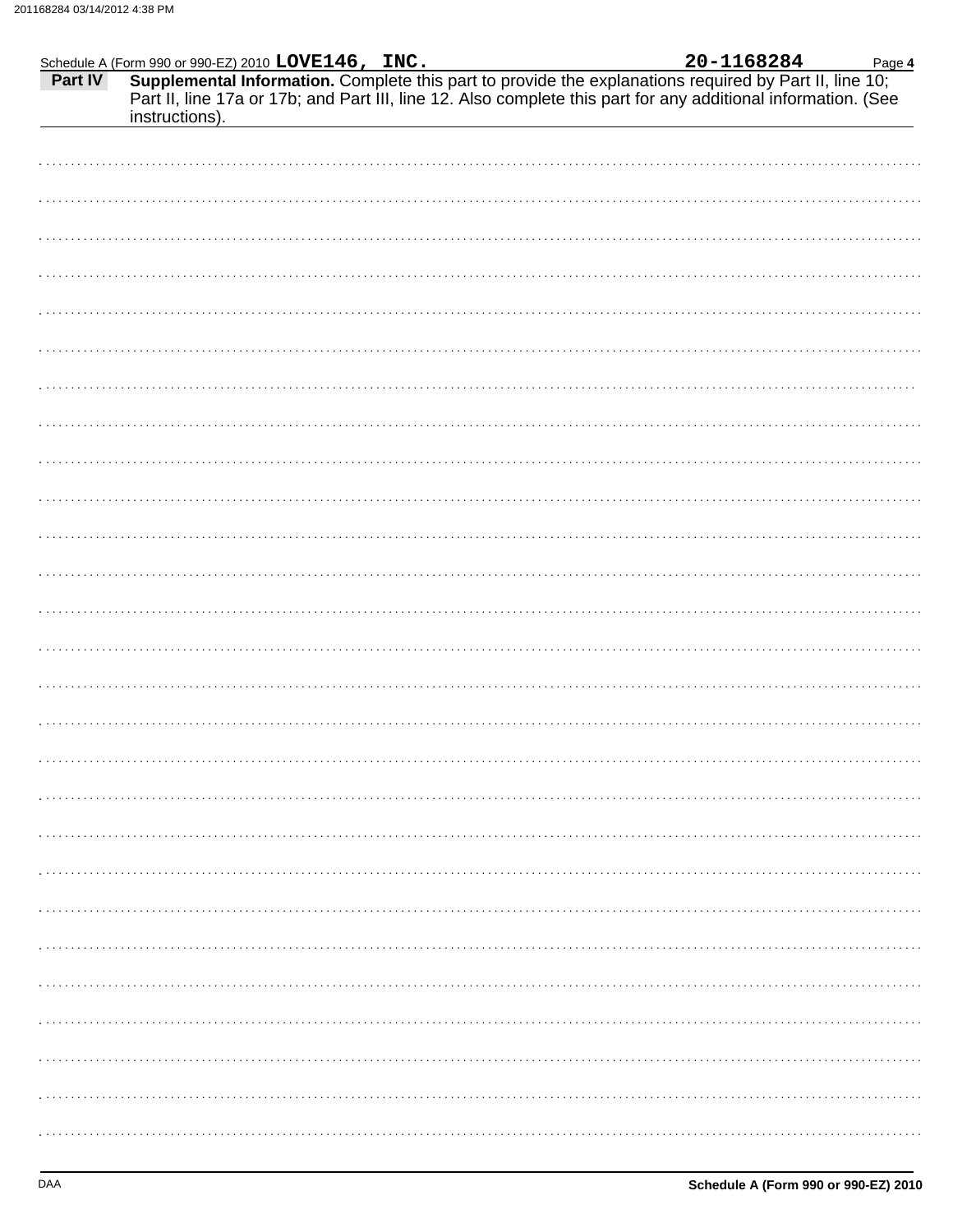| <b>Schedule B</b><br>(Form 990, 990-EZ,<br>or 990-PF)<br>Department of the Treasury<br>Internal Revenue Service | <b>Schedule of Contributors</b><br>Attach to Form 990, 990-EZ, or 990-PF.          | OMB No. 1545-0047<br>2010 |                                       |
|-----------------------------------------------------------------------------------------------------------------|------------------------------------------------------------------------------------|---------------------------|---------------------------------------|
| Name of the organization                                                                                        |                                                                                    |                           | <b>Employer identification number</b> |
| LOVE146, INC.                                                                                                   |                                                                                    | 20-1168284                |                                       |
| <b>Organization type (check one):</b>                                                                           |                                                                                    |                           |                                       |
| Filers of:                                                                                                      | Section:                                                                           |                           |                                       |
| Form 990 or 990-EZ                                                                                              | $ \mathbf{X} $ 501(c)(<br>3 ) (enter number) organization                          |                           |                                       |
|                                                                                                                 | $4947(a)(1)$ nonexempt charitable trust <b>not</b> treated as a private foundation |                           |                                       |
|                                                                                                                 | 527 political organization                                                         |                           |                                       |
| Form 990-PF                                                                                                     | $501(c)(3)$ exempt private foundation                                              |                           |                                       |
|                                                                                                                 | $4947(a)(1)$ nonexempt charitable trust treated as a private foundation            |                           |                                       |
|                                                                                                                 | 501(c)(3) taxable private foundation                                               |                           |                                       |
|                                                                                                                 |                                                                                    |                           |                                       |

Check if your organization is covered by the **General Rule** or a **Special Rule. Note.** Only a section 501(c)(7), (8), or (10) organization can check boxes for both the General Rule and a Special Rule. See instructions.

### **General Rule**

For an organization filing Form 990, 990-EZ, or 990-PF that received, during the year, \$5,000 or more (in money or property) from any one contributor. Complete Parts I and II.

### **Special Rules**

 $\overline{X}$  For a section 501(c)(3) organization filing Form 990 or 990-EZ that met the 33 1/3% support test of the regulations under sections 509(a)(1) and 170(b)(1)(A)(vi), and received from any one contributor, during the year, a contribution of the greater of **(1)** \$5,000 or **(2)** 2% of the amount on (i) Form 990, Part VIII, line 1h or (ii) Form 990-EZ, line 1. Complete Parts I and II.

educational purposes, or the prevention of cruelty to children or animals. Complete Parts I, II, and III. For a section  $501(c)(7)$ , (8), or (10) organization filing Form 990 or 990-EZ that received from any one contributor, during the year, aggregate contributions of more than \$1,000 for use exclusively for religious, charitable, scientific, literary, or

For a section 501(c)(7), (8), or (10) organization filing Form 990 or 990-EZ that received from any one contributor, during the year, contributions for use exclusively for religious, charitable, etc., purposes, but these contributions did not aggregate to more than \$1,000. If this box is checked, enter here the total contributions that were received during the year for an exclusively religious, charitable, etc., purpose. Do not complete any of the parts unless the **General Rule** applies to this organization because it received nonexclusively religious, charitable, etc., contributions of \$5,000 or more during the year . . . . . . . . . . . . . . . . . . . . . . . . . . . . . . . . . . . . . . . . . . . . . . . . . . . . . . . . . . . . . . . . . . . . . . . . . . . . . . . . . . . . . . . . . \$ . . . . . . . . . . . . . . . . . . . . . . . .

990-EZ, or 990-PF), but it **must** answer "No" on Part IV, line 2 of its Form 990, or check the box on line H of its Form 990-EZ, or on line 2 of its Form 990-PF, to certify that it does not meet the filing requirements of Schedule B (Form 990, 990-EZ, or 990-PF). **Caution.** An organization that is not covered by the General Rule and/or the Special Rules does not file Schedule B (Form 990,

**For Paperwork Reduction Act Notice, see the Instructions for Form 990, 990-EZ, or 990-PF.**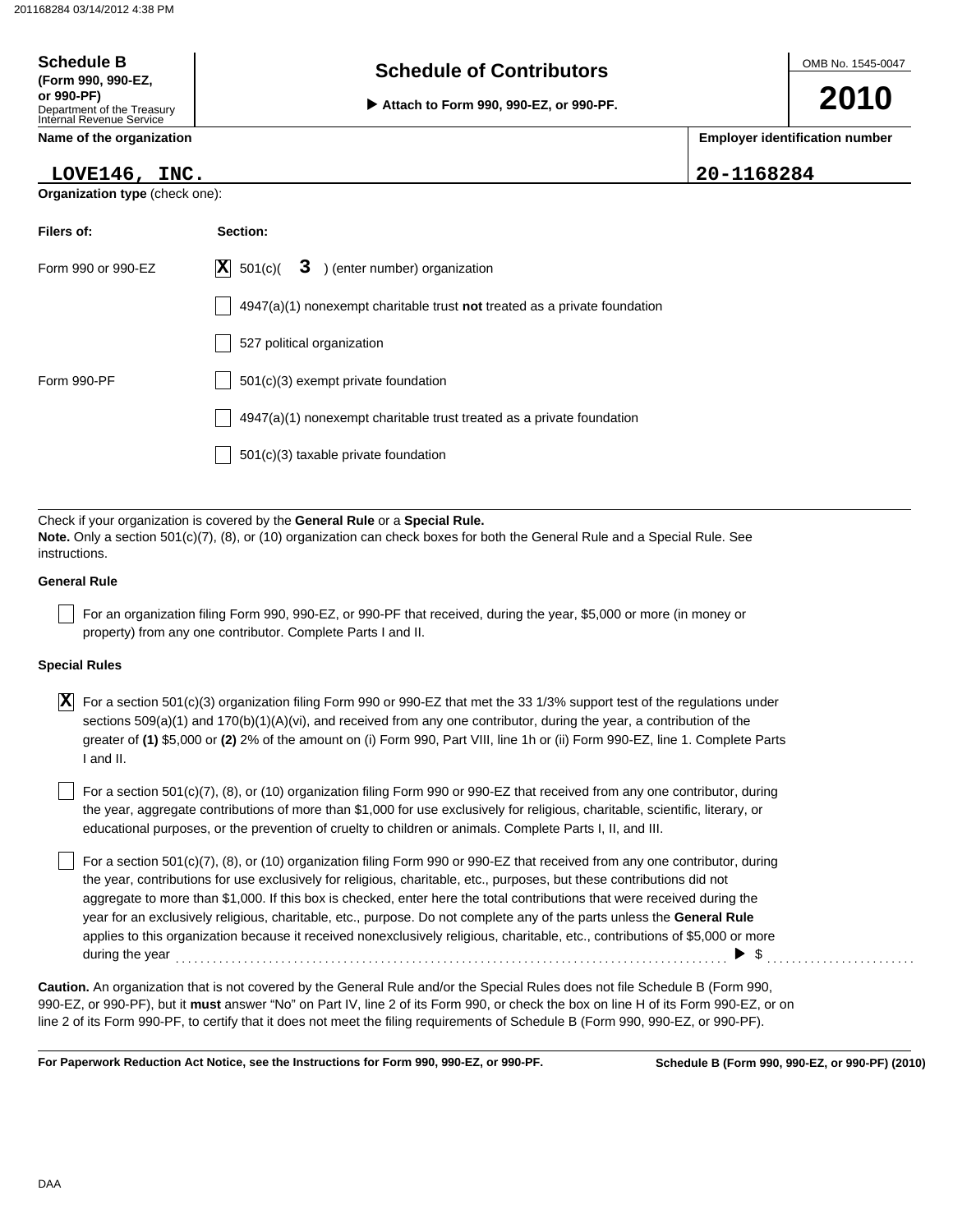| Schedule B (Form 990, 990-EZ, or 990-PF) (2010) | Page 1 of 1 of Part I                 |
|-------------------------------------------------|---------------------------------------|
| Name of organization                            | <b>Employer identification number</b> |
| LOVE146, INC.                                   | 20-1168284                            |

| Part I         | <b>Contributors</b> (see instructions) |                                       |                                                                                                                   |
|----------------|----------------------------------------|---------------------------------------|-------------------------------------------------------------------------------------------------------------------|
| (a)<br>No.     | (b)<br>Name, address, and ZIP + 4      | (c)<br><b>Aggregate contributions</b> | (d)<br>Type of contribution                                                                                       |
| $\mathbf{1}$   |                                        | 174,761<br>$\mathcal{S}$              | X<br>Person<br>Payroll<br>Noncash<br>(Complete Part II if there is<br>a noncash contribution.)                    |
| (a)<br>No.     | (b)<br>Name, address, and ZIP + 4      | (c)<br><b>Aggregate contributions</b> | (d)<br>Type of contribution                                                                                       |
| 2 <sub>1</sub> |                                        | 65,000<br>\$                          | X<br>Person<br>Payroll<br>Noncash<br>(Complete Part II if there is<br>a noncash contribution.)                    |
| (a)<br>No.     | (b)<br>Name, address, and ZIP + 4      | (c)<br>Aggregate contributions        | (d)<br>Type of contribution                                                                                       |
| $\mathbf{3}$   |                                        | 50,000<br>\$                          | X<br>Person<br>Payroll<br>Noncash<br>(Complete Part II if there is<br>a noncash contribution.)                    |
| (a)            | (b)                                    | (c)                                   | (d)                                                                                                               |
| No.            | Name, address, and ZIP + 4             | Aggregate contributions<br>\$         | Type of contribution<br>Person<br>Payroll<br>Noncash<br>(Complete Part II if there is<br>a noncash contribution.) |
| (a)            | (b)                                    | (c)                                   | (d)                                                                                                               |
| No.            | Name, address, and ZIP + 4             | Aggregate contributions<br>\$         | Type of contribution<br>Person<br>Payroll<br>Noncash<br>(Complete Part II if there is<br>a noncash contribution.) |
| (a)            | (b)                                    | (c)                                   | (d)                                                                                                               |
| No.            | Name, address, and ZIP + 4             | <b>Aggregate contributions</b><br>\$  | Type of contribution<br>Person<br>Payroll<br>Noncash<br>(Complete Part II if there is<br>a noncash contribution.) |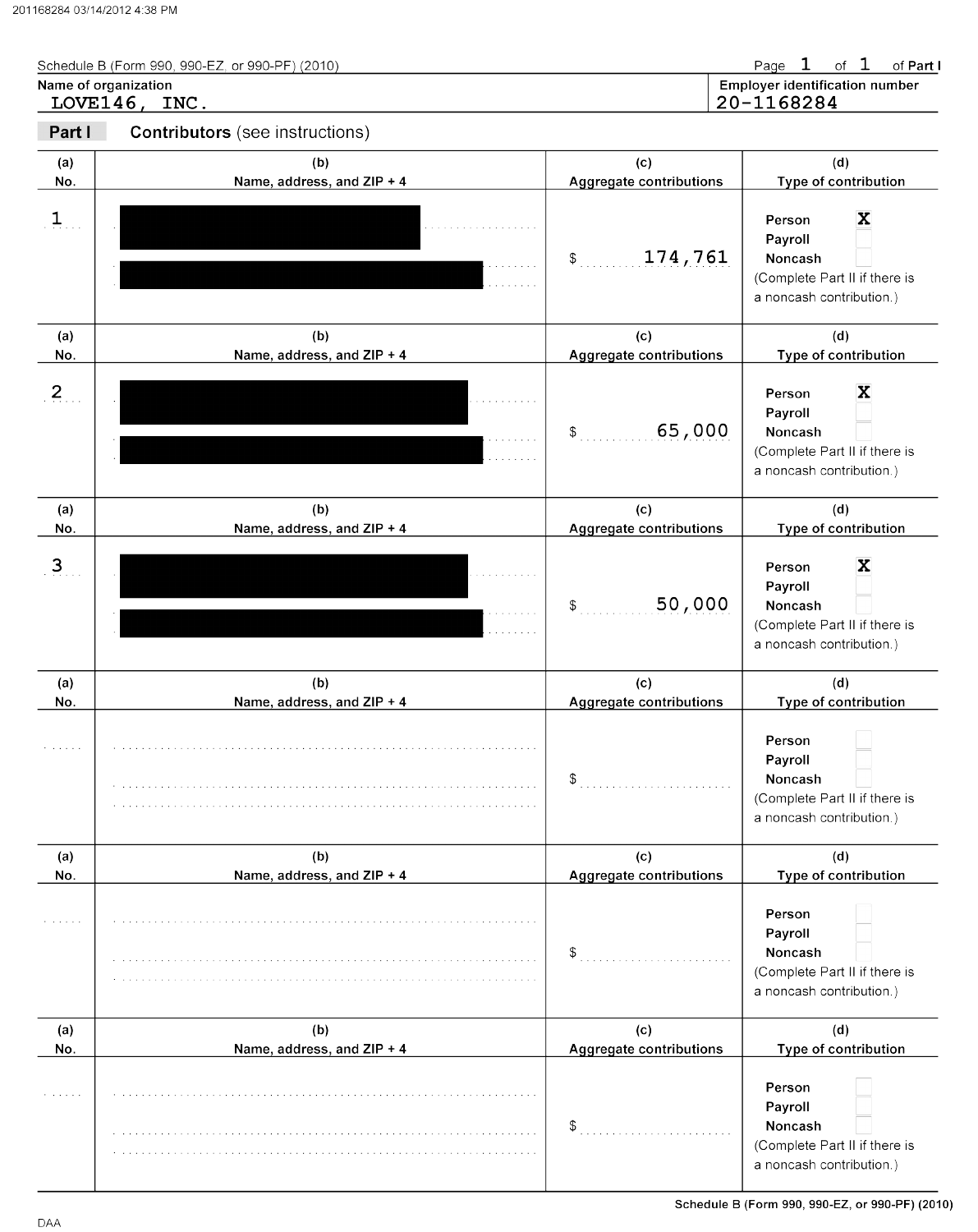# **(Form 990)**

Department of the Treasury Internal Revenue Service **Name of the organization**

## **SCHEDULE D Supplemental Financial Statements**

**Part IV, line 6, 7, 8, 9, 10, 11, or 12. Complete if the organization answered "Yes," to Form 990,**

 **Attach to Form 990. See separate instructions.**



**Employer identification number**

|              | LOVE146, INC.                                                                                                                                                                                                 |                                                     | 20-1168284                      |
|--------------|---------------------------------------------------------------------------------------------------------------------------------------------------------------------------------------------------------------|-----------------------------------------------------|---------------------------------|
|              | Organizations Maintaining Donor Advised Funds or Other Similar Funds or Accounts. Complete if the<br>Part I<br>organization answered "Yes" to Form 990, Part IV, line 6.                                      |                                                     |                                 |
|              |                                                                                                                                                                                                               | (a) Donor advised funds                             | (b) Funds and other accounts    |
|              |                                                                                                                                                                                                               |                                                     |                                 |
| 1            | Total number at end of year                                                                                                                                                                                   |                                                     |                                 |
| 2            |                                                                                                                                                                                                               |                                                     |                                 |
| 3            | Aggregate grants from (during year) [10] [10] [10] Aggregate grants from (during year)                                                                                                                        |                                                     |                                 |
| 5            | Aggregate value at end of year<br>Did the organization inform all donors and donor advisors in writing that the assets held in donor advised                                                                  |                                                     |                                 |
|              |                                                                                                                                                                                                               |                                                     | Yes                             |
| 6            | funds are the organization's property, subject to the organization's exclusive legal control?<br>Did the organization inform all grantees, donors, and donor advisors in writing that grant funds can be used |                                                     | No                              |
|              | only for charitable purposes and not for the benefit of the donor or donor advisor, or for any other purpose                                                                                                  |                                                     |                                 |
|              | conferring impermissible private benefit?                                                                                                                                                                     |                                                     | Yes<br>No.                      |
|              | Conservation Easements. Complete if the organization answered "Yes" to Form 990, Part IV, line 7.<br>Part II                                                                                                  |                                                     |                                 |
| 1            | Purpose(s) of conservation easements held by the organization (check all that apply).                                                                                                                         |                                                     |                                 |
|              | Preservation of land for public use (e.g., recreation or education)                                                                                                                                           | Preservation of an historically important land area |                                 |
|              | Protection of natural habitat                                                                                                                                                                                 | Preservation of a certified historic structure      |                                 |
|              | Preservation of open space                                                                                                                                                                                    |                                                     |                                 |
| $\mathbf{2}$ | Complete lines 2a through 2d if the organization held a qualified conservation contribution in the form of a conservation                                                                                     |                                                     |                                 |
|              | easement on the last day of the tax year.                                                                                                                                                                     |                                                     |                                 |
|              |                                                                                                                                                                                                               |                                                     | Held at the End of the Tax Year |
| a            | Total number of conservation easements                                                                                                                                                                        |                                                     | 2a                              |
|              |                                                                                                                                                                                                               |                                                     | 2 <sub>b</sub>                  |
|              | Number of conservation easements on a certified historic structure included in (a) [11] Number of conservation easements on a certified historic etrache included in (a)                                      |                                                     | 2c                              |
| d            | Number of conservation easements included in (c) acquired after 8/17/06, and not on a                                                                                                                         |                                                     |                                 |
|              | historic structure listed in the National Register                                                                                                                                                            |                                                     | 2d                              |
| 3            | Number of conservation easements modified, transferred, released, extinguished, or terminated by the organization during the                                                                                  |                                                     |                                 |
|              | tax year $\blacktriangleright$                                                                                                                                                                                |                                                     |                                 |
|              | Number of states where property subject to conservation easement is located ▶                                                                                                                                 |                                                     |                                 |
| 5            | Does the organization have a written policy regarding the periodic monitoring, inspection, handling of                                                                                                        |                                                     |                                 |
|              |                                                                                                                                                                                                               |                                                     | Yes<br>No                       |
| 6            | Staff and volunteer hours devoted to monitoring, inspecting, and enforcing conservation easements during the year                                                                                             |                                                     |                                 |
|              | .                                                                                                                                                                                                             |                                                     |                                 |
| 7            | Amount of expenses incurred in monitoring, inspecting, and enforcing conservation easements during the year                                                                                                   |                                                     |                                 |
|              | ▶ \$                                                                                                                                                                                                          |                                                     |                                 |
|              | Does each conservation easement reported on line 2(d) above satisfy the requirements of section 170(h)(4)(B)                                                                                                  |                                                     |                                 |
|              |                                                                                                                                                                                                               |                                                     | Yes<br>No                       |
|              | In Part XIV, describe how the organization reports conservation easements in its revenue and expense statement, and                                                                                           |                                                     |                                 |
|              | balance sheet, and include, if applicable, the text of the footnote to the organization's financial statements that describes the                                                                             |                                                     |                                 |
|              | organization's accounting for conservation easements.                                                                                                                                                         |                                                     |                                 |
|              | Organizations Maintaining Collections of Art, Historical Treasures, or Other Similar Assets.<br>Part III<br>Complete if the organization answered "Yes" to Form 990, Part IV, line 8.                         |                                                     |                                 |
|              | 1a If the organization elected, as permitted under SFAS 116 (ASC 958), not to report in its revenue statement and balance sheet                                                                               |                                                     |                                 |
|              | works of art, historical treasures, or other similar assets held for public exhibition, education, or research in furtherance of                                                                              |                                                     |                                 |
|              | public service, provide, in Part XIV, the text of the footnote to its financial statements that describes these items.                                                                                        |                                                     |                                 |
| b            | If the organization elected, as permitted under SFAS 116 (ASC 958), to report in its revenue statement and balance sheet                                                                                      |                                                     |                                 |
|              | works of art, historical treasures, or other similar assets held for public exhibition, education, or research in furtherance of                                                                              |                                                     |                                 |
|              | public service, provide the following amounts relating to these items:                                                                                                                                        |                                                     |                                 |
|              |                                                                                                                                                                                                               |                                                     |                                 |
|              | (ii) Assets included in Form 990, Part X                                                                                                                                                                      |                                                     | $\blacktriangleright$ \$        |
| $\mathbf{2}$ | If the organization received or held works of art, historical treasures, or other similar assets for financial gain, provide the                                                                              |                                                     |                                 |
|              | following amounts required to be reported under SFAS 116 (ASC 958) relating to these items:                                                                                                                   |                                                     |                                 |
| a            |                                                                                                                                                                                                               |                                                     |                                 |
|              |                                                                                                                                                                                                               |                                                     |                                 |
|              |                                                                                                                                                                                                               |                                                     |                                 |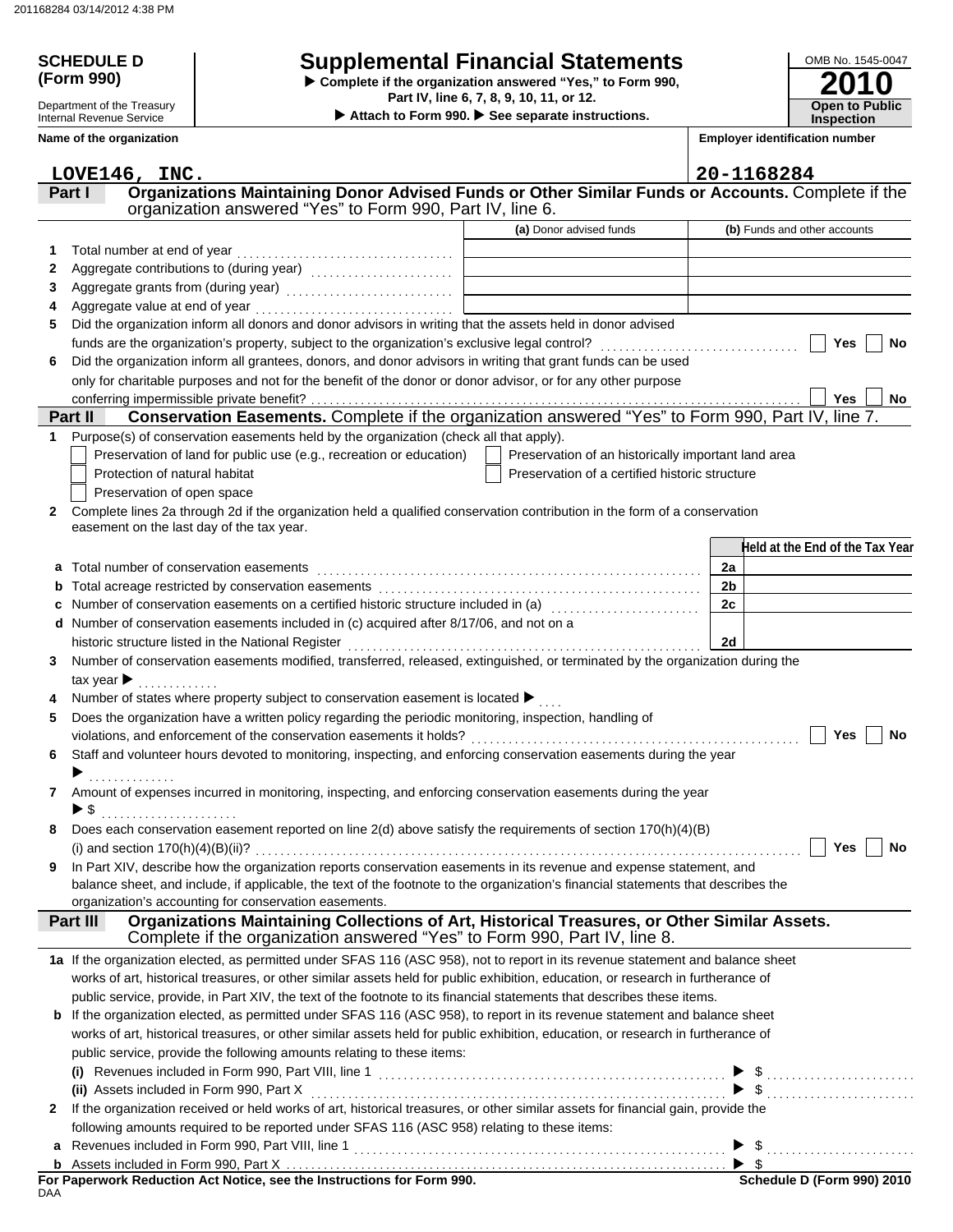|    | Schedule D (Form 990) 2010 LOVE146, INC.                                                                                                                                                                                       |                                         |                                    |        | 20-1168284                      | Page 2                                                      |
|----|--------------------------------------------------------------------------------------------------------------------------------------------------------------------------------------------------------------------------------|-----------------------------------------|------------------------------------|--------|---------------------------------|-------------------------------------------------------------|
|    | Organizations Maintaining Collections of Art, Historical Treasures, or Other Similar Assets (continued)<br>Part II                                                                                                             |                                         |                                    |        |                                 |                                                             |
|    | 3 Using the organization's acquisition, accession, and other records, check any of the following that are a significant use of its<br>collection items (check all that apply):                                                 |                                         |                                    |        |                                 |                                                             |
| a  | Public exhibition                                                                                                                                                                                                              | d                                       | Loan or exchange programs          |        |                                 |                                                             |
| b  | Scholarly research                                                                                                                                                                                                             | е                                       |                                    |        |                                 |                                                             |
| c  | Preservation for future generations                                                                                                                                                                                            |                                         |                                    |        |                                 |                                                             |
|    | Provide a description of the organization's collections and explain how they further the organization's exempt purpose in Part                                                                                                 |                                         |                                    |        |                                 |                                                             |
|    | XIV.                                                                                                                                                                                                                           |                                         |                                    |        |                                 |                                                             |
| 5. | During the year, did the organization solicit or receive donations of art, historical treasures, or other similar                                                                                                              |                                         |                                    |        |                                 |                                                             |
|    | assets to be sold to raise funds rather than to be maintained as part of the organization's collection?                                                                                                                        |                                         |                                    |        |                                 | Yes<br>No                                                   |
|    | Escrow and Custodial Arrangements. Complete if the organization answered "Yes" to Form 990, Part IV,<br><b>Part IV</b>                                                                                                         |                                         |                                    |        |                                 |                                                             |
|    | line 9, or reported an amount on Form 990, Part X, line 21.                                                                                                                                                                    |                                         |                                    |        |                                 |                                                             |
|    | 1a Is the organization an agent, trustee, custodian or other intermediary for contributions or other assets not                                                                                                                |                                         |                                    |        |                                 |                                                             |
|    | included on Form 990, Part X?                                                                                                                                                                                                  |                                         |                                    |        |                                 | Yes<br>No                                                   |
|    | <b>b</b> If "Yes," explain the arrangement in Part XIV and complete the following table:                                                                                                                                       |                                         |                                    |        |                                 |                                                             |
|    |                                                                                                                                                                                                                                |                                         |                                    |        |                                 | Amount                                                      |
|    | c Beginning balance                                                                                                                                                                                                            |                                         |                                    |        | 1c                              |                                                             |
|    | d Additions during the year electron contains and a set of a set of the year of Additions during the year                                                                                                                      |                                         |                                    |        | 1d                              |                                                             |
|    | e Distributions during the year manufactured contains and the year manufactured with the set of the set of the                                                                                                                 |                                         |                                    |        | 1e                              |                                                             |
|    |                                                                                                                                                                                                                                |                                         |                                    |        | 1f                              |                                                             |
|    |                                                                                                                                                                                                                                |                                         |                                    |        |                                 | Yes<br>No                                                   |
|    | <b>b</b> If "Yes," explain the arrangement in Part XIV.                                                                                                                                                                        |                                         |                                    |        |                                 |                                                             |
|    | Endowment Funds. Complete if organization answered "Yes" to Form 990, Part IV, line 10.<br>Part V                                                                                                                              |                                         |                                    |        |                                 |                                                             |
|    |                                                                                                                                                                                                                                | (a) Current year                        | (b) Prior year                     |        |                                 | (c) Two years back (d) Three years back (e) Four years back |
|    | 1a Beginning of year balance                                                                                                                                                                                                   |                                         |                                    |        |                                 |                                                             |
|    |                                                                                                                                                                                                                                |                                         |                                    |        |                                 |                                                             |
|    | c Net investment earnings, gains, and                                                                                                                                                                                          |                                         |                                    |        |                                 |                                                             |
|    |                                                                                                                                                                                                                                |                                         |                                    |        |                                 |                                                             |
|    | d Grants or scholarships                                                                                                                                                                                                       |                                         |                                    |        |                                 |                                                             |
|    | e Other expenditures for facilities and                                                                                                                                                                                        |                                         |                                    |        |                                 |                                                             |
|    |                                                                                                                                                                                                                                |                                         |                                    |        |                                 |                                                             |
|    | f Administrative expenses                                                                                                                                                                                                      |                                         |                                    |        |                                 |                                                             |
|    | End of year balance                                                                                                                                                                                                            |                                         |                                    |        |                                 |                                                             |
|    | Provide the estimated percentage of the year end balance held as:                                                                                                                                                              |                                         |                                    |        |                                 |                                                             |
|    | Board designated or quasi-endowment > %                                                                                                                                                                                        |                                         |                                    |        |                                 |                                                             |
|    | <b>b</b> Permanent endowment <b>D</b> %                                                                                                                                                                                        |                                         |                                    |        |                                 |                                                             |
|    | Term endowment ▶  %                                                                                                                                                                                                            |                                         |                                    |        |                                 |                                                             |
|    | 3a Are there endowment funds not in the possession of the organization that are held and administered for the                                                                                                                  |                                         |                                    |        |                                 |                                                             |
|    | organization by:                                                                                                                                                                                                               |                                         |                                    |        |                                 | Yes<br>No                                                   |
|    | (i) unrelated organizations entertainment and a set of the contract of the contract of the contract of the contract or contract or the contract of the contract of the contract of the contract of the contract of the contrac |                                         |                                    |        |                                 | 3a(i)                                                       |
|    | (ii) related organizations                                                                                                                                                                                                     |                                         |                                    |        |                                 | 3a(ii)                                                      |
|    |                                                                                                                                                                                                                                |                                         |                                    |        |                                 | 3 <sub>b</sub>                                              |
|    | Describe in Part XIV the intended uses of the organization's endowment funds.                                                                                                                                                  |                                         |                                    |        |                                 |                                                             |
|    | Land, Buildings, and Equipment. See Form 990, Part X, line 10.<br><b>Part VI</b>                                                                                                                                               |                                         |                                    |        |                                 |                                                             |
|    | Description of investment                                                                                                                                                                                                      | (a) Cost or other basis<br>(investment) | (b) Cost or other basis<br>(other) |        | (c) Accumulated<br>depreciation | (d) Book value                                              |
|    | <b>1a</b> Land                                                                                                                                                                                                                 |                                         |                                    |        |                                 |                                                             |
|    | <b>b</b> Buildings                                                                                                                                                                                                             |                                         |                                    |        |                                 |                                                             |
|    | c Leasehold improvements                                                                                                                                                                                                       |                                         |                                    | 5,801  | 5,801                           |                                                             |
|    | d Equipment                                                                                                                                                                                                                    |                                         |                                    | 60,332 | $\overline{50,030}$             | 10,302                                                      |
|    |                                                                                                                                                                                                                                |                                         |                                    |        |                                 |                                                             |
|    | Total. Add lines 1a through 1e. (Column (d) must equal Form 990, Part X, column (B), line 10(c).)                                                                                                                              |                                         |                                    |        |                                 | <u>10,302</u>                                               |
|    |                                                                                                                                                                                                                                |                                         |                                    |        |                                 |                                                             |

**Schedule D (Form 990) 2010**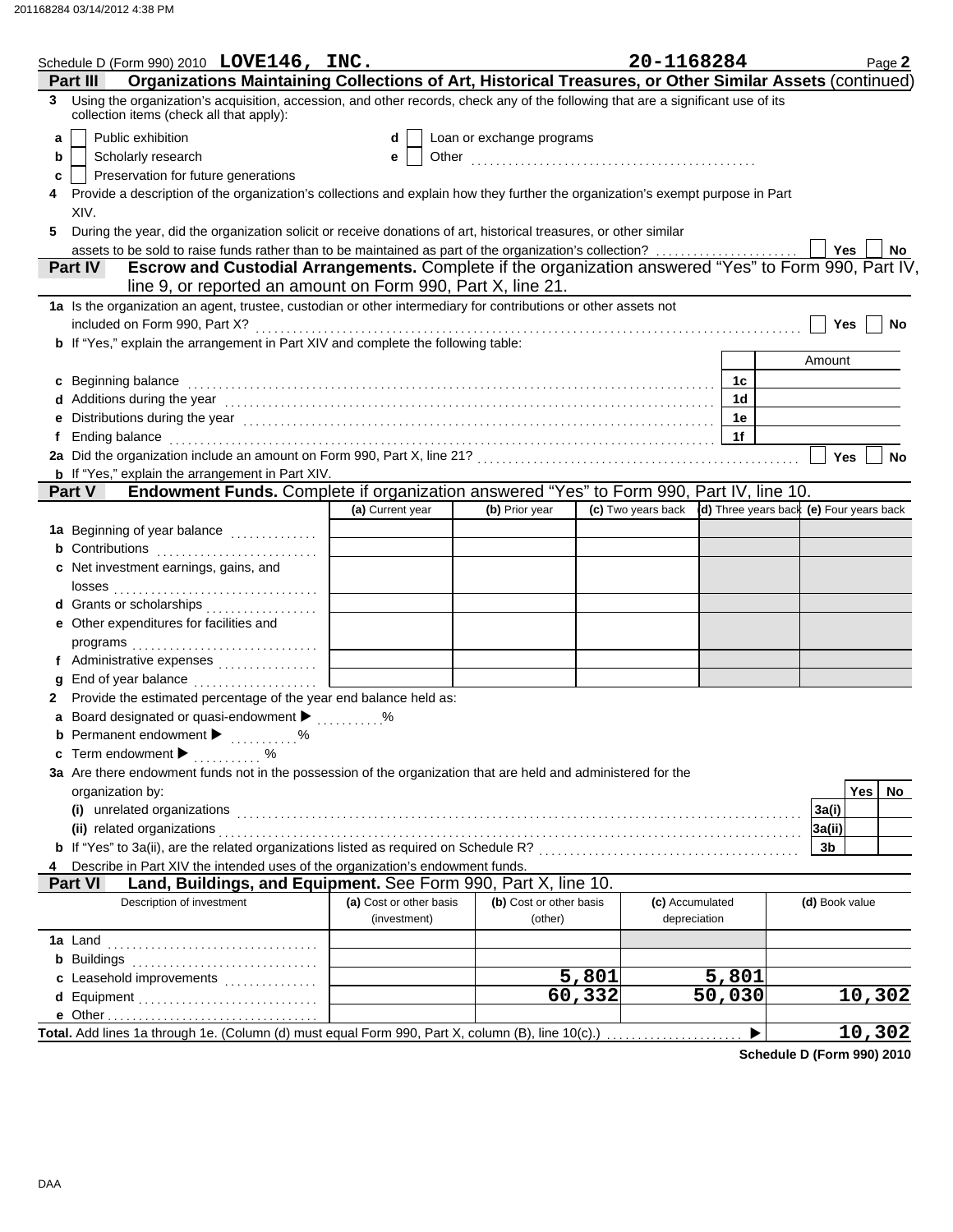|                           | Schedule D (Form 990) 2010 LOVE146, INC.                                                                                             |                | 20-1168284                       | Page 3         |
|---------------------------|--------------------------------------------------------------------------------------------------------------------------------------|----------------|----------------------------------|----------------|
| <b>Part VII</b>           | Investments-Other Securities. See Form 990, Part X, line 12.                                                                         |                |                                  |                |
|                           | (a) Description of security or category                                                                                              | (b) Book value | (c) Method of valuation:         |                |
|                           | (including name of security)                                                                                                         |                | Cost or end-of-year market value |                |
| (1) Financial derivatives |                                                                                                                                      |                |                                  |                |
|                           |                                                                                                                                      |                |                                  |                |
| (3) Other                 |                                                                                                                                      |                |                                  |                |
|                           |                                                                                                                                      |                |                                  |                |
|                           |                                                                                                                                      |                |                                  |                |
|                           |                                                                                                                                      |                |                                  |                |
|                           |                                                                                                                                      |                |                                  |                |
|                           |                                                                                                                                      |                |                                  |                |
|                           |                                                                                                                                      |                |                                  |                |
| (G)                       |                                                                                                                                      |                |                                  |                |
| (H)                       |                                                                                                                                      |                |                                  |                |
| (1)                       |                                                                                                                                      |                |                                  |                |
|                           | Total. (Column (b) must equal Form 990, Part X, col. (B) line 12.)<br>▶                                                              |                |                                  |                |
| <b>Part VIII</b>          | Investments-Program Related. See Form 990, Part X, line 13.                                                                          |                |                                  |                |
|                           | (a) Description of investment type                                                                                                   | (b) Book value | (c) Method of valuation:         |                |
|                           |                                                                                                                                      |                | Cost or end-of-year market value |                |
|                           |                                                                                                                                      |                |                                  |                |
| (1)                       |                                                                                                                                      |                |                                  |                |
| (2)                       |                                                                                                                                      |                |                                  |                |
| (3)                       |                                                                                                                                      |                |                                  |                |
| (4)                       |                                                                                                                                      |                |                                  |                |
| (5)                       |                                                                                                                                      |                |                                  |                |
| (6)                       |                                                                                                                                      |                |                                  |                |
| (7)                       |                                                                                                                                      |                |                                  |                |
| (8)                       |                                                                                                                                      |                |                                  |                |
| (9)                       |                                                                                                                                      |                |                                  |                |
| (10)                      |                                                                                                                                      |                |                                  |                |
| Part IX                   | Total. (Column (b) must equal Form 990, Part X, col. (B) line 13.)<br>▶<br>Other Assets. See Form 990, Part X, line 15.              |                |                                  |                |
|                           | (a) Description                                                                                                                      |                |                                  |                |
|                           |                                                                                                                                      |                |                                  | (b) Book value |
| (1)                       |                                                                                                                                      |                |                                  |                |
| (2)                       |                                                                                                                                      |                |                                  |                |
| (3)                       |                                                                                                                                      |                |                                  |                |
| (4)                       |                                                                                                                                      |                |                                  |                |
| (5)                       |                                                                                                                                      |                |                                  |                |
| (6)                       |                                                                                                                                      |                |                                  |                |
| (7)                       |                                                                                                                                      |                |                                  |                |
| (8)                       |                                                                                                                                      |                |                                  |                |
| (9)                       |                                                                                                                                      |                |                                  |                |
| (10)                      |                                                                                                                                      |                |                                  |                |
|                           | Total. (Column (b) must equal Form 990, Part X, col. (B) line 15.)                                                                   |                |                                  |                |
| Part X                    | Other Liabilities. See Form 990, Part X, line 25.                                                                                    |                |                                  |                |
| 1.                        | (a) Description of liability                                                                                                         | (b) Amount     |                                  |                |
| (1)                       | Federal income taxes                                                                                                                 |                |                                  |                |
| (2)                       |                                                                                                                                      |                |                                  |                |
| (3)                       |                                                                                                                                      |                |                                  |                |
| (4)                       |                                                                                                                                      |                |                                  |                |
| (5)                       |                                                                                                                                      |                |                                  |                |
| (6)                       |                                                                                                                                      |                |                                  |                |
| (7)                       |                                                                                                                                      |                |                                  |                |
| (8)                       |                                                                                                                                      |                |                                  |                |
| (9)                       |                                                                                                                                      |                |                                  |                |
| (10)                      |                                                                                                                                      |                |                                  |                |
| (11)                      |                                                                                                                                      |                |                                  |                |
|                           | Total. (Column (b) must equal Form 990, Part X, col. (B) line 25.)<br>▶                                                              |                |                                  |                |
|                           | 2 FIN 48 (ASC 740) Footpote In Part XIV provide the text of the footpote to the organization's financial statements that reports the |                |                                  |                |

FIN 48 (ASC 740) Footnote. In Part XIV, provide the text of the footnote to the organization's financial statements that reports the **2.** organization's liability for uncertain tax positions under FIN 48 (ASC 740).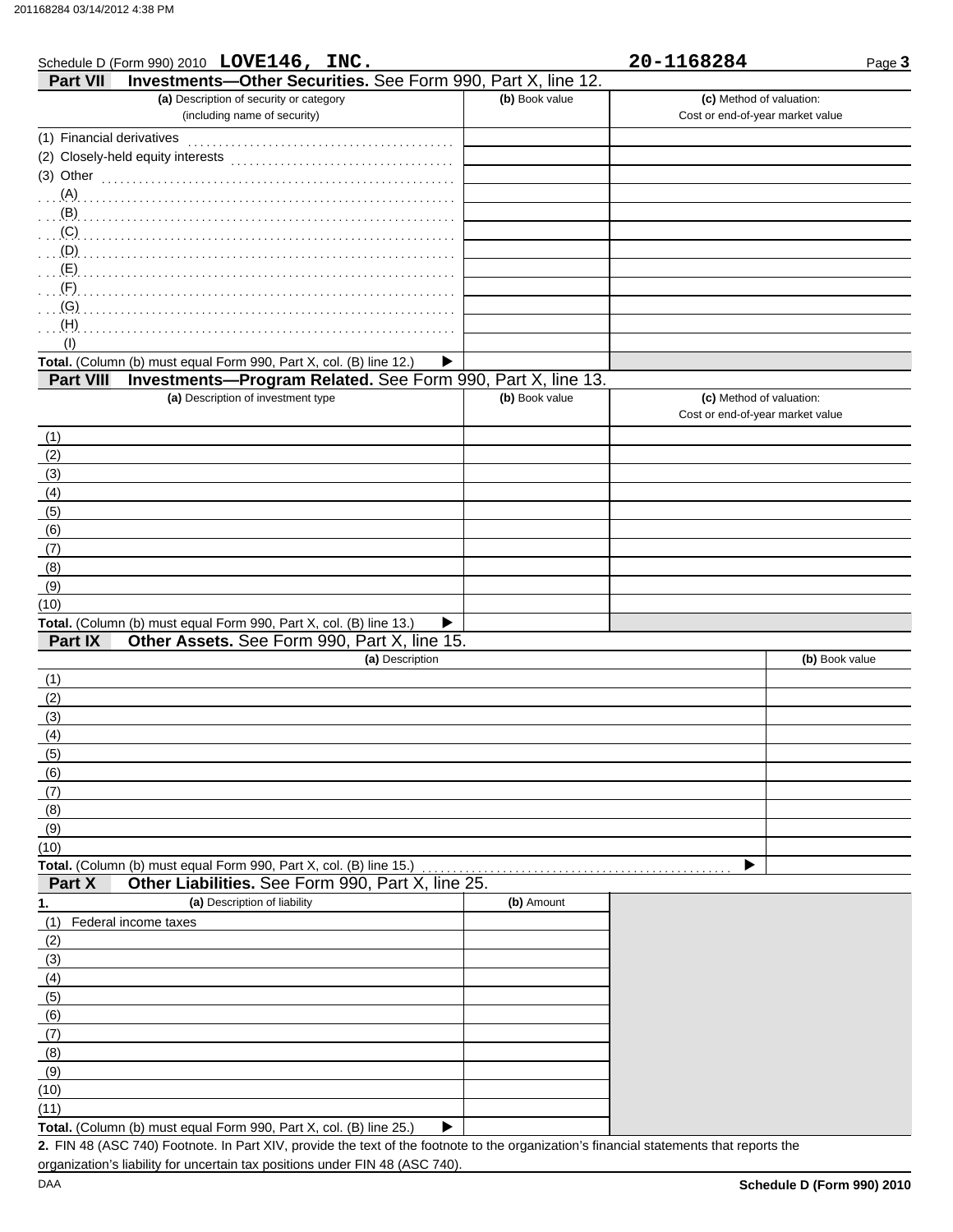|              | Schedule D (Form 990) 2010 $LOVE146$ , $INC.$                                                                                                                                                                                                                                                                                |                      | 20-1168284      | Page 4                    |
|--------------|------------------------------------------------------------------------------------------------------------------------------------------------------------------------------------------------------------------------------------------------------------------------------------------------------------------------------|----------------------|-----------------|---------------------------|
|              | Reconciliation of Change in Net Assets from Form 990 to Audited Financial Statements<br><b>Part XI</b>                                                                                                                                                                                                                       |                      |                 |                           |
| $\mathbf 1$  |                                                                                                                                                                                                                                                                                                                              |                      |                 | 2,255,071                 |
| $\mathbf{2}$ |                                                                                                                                                                                                                                                                                                                              |                      | $\overline{2}$  | 2,373,340                 |
| 3            |                                                                                                                                                                                                                                                                                                                              |                      | 3               | $-118,269$                |
| 4            |                                                                                                                                                                                                                                                                                                                              |                      | 4               |                           |
| 5            |                                                                                                                                                                                                                                                                                                                              |                      | 5               |                           |
| 6            | Investment expenses examples and according to the state of the state of the state of the state of the state of the state of the state of the state of the state of the state of the state of the state of the state of the sta                                                                                               |                      | 6               |                           |
| 7            |                                                                                                                                                                                                                                                                                                                              |                      | $\overline{7}$  |                           |
| 8            |                                                                                                                                                                                                                                                                                                                              |                      | 8               |                           |
| 9            |                                                                                                                                                                                                                                                                                                                              |                      | 9               |                           |
| 10           | Excess or (deficit) for the year per audited financial statements. Combine lines 3 and 9                                                                                                                                                                                                                                     |                      | 10              | $-118,269$                |
|              | Reconciliation of Revenue per Audited Financial Statements With Revenue per Return<br>Part XII                                                                                                                                                                                                                               |                      |                 |                           |
| 1            |                                                                                                                                                                                                                                                                                                                              |                      | $\mathbf{1}$    | 2,255,071                 |
| 2            | Amounts included on line 1 but not on Form 990, Part VIII, line 12:                                                                                                                                                                                                                                                          |                      |                 |                           |
| a            |                                                                                                                                                                                                                                                                                                                              | 2a<br>2 <sub>b</sub> |                 |                           |
| b            |                                                                                                                                                                                                                                                                                                                              | 2c                   |                 |                           |
| c            |                                                                                                                                                                                                                                                                                                                              | 2d                   |                 |                           |
| d            |                                                                                                                                                                                                                                                                                                                              |                      |                 |                           |
| е            | Add lines 2a through 2d [1, 2010] Add [1, 2010] Add lines 2a through 2d [1, 2010] Add lines 2a through 2d [1, 2010] Add [1, 2010] Add [1, 2010] Add [1, 2010] Add [1, 2010] Add [1, 2010] Add [1, 2010] Add [1, 2010] Add [1,                                                                                                |                      | 2e<br>3         | 2,255,071                 |
| 3            | Amounts included on Form 990, Part VIII, line 12, but not on line 1:                                                                                                                                                                                                                                                         |                      |                 |                           |
| 4            | a Investment expenses not included on Form 990, Part VIII, line 7b                                                                                                                                                                                                                                                           | 4a                   |                 |                           |
|              |                                                                                                                                                                                                                                                                                                                              | 4 <sub>b</sub>       |                 |                           |
|              | c Add lines 4a and 4b                                                                                                                                                                                                                                                                                                        |                      | 4c              |                           |
|              | 5 Total revenue. Add lines 3 and 4c. (This must equal Form 990, Part I, line 12.)                                                                                                                                                                                                                                            |                      | $5\phantom{.0}$ | $\overline{2}$ , 255, 071 |
|              | Part XIII Reconciliation of Expenses per Audited Financial Statements With Expenses per Return                                                                                                                                                                                                                               |                      |                 |                           |
| $\mathbf 1$  |                                                                                                                                                                                                                                                                                                                              |                      | 1               | 2,373,340                 |
| 2            | Amounts included on line 1 but not on Form 990, Part IX, line 25:                                                                                                                                                                                                                                                            |                      |                 |                           |
| a            |                                                                                                                                                                                                                                                                                                                              | 2a                   |                 |                           |
|              |                                                                                                                                                                                                                                                                                                                              | 2 <sub>b</sub>       |                 |                           |
| c            |                                                                                                                                                                                                                                                                                                                              | 2c                   |                 |                           |
| d            |                                                                                                                                                                                                                                                                                                                              | 2d                   |                 |                           |
| е            |                                                                                                                                                                                                                                                                                                                              |                      | 2e              |                           |
| 3            |                                                                                                                                                                                                                                                                                                                              |                      | 3               | $\overline{2}$ , 373, 340 |
|              | Amounts included on Form 990, Part IX, line 25, but not on line 1:                                                                                                                                                                                                                                                           |                      |                 |                           |
|              | a Investment expenses not included on Form 990, Part VIII, line 7b                                                                                                                                                                                                                                                           | 4a                   |                 |                           |
|              |                                                                                                                                                                                                                                                                                                                              | 4b                   |                 |                           |
|              | c Add lines 4a and 4b                                                                                                                                                                                                                                                                                                        |                      | 4с              |                           |
|              | 5 Total expenses. Add lines 3 and 4c. (This must equal Form 990, Part I, line 18.)                                                                                                                                                                                                                                           |                      | 5               | 2,373,340                 |
|              | <b>Part XIV Supplemental Information</b>                                                                                                                                                                                                                                                                                     |                      |                 |                           |
|              | Complete this part to provide the descriptions required for Part II, lines 3, 5, and 9; Part III, lines 1a and 4; Part IV, lines 1b and 2b;<br>Part V, line 4; Part X, line 2; Part XI, line 8; Part XII, lines 2d and 4b; and Part XIII, lines 2d and 4b. Also complete this part to provide<br>any additional information. |                      |                 |                           |
|              |                                                                                                                                                                                                                                                                                                                              |                      |                 |                           |
|              |                                                                                                                                                                                                                                                                                                                              |                      |                 |                           |
|              |                                                                                                                                                                                                                                                                                                                              |                      |                 |                           |

**Schedule D (Form 990) 2010**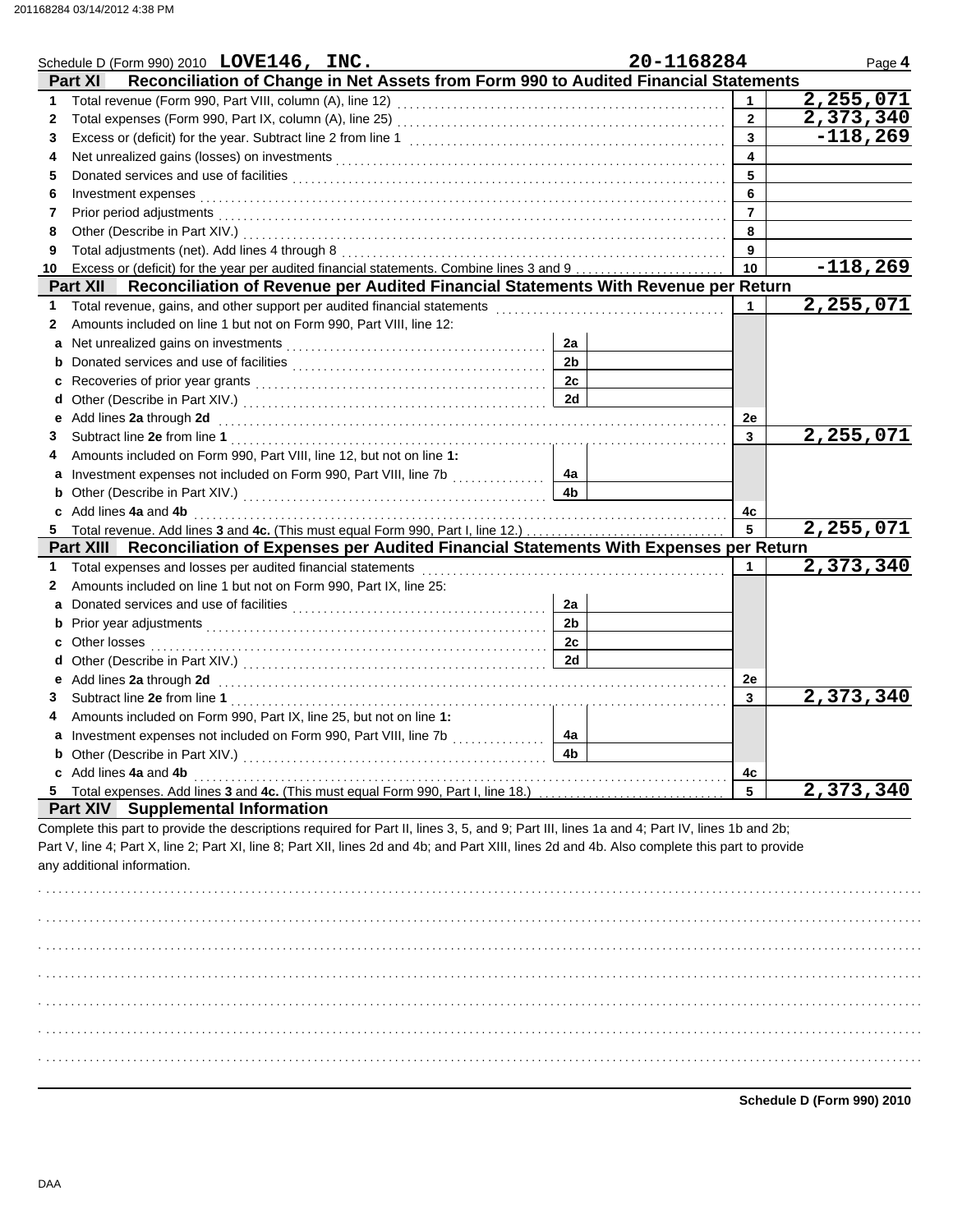|  |                                                                                           |  | 20-1168284 | Page 5 |
|--|-------------------------------------------------------------------------------------------|--|------------|--------|
|  | Schedule D (Form 990) 2010 LOVE146, INC.<br>Part XIV Supplemental Information (continued) |  |            |        |
|  |                                                                                           |  |            |        |
|  |                                                                                           |  |            |        |
|  |                                                                                           |  |            |        |
|  |                                                                                           |  |            |        |
|  |                                                                                           |  |            |        |
|  |                                                                                           |  |            |        |
|  |                                                                                           |  |            |        |
|  |                                                                                           |  |            |        |
|  |                                                                                           |  |            |        |
|  |                                                                                           |  |            |        |
|  |                                                                                           |  |            |        |
|  |                                                                                           |  |            |        |
|  |                                                                                           |  |            |        |
|  |                                                                                           |  |            |        |
|  |                                                                                           |  |            |        |
|  |                                                                                           |  |            |        |
|  |                                                                                           |  |            |        |
|  |                                                                                           |  |            |        |
|  |                                                                                           |  |            |        |
|  |                                                                                           |  |            |        |
|  |                                                                                           |  |            |        |
|  |                                                                                           |  |            |        |
|  |                                                                                           |  |            |        |
|  |                                                                                           |  |            |        |
|  |                                                                                           |  |            |        |
|  |                                                                                           |  |            |        |
|  |                                                                                           |  |            |        |
|  |                                                                                           |  |            |        |
|  |                                                                                           |  |            |        |
|  |                                                                                           |  |            |        |
|  |                                                                                           |  |            |        |
|  |                                                                                           |  |            |        |
|  |                                                                                           |  |            |        |
|  |                                                                                           |  |            |        |
|  |                                                                                           |  |            |        |
|  |                                                                                           |  |            |        |
|  |                                                                                           |  |            |        |
|  |                                                                                           |  |            |        |
|  |                                                                                           |  |            |        |
|  |                                                                                           |  |            |        |
|  |                                                                                           |  |            |        |
|  |                                                                                           |  |            |        |
|  |                                                                                           |  |            |        |
|  |                                                                                           |  |            |        |
|  |                                                                                           |  |            |        |
|  |                                                                                           |  |            |        |
|  |                                                                                           |  |            |        |
|  |                                                                                           |  |            |        |
|  |                                                                                           |  |            |        |
|  |                                                                                           |  |            |        |
|  |                                                                                           |  |            |        |
|  |                                                                                           |  |            |        |
|  |                                                                                           |  |            |        |
|  |                                                                                           |  |            |        |
|  |                                                                                           |  |            |        |
|  |                                                                                           |  |            |        |
|  |                                                                                           |  |            |        |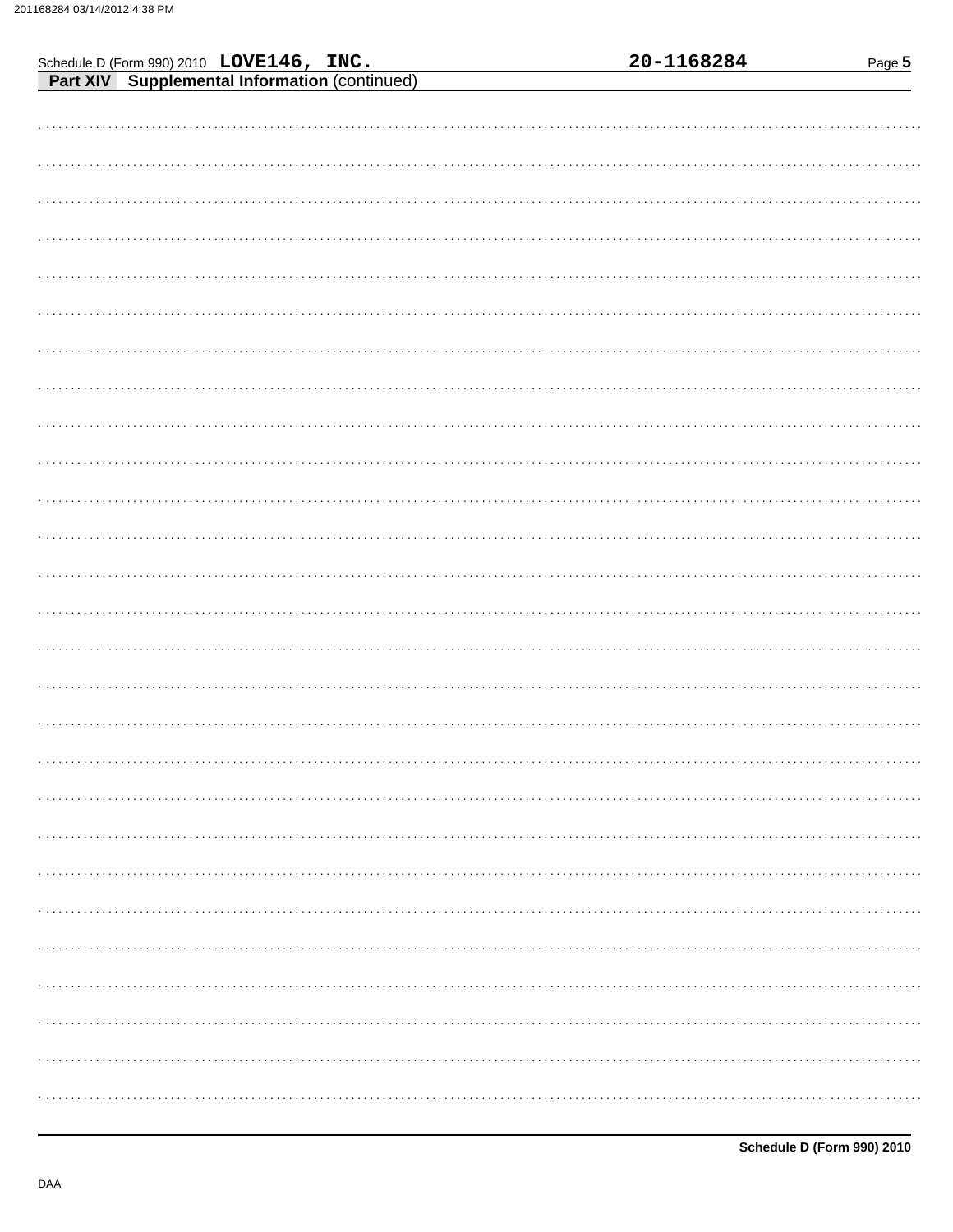| <b>SCHEDULE F</b><br>(Form 990)                        |  | <b>Statement of Activities Outside the United States</b> | OMB No. 1545-0047                                                                  |                                                                                                                                                                                                                           |                                                                                                             |            |                                                               |
|--------------------------------------------------------|--|----------------------------------------------------------|------------------------------------------------------------------------------------|---------------------------------------------------------------------------------------------------------------------------------------------------------------------------------------------------------------------------|-------------------------------------------------------------------------------------------------------------|------------|---------------------------------------------------------------|
| Department of the Treasury<br>Internal Revenue Service |  |                                                          |                                                                                    | Part IV, line 14b, 15, or 16.<br>Attach to Form 990. See separate instructions.                                                                                                                                           |                                                                                                             |            | <b>Open to Public</b><br><b>Inspection</b>                    |
| Name of the organization                               |  |                                                          |                                                                                    |                                                                                                                                                                                                                           |                                                                                                             |            | <b>Employer identification number</b>                         |
| Part I                                                 |  |                                                          | LOVE146, INC.                                                                      | General Information on Activities Outside the United States. Complete if the organization answered "Yes"                                                                                                                  |                                                                                                             | 20-1168284 |                                                               |
|                                                        |  |                                                          | to Form 990, Part IV, line 14b.                                                    |                                                                                                                                                                                                                           |                                                                                                             |            |                                                               |
| grants or assistance?                                  |  |                                                          |                                                                                    | 1 For grantmakers. Does the organization maintain records to substantiate the amount of the grants or<br>assistance, the grantees' eligibility for the grants or assistance, and the selection criteria used to award the |                                                                                                             |            | X Yes<br>No                                                   |
| United States.                                         |  |                                                          |                                                                                    | 2 For grantmakers. Describe in Part V the organization's procedures for monitoring the use of grant funds outside the                                                                                                     |                                                                                                             |            |                                                               |
|                                                        |  |                                                          |                                                                                    | 3 Activities per Region. (The following Part I, line 3 table can be duplicated if additional space is needed.)                                                                                                            |                                                                                                             |            |                                                               |
| (a) Region                                             |  | (b) Number of<br>offices in the<br>region                | (c) Number of<br>employees, agents,<br>and independent<br>contractors<br>in region | (d) Activities conducted in<br>region (by type) (e.g.,<br>fundraising, program<br>services, investments,<br>grants to recipients<br>located in the region)                                                                | (e) If activity listed in (d) is<br>a program service,<br>describe specific type of<br>service(s) in region |            | (f) Total<br>expenditures for<br>and investments<br>in region |
| East Asia and the Pacific                              |  |                                                          |                                                                                    | Issue Grants                                                                                                                                                                                                              | Child Safety                                                                                                |            | 328,870                                                       |
| (1)<br>South Asia                                      |  |                                                          |                                                                                    |                                                                                                                                                                                                                           |                                                                                                             |            |                                                               |
| (2)                                                    |  |                                                          |                                                                                    | Issue Grants                                                                                                                                                                                                              | Child Safety                                                                                                |            | 44,000                                                        |
| (3)                                                    |  |                                                          | Russia and the Newly Independent States                                            | Issue Grants                                                                                                                                                                                                              | Child Safety                                                                                                |            | 32,500                                                        |
| Europe                                                 |  |                                                          |                                                                                    |                                                                                                                                                                                                                           |                                                                                                             |            |                                                               |
| (4)                                                    |  |                                                          |                                                                                    | Issue Grants                                                                                                                                                                                                              | Child Safety                                                                                                |            | 12,500                                                        |
| (5)                                                    |  |                                                          |                                                                                    |                                                                                                                                                                                                                           |                                                                                                             |            |                                                               |
| (6)                                                    |  |                                                          |                                                                                    |                                                                                                                                                                                                                           |                                                                                                             |            |                                                               |
| (7)                                                    |  |                                                          |                                                                                    |                                                                                                                                                                                                                           |                                                                                                             |            |                                                               |
| (8)                                                    |  |                                                          |                                                                                    |                                                                                                                                                                                                                           |                                                                                                             |            |                                                               |
| (9)                                                    |  |                                                          |                                                                                    |                                                                                                                                                                                                                           |                                                                                                             |            |                                                               |
| (10)                                                   |  |                                                          |                                                                                    |                                                                                                                                                                                                                           |                                                                                                             |            |                                                               |
| (11)                                                   |  |                                                          |                                                                                    |                                                                                                                                                                                                                           |                                                                                                             |            |                                                               |
| (12)                                                   |  |                                                          |                                                                                    |                                                                                                                                                                                                                           |                                                                                                             |            |                                                               |
| (13)                                                   |  |                                                          |                                                                                    |                                                                                                                                                                                                                           |                                                                                                             |            |                                                               |
| (14)                                                   |  |                                                          |                                                                                    |                                                                                                                                                                                                                           |                                                                                                             |            |                                                               |
| (15)                                                   |  |                                                          |                                                                                    |                                                                                                                                                                                                                           |                                                                                                             |            |                                                               |
| (16)                                                   |  |                                                          |                                                                                    |                                                                                                                                                                                                                           |                                                                                                             |            |                                                               |
| (17)                                                   |  |                                                          |                                                                                    |                                                                                                                                                                                                                           |                                                                                                             |            |                                                               |
| 3a Sub-total<br><b>b</b> Total from continuation       |  |                                                          |                                                                                    |                                                                                                                                                                                                                           |                                                                                                             |            | 417,870                                                       |
| sheets to Part I<br>c Totals (add<br>lines 3a and 3b)  |  |                                                          |                                                                                    |                                                                                                                                                                                                                           |                                                                                                             |            | 417,870                                                       |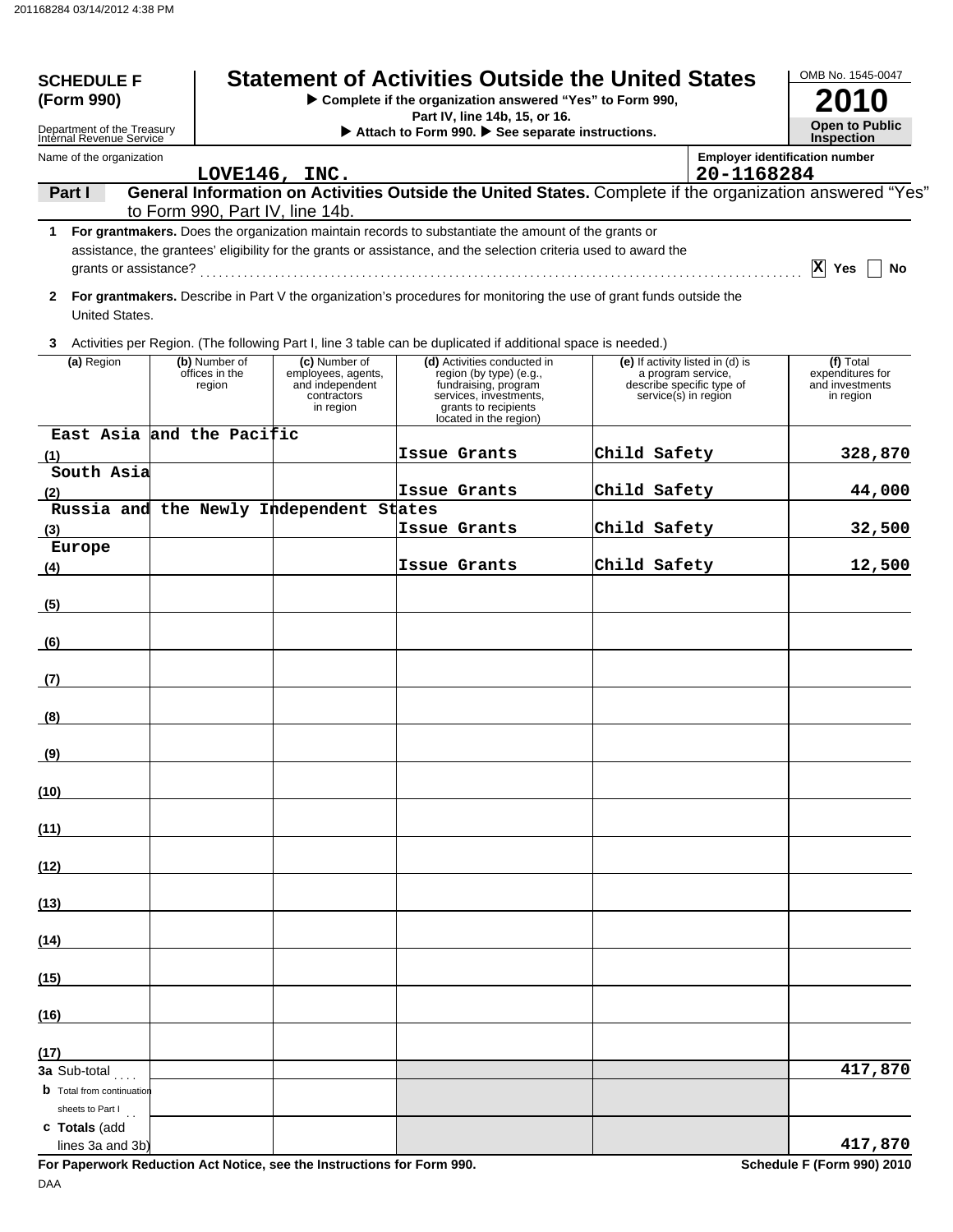| Part II                    |                                                    |            | Grants and Other Assistance to Organizations or Entities Outside the United States. Complete if the organization answered "Yes" to Form 990, |                             |                                       |                                         |                                              |                                                                   |
|----------------------------|----------------------------------------------------|------------|----------------------------------------------------------------------------------------------------------------------------------------------|-----------------------------|---------------------------------------|-----------------------------------------|----------------------------------------------|-------------------------------------------------------------------|
|                            |                                                    |            | Part IV, line 15, for any recipient who received more than \$5,000. Check this box if no one recipient received more than \$5,000            |                             |                                       |                                         |                                              |                                                                   |
|                            |                                                    |            | Part II can be duplicated if additional space is needed.                                                                                     |                             |                                       |                                         |                                              |                                                                   |
| 1 (a) Name of organization | (b) IRS code<br>section and EIN<br>(if applicable) | (c) Region | (d) Purpose of<br>grant                                                                                                                      | (e) Amount of<br>cash grant | (f) Manner of<br>cash<br>disbursement | (g) Amount of<br>non-cash<br>assistance | (h) Description<br>of non-cash<br>assistance | (i) Method of<br>valuation<br>(book, FMV,<br>appraisal,<br>other) |
|                            |                                                    |            | Support child advoca                                                                                                                         | 175,554                     | Wired                                 |                                         |                                              |                                                                   |
| (1)                        |                                                    | East Asia  | and the Pacific                                                                                                                              |                             |                                       |                                         |                                              |                                                                   |
|                            |                                                    |            | Support child advoca                                                                                                                         | 59,000                      | Wired                                 |                                         |                                              |                                                                   |
| (2)                        |                                                    |            | East Asia and the Pacific                                                                                                                    |                             |                                       |                                         |                                              |                                                                   |
|                            |                                                    |            | Support child advoca                                                                                                                         | 46,316                      | Wired                                 |                                         |                                              |                                                                   |
| (3)                        |                                                    |            | East Asia and the Pacific                                                                                                                    |                             |                                       |                                         |                                              |                                                                   |
|                            |                                                    |            | Support child advoca                                                                                                                         | 44,000                      | Wired                                 |                                         |                                              |                                                                   |
| (4)                        |                                                    | South Asia |                                                                                                                                              |                             |                                       |                                         |                                              |                                                                   |
|                            |                                                    |            | Support child advoca                                                                                                                         | 32,500                      | Wired                                 |                                         |                                              |                                                                   |
| (5)                        |                                                    |            | Russia and the Newly Independent States                                                                                                      |                             |                                       |                                         |                                              |                                                                   |
|                            |                                                    |            | Support child advoca                                                                                                                         | 24,000                      | Wired                                 |                                         |                                              |                                                                   |
| (6)                        |                                                    |            | East Asia and the Pacific                                                                                                                    |                             |                                       |                                         |                                              |                                                                   |
|                            |                                                    |            | Support child advoca                                                                                                                         | 12,500                      | Wired                                 |                                         |                                              |                                                                   |
| (7)                        |                                                    | Europe     |                                                                                                                                              |                             |                                       |                                         |                                              |                                                                   |
|                            |                                                    |            | Support child advoca                                                                                                                         | 12,000                      | Wired                                 |                                         |                                              |                                                                   |
| (8)                        |                                                    | East Asia  | and the Pacific                                                                                                                              |                             |                                       |                                         |                                              |                                                                   |
|                            |                                                    |            | Support child advoca                                                                                                                         | $12,000$ Wired              |                                       |                                         |                                              |                                                                   |
| (9)                        |                                                    | East Asia  | and the Pacific                                                                                                                              |                             |                                       |                                         |                                              |                                                                   |
| (10)                       |                                                    |            |                                                                                                                                              |                             |                                       |                                         |                                              |                                                                   |
| (11)                       |                                                    |            |                                                                                                                                              |                             |                                       |                                         |                                              |                                                                   |
|                            |                                                    |            |                                                                                                                                              |                             |                                       |                                         |                                              |                                                                   |
| (12)                       |                                                    |            |                                                                                                                                              |                             |                                       |                                         |                                              |                                                                   |
| (13)                       |                                                    |            |                                                                                                                                              |                             |                                       |                                         |                                              |                                                                   |
| (14)                       |                                                    |            |                                                                                                                                              |                             |                                       |                                         |                                              |                                                                   |
| (15)                       |                                                    |            |                                                                                                                                              |                             |                                       |                                         |                                              |                                                                   |
| (16)                       |                                                    |            |                                                                                                                                              |                             |                                       |                                         |                                              |                                                                   |

Schedule F (Form 990) 2010 Page **2 LOVE146, INC. 20-1168284**

**2** Enter total number of recipient organizations listed above that are recognized as charities by the foreign country, recognized as tax-exempt 3 Enter total number of other organizations or entities enterties of the content of the content of the content of the content of the content of the content of the content of the content of the content of the content of the by the IRS, or for which the grantee or counsel has provided a section 501(c)(3) equivalency letter . . . . . . . . . . . . . . . . . . . . . . . . . . . . . . . . . . . . . . . . . . . . . . . . . . . . . . . . . . ▶  $\blacktriangleright$ **9**

**Schedule F (Form 990) 2010**

DAA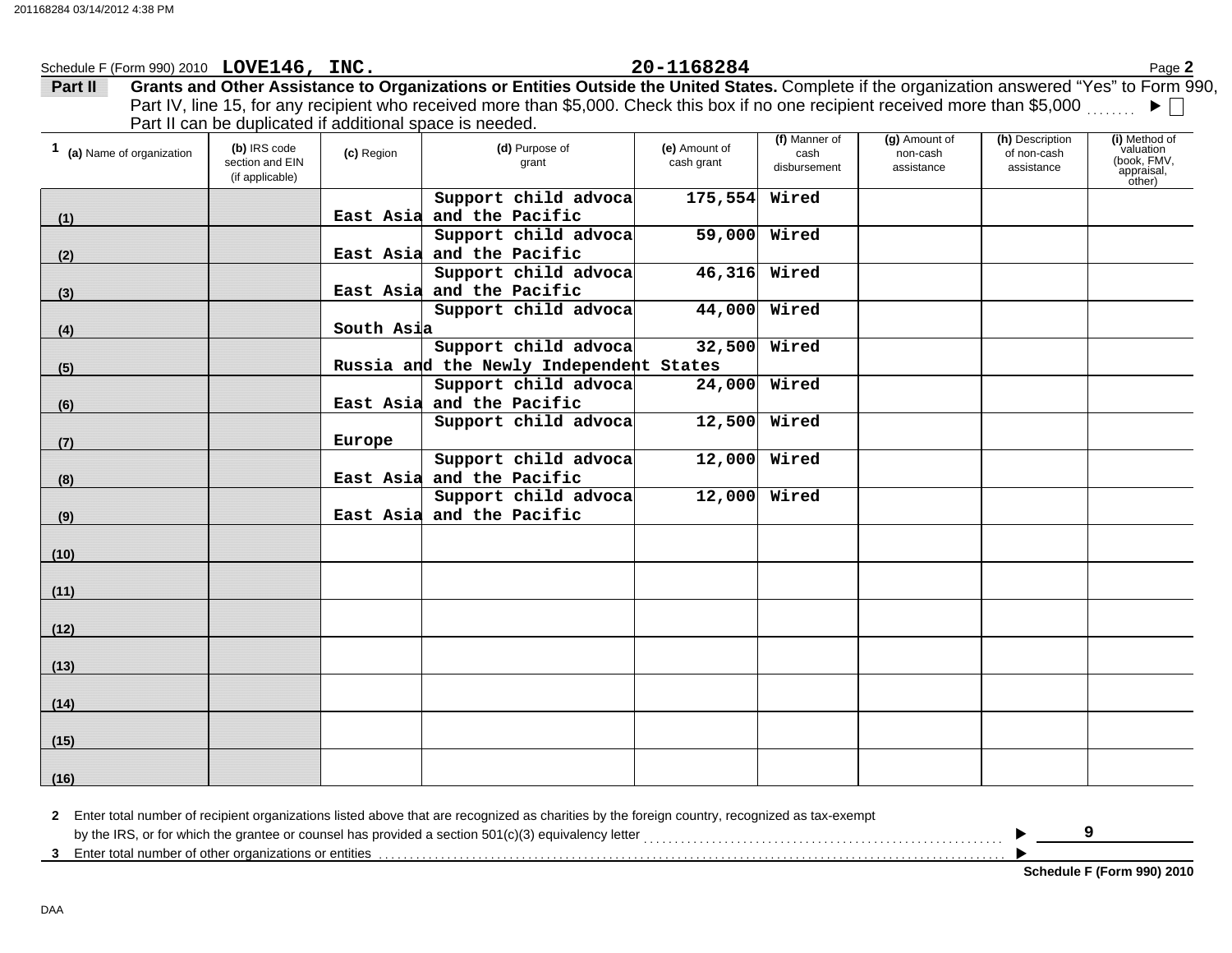|   | Schedule F (Form 990) 2010 $LOVE146$ , $INC.$ |  | 20-1168284                                                                                                                                                                                                                                                                                                             |     | Page 4                         |
|---|-----------------------------------------------|--|------------------------------------------------------------------------------------------------------------------------------------------------------------------------------------------------------------------------------------------------------------------------------------------------------------------------|-----|--------------------------------|
|   | <b>Part IV</b><br><b>Foreign Forms</b>        |  |                                                                                                                                                                                                                                                                                                                        |     |                                |
| 1 |                                               |  | Was the organization a U.S. transferor of property to a foreign corporation during the tax year? If "Yes,"<br>the organization may be required to file Form 926, Return by a U.S. Transferor of Property to a Foreign                                                                                                  | Yes | $ \mathbf{x} $<br>No           |
| 2 |                                               |  | Did the organization have an interest in a foreign trust during the tax year? If "Yes," the organization<br>may be required to file Form 3520, Annual Return to Report Transactions with Foreign Trusts and<br>Receipt of Certain Foreign Gifts, and/or Form 3520-A, Annual Information Return of Foreign Trust With a | Yes | $ \mathbf{X} $<br>No           |
| 3 |                                               |  | Did the organization have an ownership interest in a foreign corporation during the tax year? If "Yes,"<br>the organization may be required to file Form 5471, Information Return of U.S. Persons with respect to                                                                                                      | Yes | $ \mathbf{X} $ No              |
| 4 | Instructions for Form 8621)                   |  | Was the organization a direct or indirect shareholder of a passive foreign investment company or a<br>qualified electing fund during the tax year? If "Yes," the organization may be required to file Form 8621,<br>Return by a Shareholder of a Passive Foreign Investment Company or Qualified Electing Fund. (see   | Yes | $\vert \mathbf{X} \vert$<br>No |
| 5 |                                               |  | Did the organization have an ownership interest in a foreign partnership during the tax year? If "Yes,"<br>the organization may be required to file Form 8865, Return of U.S. Persons with respect to Certain                                                                                                          | Yes | $ \mathbf{X} $<br>No           |
| 6 |                                               |  | Did the organization have any operations in or related to any boycotting countries during the tax year? If<br>"Yes," the organization may be required to file Form 5713, International Boycott Report (see Instructions                                                                                                | Yes | $ \mathbf{X} $<br>No           |

**Schedule F (Form 990) 2010**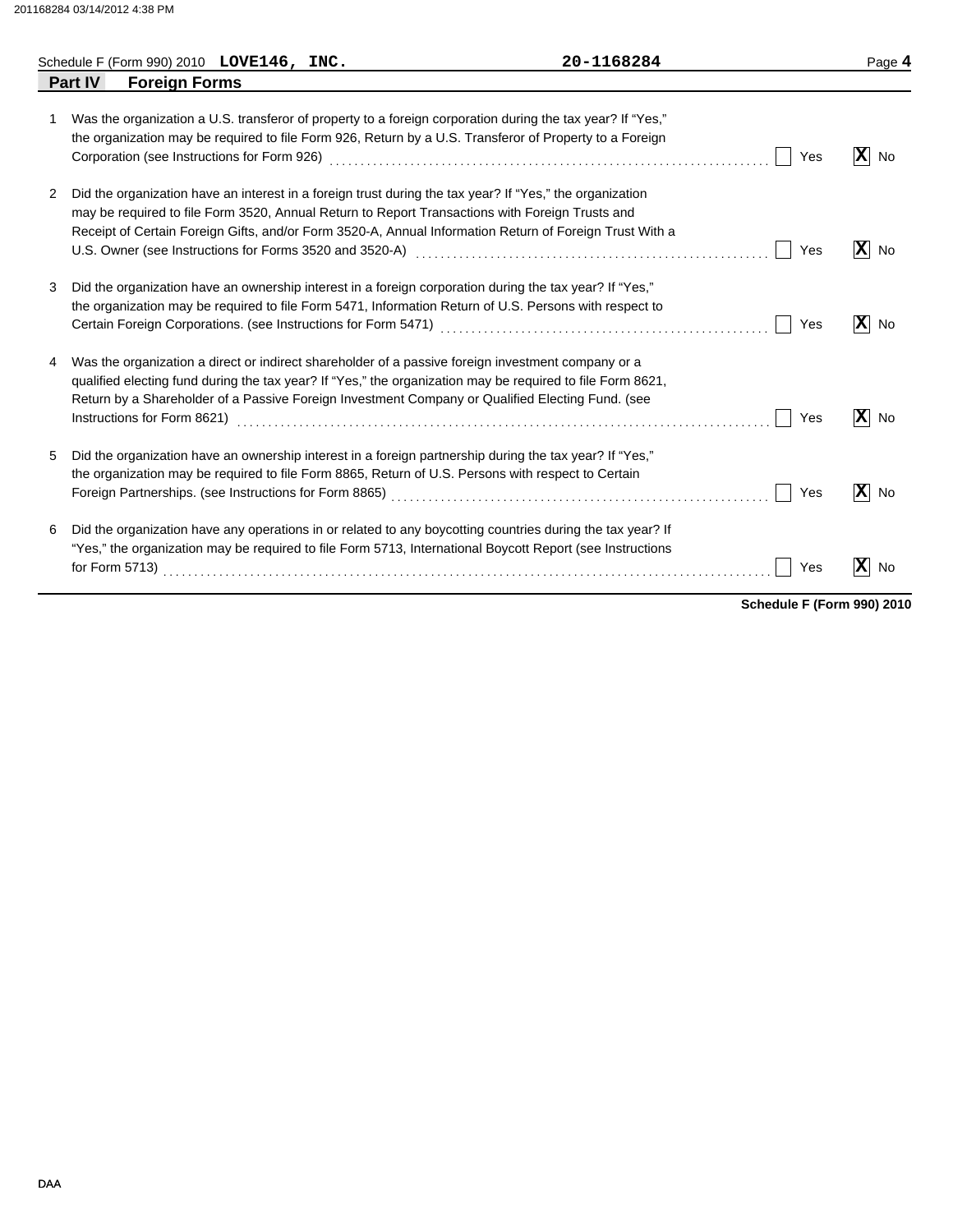| Schedule F (Form 990) 2010 LOVE146, INC.                                                                                                                                                                                                                                                               | 20-1168284 | Page 5 |
|--------------------------------------------------------------------------------------------------------------------------------------------------------------------------------------------------------------------------------------------------------------------------------------------------------|------------|--------|
| Part V<br><b>Supplemental Information</b><br>Complete this part to provide the information required in Part I, line 2 (monitoring of funds); Part I, line 3, column (f)<br>(accounting method); Part II, line 1 (accounting method); Part III (accounting method); and Part III, column (c) (estimated |            |        |
| number of recipients), as applicable. Also complete this part to provide any additional information (see instructions).                                                                                                                                                                                |            |        |
| Part I, Line 2 - Procedures for Monitoring the Use of Grant Funds                                                                                                                                                                                                                                      |            |        |
| The Organization requires entities receiving grant funding to report at a                                                                                                                                                                                                                              |            |        |
| minimum annually on the use of the funds received.                                                                                                                                                                                                                                                     |            |        |
|                                                                                                                                                                                                                                                                                                        |            |        |
| Part V - Additional Information                                                                                                                                                                                                                                                                        |            |        |
| The Organization maintaines records of all grant assistance, monitors the                                                                                                                                                                                                                              |            |        |
| use of assitance and utilizes their finanical systems to account and track                                                                                                                                                                                                                             |            |        |
| grant information.                                                                                                                                                                                                                                                                                     |            |        |
|                                                                                                                                                                                                                                                                                                        |            |        |
|                                                                                                                                                                                                                                                                                                        |            |        |
|                                                                                                                                                                                                                                                                                                        |            |        |
|                                                                                                                                                                                                                                                                                                        |            |        |
|                                                                                                                                                                                                                                                                                                        |            |        |
|                                                                                                                                                                                                                                                                                                        |            |        |
|                                                                                                                                                                                                                                                                                                        |            |        |
|                                                                                                                                                                                                                                                                                                        |            |        |
|                                                                                                                                                                                                                                                                                                        |            |        |
|                                                                                                                                                                                                                                                                                                        |            |        |
|                                                                                                                                                                                                                                                                                                        |            |        |
|                                                                                                                                                                                                                                                                                                        |            |        |
|                                                                                                                                                                                                                                                                                                        |            |        |
|                                                                                                                                                                                                                                                                                                        |            |        |
|                                                                                                                                                                                                                                                                                                        |            |        |
|                                                                                                                                                                                                                                                                                                        |            |        |
|                                                                                                                                                                                                                                                                                                        |            |        |
|                                                                                                                                                                                                                                                                                                        |            |        |
|                                                                                                                                                                                                                                                                                                        |            |        |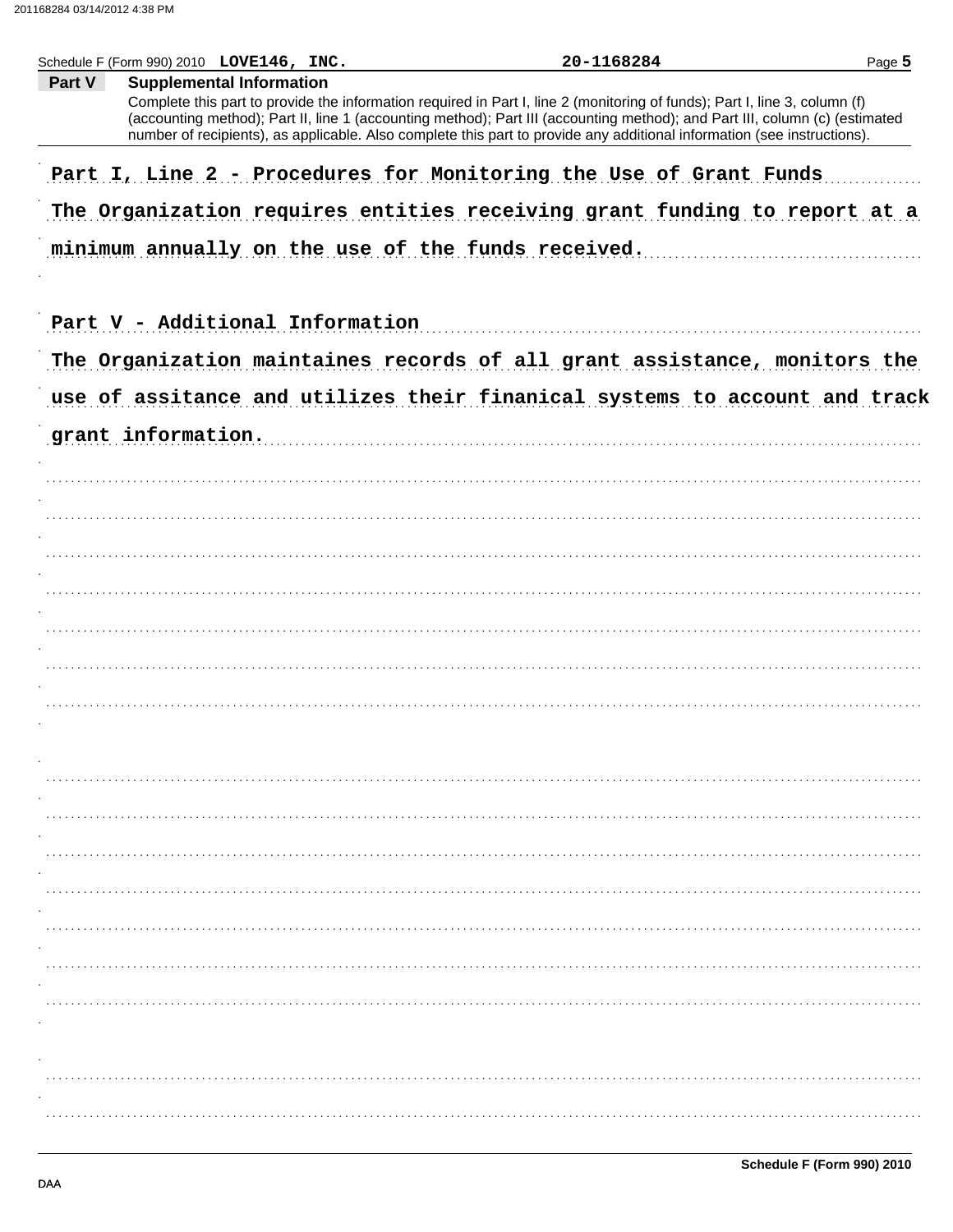| <b>SCHEDULE I</b><br>(Form 990)                        |                                                                                                                                                                                                                                                                                                                                                 |           |                                       |                             | <b>Grants and Other Assistance to Organizations,</b><br>Governments, and Individuals in the United States |                                                             |                                           |                               | OMB No. 1545-0047                     |    |
|--------------------------------------------------------|-------------------------------------------------------------------------------------------------------------------------------------------------------------------------------------------------------------------------------------------------------------------------------------------------------------------------------------------------|-----------|---------------------------------------|-----------------------------|-----------------------------------------------------------------------------------------------------------|-------------------------------------------------------------|-------------------------------------------|-------------------------------|---------------------------------------|----|
| Department of the Treasury<br>Internal Revenue Service |                                                                                                                                                                                                                                                                                                                                                 |           |                                       |                             | Complete if the organization answered "Yes" to Form 990, Part IV, line 21 or 22.                          |                                                             |                                           |                               | <b>Open to Public</b>                 |    |
| Name of the organization                               |                                                                                                                                                                                                                                                                                                                                                 |           |                                       | Attach to Form 990.         |                                                                                                           |                                                             | <b>Employer identification number</b>     |                               | <b>Inspection</b>                     |    |
|                                                        | LOVE146, INC.                                                                                                                                                                                                                                                                                                                                   |           |                                       |                             |                                                                                                           |                                                             | 20-1168284                                |                               |                                       |    |
| Part I                                                 | <b>General Information on Grants and Assistance</b>                                                                                                                                                                                                                                                                                             |           |                                       |                             |                                                                                                           |                                                             |                                           |                               |                                       |    |
| 1                                                      | Does the organization maintain records to substantiate the amount of the grants or assistance, the grantees' eligibility for the grants or assistance, and<br>the selection criteria used to award the grants or assistance?<br>2 Describe in Part IV the organization's procedures for monitoring the use of grant funds in the United States. |           |                                       |                             |                                                                                                           |                                                             |                                           |                               | $\overline{X}$ Yes                    | No |
| Part II                                                | Grants and Other Assistance to Governments and Organizations in the United States. Complete if the organization answered "Yes" to<br>Form 990, Part IV, line 21, for any recipient that received more than \$5,000. Check this box if no one recipient received more than \$5,000. Part II<br>can be duplicated if additional space is needed   |           |                                       |                             |                                                                                                           |                                                             |                                           |                               |                                       |    |
| $\mathbf{1}$                                           | (a) Name and address of organization<br>or government                                                                                                                                                                                                                                                                                           | $(b)$ EIN | $(c)$ IRC<br>section<br>if applicable | (d) Amount of cash<br>grant | (e) Amount of non-cash<br>assistance                                                                      | (f) Method of valuation<br>(book, FMV, appraisal,<br>other) | (q) Description of<br>non-cash assistance |                               | (h) Purpose of grant<br>or assistance |    |
| (1) FAIR Fund, Inc.<br>Washington DC                   | 2100 M Street, NW, STE. 170-254<br>DC 20037                                                                                                                                                                                                                                                                                                     |           |                                       | 8,950                       |                                                                                                           |                                                             |                                           | Support child advoca          |                                       |    |
| (2) My Life My Choice/ JRI<br>989 Commonwealth Ave     |                                                                                                                                                                                                                                                                                                                                                 |           |                                       |                             |                                                                                                           |                                                             |                                           | Support child advoca          |                                       |    |
| Boston<br>(3) Viva Network North America               | MA 02215                                                                                                                                                                                                                                                                                                                                        |           |                                       | 12,000                      |                                                                                                           |                                                             |                                           |                               |                                       |    |
| Seattle                                                | 601 Union Street, Suite 3010<br>WA 98101                                                                                                                                                                                                                                                                                                        |           |                                       | 44,000                      |                                                                                                           |                                                             |                                           | Support child advoca          |                                       |    |
| (4) World Concern<br>Seattle                           | 19303 Fremont Avenue North Seattle<br>WA 98133                                                                                                                                                                                                                                                                                                  |           |                                       | 20,000                      |                                                                                                           |                                                             |                                           | Support child advoca          |                                       |    |
| (5)                                                    |                                                                                                                                                                                                                                                                                                                                                 |           |                                       |                             |                                                                                                           |                                                             |                                           |                               |                                       |    |
| (6)                                                    |                                                                                                                                                                                                                                                                                                                                                 |           |                                       |                             |                                                                                                           |                                                             |                                           |                               |                                       |    |
|                                                        |                                                                                                                                                                                                                                                                                                                                                 |           |                                       |                             |                                                                                                           |                                                             |                                           |                               |                                       |    |
| (7)                                                    |                                                                                                                                                                                                                                                                                                                                                 |           |                                       |                             |                                                                                                           |                                                             |                                           |                               |                                       |    |
| (8)                                                    |                                                                                                                                                                                                                                                                                                                                                 |           |                                       |                             |                                                                                                           |                                                             |                                           |                               |                                       |    |
| (9)                                                    |                                                                                                                                                                                                                                                                                                                                                 |           |                                       |                             |                                                                                                           |                                                             |                                           |                               |                                       |    |
| Enter total number of other organizations              | Enter total number of section $501(c)(3)$ and government organizations                                                                                                                                                                                                                                                                          |           |                                       |                             |                                                                                                           |                                                             |                                           | $\overline{4}$<br>$\mathbf 0$ |                                       |    |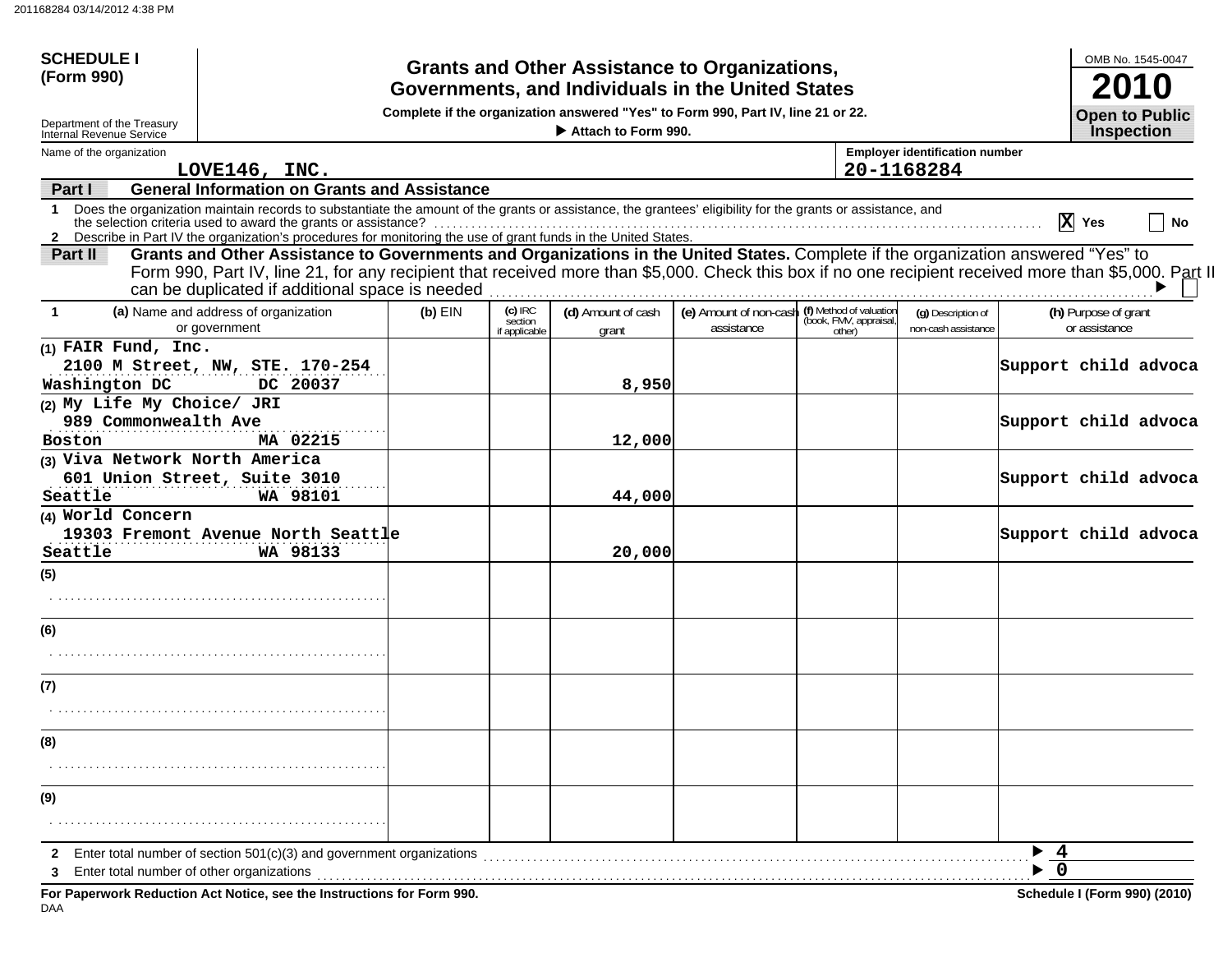| Schedule I (Form 990) (2010) LOVE146, INC.                                                                                                                                                           |                             |                             | 20-1168284                           |                        | Page 2                                                                |
|------------------------------------------------------------------------------------------------------------------------------------------------------------------------------------------------------|-----------------------------|-----------------------------|--------------------------------------|------------------------|-----------------------------------------------------------------------|
| Grants and Other Assistance to Individuals in the United States. Complete if the organization answered "Yes" to Form 990, Part IV, line 22.<br>Part III                                              |                             |                             |                                      |                        |                                                                       |
| Part III can be duplicated if additional space is needed.                                                                                                                                            |                             |                             |                                      |                        |                                                                       |
| (a) Type of grant or assistance                                                                                                                                                                      | (b) Number of<br>recipients | (c) Amount of<br>cash grant | (d) Amount of<br>non-cash assistance | FMV, appraisal, other) | (e) Method of valuation (book, (f) Description of non-cash assistance |
|                                                                                                                                                                                                      |                             |                             |                                      |                        |                                                                       |
|                                                                                                                                                                                                      |                             |                             |                                      |                        |                                                                       |
| 3                                                                                                                                                                                                    |                             |                             |                                      |                        |                                                                       |
|                                                                                                                                                                                                      |                             |                             |                                      |                        |                                                                       |
| 5                                                                                                                                                                                                    |                             |                             |                                      |                        |                                                                       |
| 6                                                                                                                                                                                                    |                             |                             |                                      |                        |                                                                       |
|                                                                                                                                                                                                      |                             |                             |                                      |                        |                                                                       |
| Supplemental Information. Complete this part to provide the information required in Part I, line 2, and any other additional information.<br>Part IV                                                 |                             |                             |                                      |                        |                                                                       |
| Part I, Line 2 - Procedures for Monitoring the Use of Grant Funds<br>The Organization requires entities receiving grant funding to report at a<br>minimum annually on the use of the funds received. |                             |                             |                                      |                        |                                                                       |
| Part IV - Additional Information                                                                                                                                                                     |                             |                             |                                      |                        |                                                                       |
| The Organization maintaines records of all grant assistance, monitors the                                                                                                                            |                             |                             |                                      |                        |                                                                       |
| use of assitance and utilizes their finanical systems to account and track                                                                                                                           |                             |                             |                                      |                        |                                                                       |
| grant information.                                                                                                                                                                                   |                             |                             |                                      |                        |                                                                       |
|                                                                                                                                                                                                      |                             |                             |                                      |                        |                                                                       |
|                                                                                                                                                                                                      |                             |                             |                                      |                        |                                                                       |
|                                                                                                                                                                                                      |                             |                             |                                      |                        |                                                                       |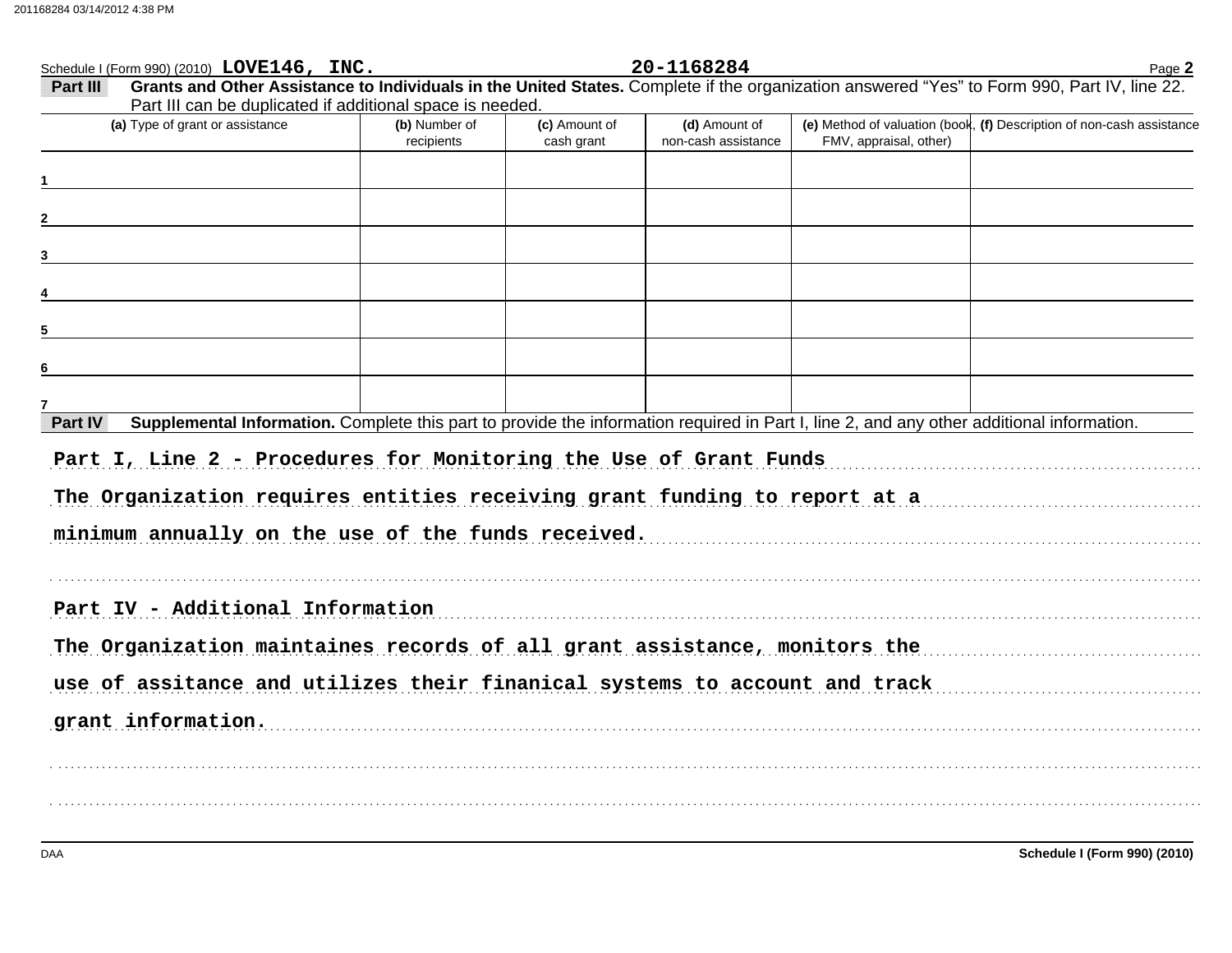| <b>SCHEDULE O</b><br>(Form 990 or 990-EZ)<br>Department of the Treasury<br>Internal Revenue Service | Supplemental Information to Form 990 or 990-EZ<br>Complete to provide information for responses to specific questions on<br>Form 990 or 990-EZ or to provide any additional information.<br>Attach to Form 990 or 990-EZ. |            | OMB No. 1545-0047<br>2010<br><b>Open to Public</b><br><b>Inspection</b> |
|-----------------------------------------------------------------------------------------------------|---------------------------------------------------------------------------------------------------------------------------------------------------------------------------------------------------------------------------|------------|-------------------------------------------------------------------------|
| Name of the organization                                                                            | LOVE146, INC.                                                                                                                                                                                                             | 20-1168284 | <b>Employer identification number</b>                                   |
|                                                                                                     | Amended Return Explanation<br>Our 990 informational return was amemnded to include two officers, Rob                                                                                                                      |            |                                                                         |
|                                                                                                     | Morris, President and Co-Founder and Steve Martin, Chief                                                                                                                                                                  |            |                                                                         |
|                                                                                                     | Executive Officer, previously not included as officers on the return.                                                                                                                                                     |            |                                                                         |
|                                                                                                     | Schedule A was amended to include prior year information.                                                                                                                                                                 |            |                                                                         |
| filing the return.                                                                                  | Form 990, Part VI, Line 11b - Organization's Process to Review Form 990<br>The CEO reviews the return with members of the Board of Directors prior to                                                                     |            |                                                                         |
| individual is removed.                                                                              | Form 990, Part VI, Line 12c - Enforcement of Conflicts Policy<br>Board of Directors requires annual disclosure by management and the Board<br>members of potencial conflicts of interest.                                 |            | All conflicts are resolved or                                           |
|                                                                                                     | Form 990, Part VI, Line 15a - Compensation Process for Top Official<br>Management compensation is subject to Board review and approval.                                                                                   |            |                                                                         |
|                                                                                                     | Form 990, Part VI, Line 19 - Governing Documents Disclosure Explanation<br>Governing documents are made available to the public upon request                                                                              |            |                                                                         |
|                                                                                                     |                                                                                                                                                                                                                           |            |                                                                         |
|                                                                                                     |                                                                                                                                                                                                                           |            |                                                                         |
|                                                                                                     |                                                                                                                                                                                                                           |            |                                                                         |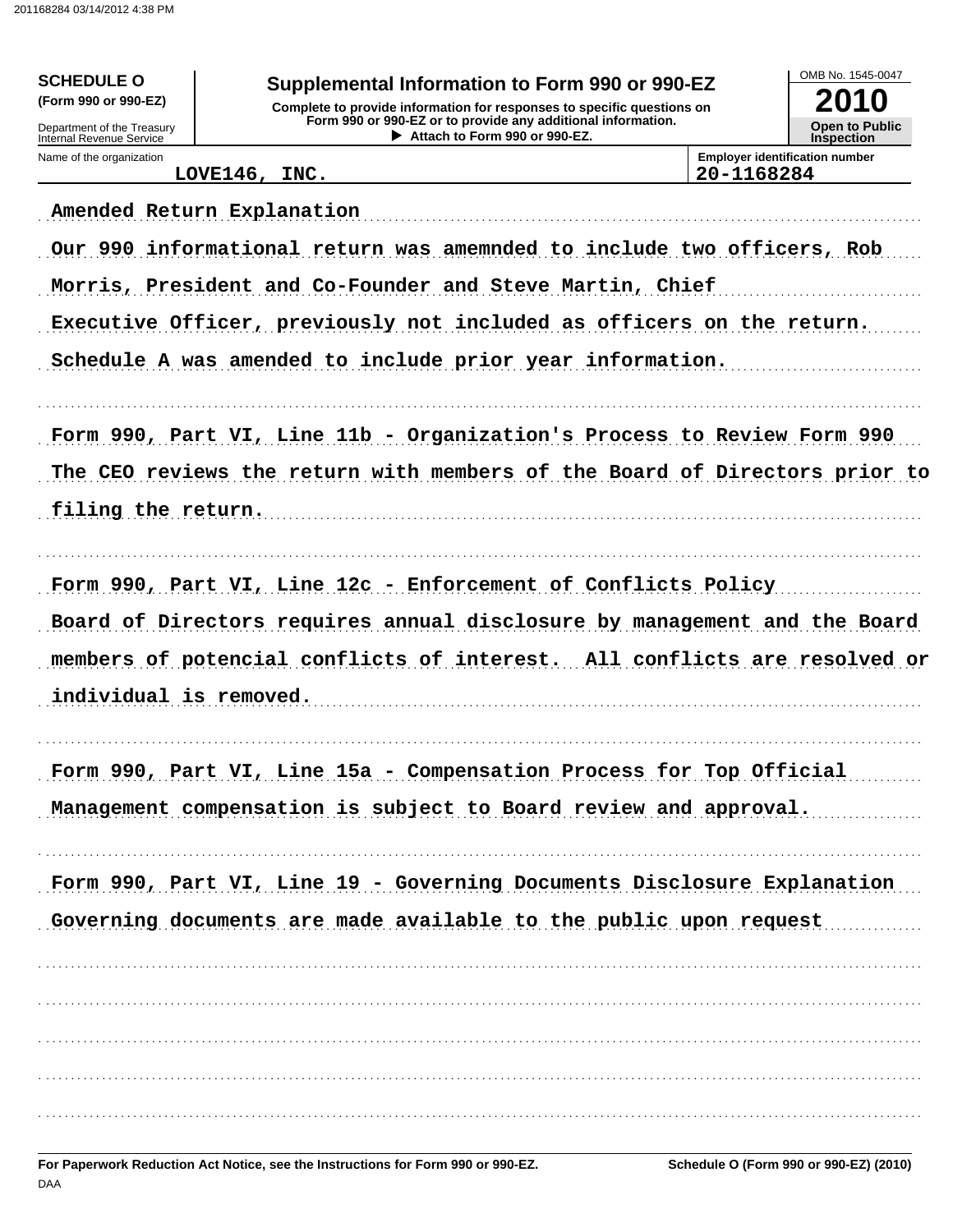201168284 03/14/2012 4:38 PM

|                                                                                                                                                                                               |                                    |                      | <b>Depreciation and Amortization</b>                                                                               |                              |                                                  |                           |                         | OMB No. 1545-0172                                                                                          |
|-----------------------------------------------------------------------------------------------------------------------------------------------------------------------------------------------|------------------------------------|----------------------|--------------------------------------------------------------------------------------------------------------------|------------------------------|--------------------------------------------------|---------------------------|-------------------------|------------------------------------------------------------------------------------------------------------|
| Form 4562                                                                                                                                                                                     |                                    |                      | (Including Information on Listed Property)                                                                         |                              |                                                  |                           |                         |                                                                                                            |
| Department of the Treasury<br>Internal Revenue Service<br>(99)                                                                                                                                |                                    |                      | See separate instructions.                                                                                         |                              | $\blacktriangleright$ Attach to your tax return. |                           |                         | Attachment<br>Sequence No. 67                                                                              |
| Name(s) shown on return                                                                                                                                                                       |                                    |                      |                                                                                                                    |                              |                                                  | <b>Identifying number</b> |                         |                                                                                                            |
|                                                                                                                                                                                               | LOVE146, INC.                      |                      |                                                                                                                    |                              |                                                  | 20-1168284                |                         |                                                                                                            |
| Business or activity to which this form relates<br>Indirect Depreciation                                                                                                                      |                                    |                      |                                                                                                                    |                              |                                                  |                           |                         |                                                                                                            |
| Part I                                                                                                                                                                                        |                                    |                      | <b>Election To Expense Certain Property Under Section 179</b>                                                      |                              |                                                  |                           |                         |                                                                                                            |
|                                                                                                                                                                                               |                                    |                      | Note: If you have any listed property, complete Part V before you complete Part I.                                 |                              |                                                  |                           |                         |                                                                                                            |
| Maximum amount (see instructions)<br>1                                                                                                                                                        |                                    |                      |                                                                                                                    |                              |                                                  |                           | $\mathbf{1}$            | 500,000                                                                                                    |
| 2                                                                                                                                                                                             |                                    |                      |                                                                                                                    |                              |                                                  |                           | $\mathbf{2}$            |                                                                                                            |
| Threshold cost of section 179 property before reduction in limitation (see instructions) [[[[[[[[[[[[[[[[[[[[[<br>3                                                                           |                                    |                      |                                                                                                                    |                              |                                                  |                           | $\overline{\mathbf{3}}$ | $\overline{2,000,000}$                                                                                     |
| Reduction in limitation. Subtract line 3 from line 2. If zero or less, enter -0-<br>4                                                                                                         |                                    |                      |                                                                                                                    |                              |                                                  |                           | $\overline{\mathbf{4}}$ |                                                                                                            |
| Dollar limitation for tax year. Subtract line 4 from line 1. If zero or less, enter -0-. If married filing separately, see instructions<br>5                                                  |                                    |                      |                                                                                                                    |                              |                                                  |                           | 5                       |                                                                                                            |
| 6                                                                                                                                                                                             | (a) Description of property        |                      |                                                                                                                    | (b) Cost (business use only) |                                                  | (c) Elected cost          |                         |                                                                                                            |
|                                                                                                                                                                                               |                                    |                      |                                                                                                                    |                              |                                                  |                           |                         |                                                                                                            |
| 7                                                                                                                                                                                             |                                    |                      |                                                                                                                    |                              | $\overline{7}$                                   |                           |                         |                                                                                                            |
| Total elected cost of section 179 property. Add amounts in column (c), lines 6 and 7 [1] [1] [1] Total elected cost of section 179 property. Add amounts in column (c), lines 6 and 7<br>8    |                                    |                      |                                                                                                                    |                              |                                                  |                           | 8                       |                                                                                                            |
| Tentative deduction. Enter the smaller of line 5 or line 8<br>9                                                                                                                               |                                    |                      |                                                                                                                    |                              |                                                  |                           | 9                       |                                                                                                            |
| Carryover of disallowed deduction from line 13 of your 2009 Form 4562<br>[[[[CORDITER STIPS ] [[CORDIT ] [[CORDIT ] [[CORDIT ] [[CORDIT ] [[CORDIT ] [[CORDIT ] [[CORDIT ] [[CORDIT ] [<br>10 |                                    |                      |                                                                                                                    |                              |                                                  |                           | 10                      |                                                                                                            |
| Business income limitation. Enter the smaller of business income (not less than zero) or line 5 (see instructions)<br>11                                                                      |                                    |                      |                                                                                                                    |                              |                                                  |                           | 11                      |                                                                                                            |
| Section 179 expense deduction. Add lines 9 and 10, but do not enter more than line 11<br>12                                                                                                   |                                    |                      |                                                                                                                    |                              |                                                  |                           | 12                      |                                                                                                            |
| Carryover of disallowed deduction to 2011. Add lines 9 and 10, less line 12  ▶<br>13                                                                                                          |                                    |                      |                                                                                                                    |                              | 13 <sup>7</sup>                                  |                           |                         |                                                                                                            |
| Note: Do not use Part II or Part III below for listed property. Instead, use Part V.                                                                                                          |                                    |                      |                                                                                                                    |                              |                                                  |                           |                         |                                                                                                            |
| Part II                                                                                                                                                                                       |                                    |                      |                                                                                                                    |                              |                                                  |                           |                         | Special Depreciation Allowance and Other Depreciation (Do not include listed property.) (See instructions) |
| Special depreciation allowance for qualified property (other than listed property) placed in service<br>14                                                                                    |                                    |                      |                                                                                                                    |                              |                                                  |                           |                         |                                                                                                            |
| during the tax year (see instructions)                                                                                                                                                        |                                    |                      |                                                                                                                    |                              |                                                  |                           | 14                      |                                                                                                            |
| 15                                                                                                                                                                                            |                                    |                      |                                                                                                                    |                              |                                                  |                           | 15                      | 7,379                                                                                                      |
| 16<br>Part III                                                                                                                                                                                |                                    |                      | MACRS Depreciation (Do not include listed property.) (See instructions.)                                           |                              |                                                  |                           | 16                      |                                                                                                            |
|                                                                                                                                                                                               |                                    |                      | <b>Section A</b>                                                                                                   |                              |                                                  |                           |                         |                                                                                                            |
| MACRS deductions for assets placed in service in tax years beginning before 2010 [1][[[[[[[[[[[[[[[[[[[[[[[[[<br>17                                                                           |                                    |                      |                                                                                                                    |                              |                                                  |                           | 17                      | 0                                                                                                          |
| If you are electing to group any assets placed in service during the tax year into one or more general asset accounts, check here<br>18                                                       |                                    |                      |                                                                                                                    |                              |                                                  |                           |                         |                                                                                                            |
|                                                                                                                                                                                               |                                    |                      | Section B-Assets Placed in Service During 2010 Tax Year Using the General Depreciation System                      |                              |                                                  |                           |                         |                                                                                                            |
| (a) Classification of property                                                                                                                                                                |                                    | placed in<br>service | (b) Month and year   (c) Basis for depreciation (d) Recovery<br>(business/investment use<br>only-see instructions) | period                       | (e) Convention                                   | (f) Method                |                         | (g) Depreciation deduction                                                                                 |
| 19a<br>3-year property                                                                                                                                                                        |                                    |                      |                                                                                                                    |                              |                                                  |                           |                         |                                                                                                            |
| 5-year property<br>b                                                                                                                                                                          |                                    |                      |                                                                                                                    |                              |                                                  |                           |                         |                                                                                                            |
| 7-year property<br>c                                                                                                                                                                          |                                    |                      |                                                                                                                    |                              |                                                  |                           |                         |                                                                                                            |
|                                                                                                                                                                                               |                                    |                      |                                                                                                                    |                              |                                                  |                           |                         |                                                                                                            |
| 10-year property<br>d                                                                                                                                                                         |                                    |                      |                                                                                                                    |                              |                                                  |                           |                         |                                                                                                            |
| 15-year property<br>е                                                                                                                                                                         |                                    |                      |                                                                                                                    |                              |                                                  |                           |                         |                                                                                                            |
| 20-year property<br>f                                                                                                                                                                         |                                    |                      |                                                                                                                    |                              |                                                  |                           |                         |                                                                                                            |
| 25-year property<br>q                                                                                                                                                                         |                                    |                      |                                                                                                                    | 25 yrs.                      |                                                  | S/L                       |                         |                                                                                                            |
| h Residential rental                                                                                                                                                                          |                                    |                      |                                                                                                                    | 27.5 yrs.                    | <b>MM</b>                                        | S/L                       |                         |                                                                                                            |
| property                                                                                                                                                                                      |                                    |                      |                                                                                                                    | 27.5 yrs.                    | <b>MM</b>                                        | S/L                       |                         |                                                                                                            |
| Nonresidential real                                                                                                                                                                           |                                    |                      |                                                                                                                    | 39 yrs.                      | МM                                               | S/L                       |                         |                                                                                                            |
| property                                                                                                                                                                                      |                                    |                      |                                                                                                                    |                              | <b>MM</b>                                        | S/L                       |                         |                                                                                                            |
|                                                                                                                                                                                               |                                    |                      | Section C-Assets Placed in Service During 2010 Tax Year Using the Alternative Depreciation System                  |                              |                                                  |                           |                         |                                                                                                            |
|                                                                                                                                                                                               |                                    |                      |                                                                                                                    |                              |                                                  | S/L                       |                         |                                                                                                            |
| 12-year<br>b                                                                                                                                                                                  |                                    |                      |                                                                                                                    | 12 yrs.                      |                                                  | S/L                       |                         |                                                                                                            |
| $c$ 40-year<br>Part IV                                                                                                                                                                        |                                    |                      |                                                                                                                    | 40 yrs.                      | МM                                               | S/L                       |                         |                                                                                                            |
|                                                                                                                                                                                               | <b>Summary (See instructions.)</b> |                      |                                                                                                                    |                              |                                                  |                           | 21                      |                                                                                                            |
| Listed property. Enter amount from line 28<br>Total. Add amounts from line 12, lines 14 through 17, lines 19 and 20 in column (g), and line 21. Enter here                                    |                                    |                      |                                                                                                                    |                              |                                                  |                           |                         |                                                                                                            |
| 20a Class life<br>21<br>22<br>and on the appropriate lines of your return. Partnerships and S corporations—see instructions                                                                   |                                    |                      |                                                                                                                    |                              |                                                  |                           | 22                      | 7,379                                                                                                      |
| For assets shown above and placed in service during the current year, enter the<br>23                                                                                                         |                                    |                      |                                                                                                                    |                              |                                                  |                           |                         |                                                                                                            |
| portion of the basis attributable to section 263A costs                                                                                                                                       |                                    |                      |                                                                                                                    |                              | 23                                               |                           |                         | Form 4562 (2010)                                                                                           |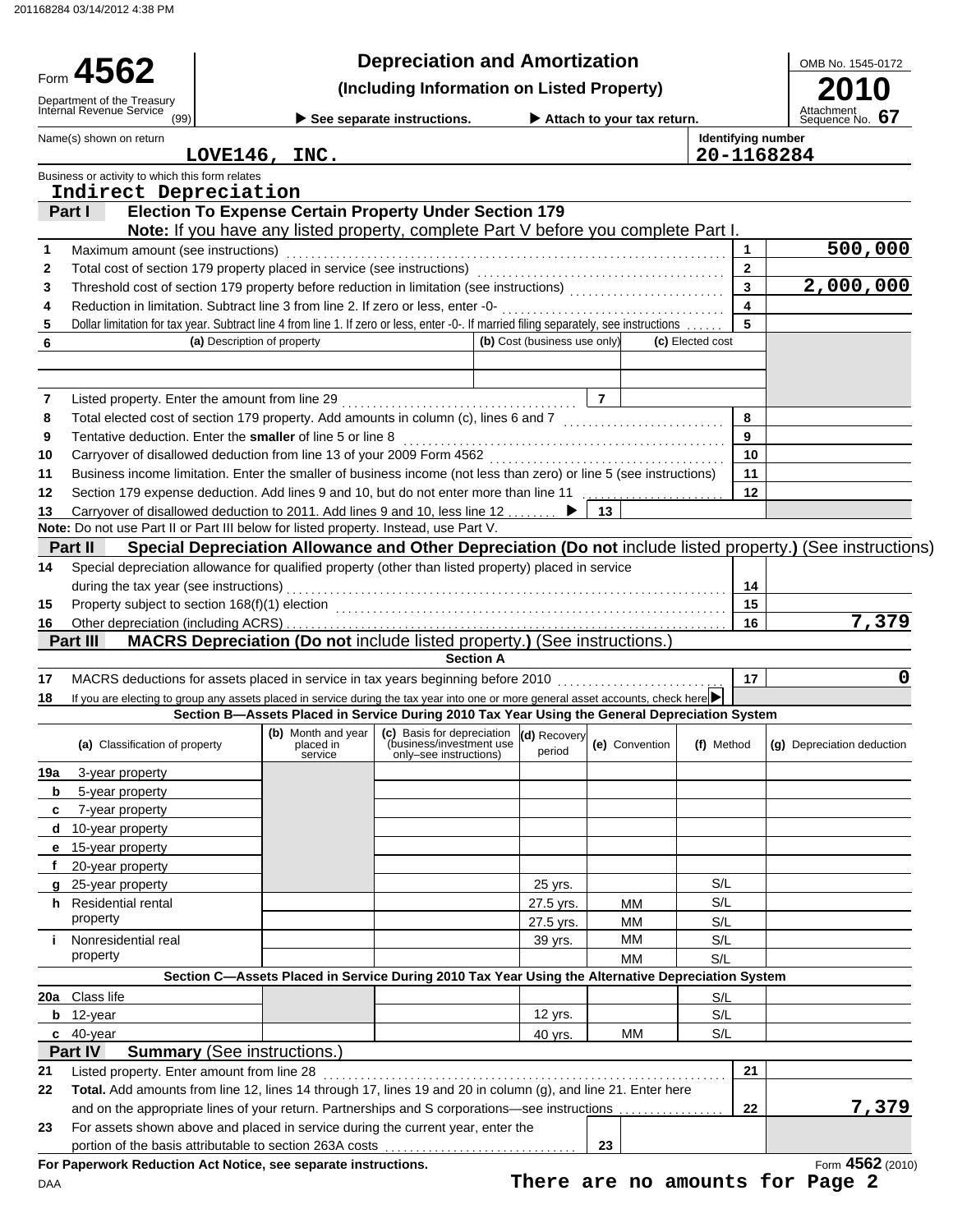# 201168284 LOVE146, INC. **Explorate Properties** 03/14/2012 4:36 PM

|       | 20-1168284<br>FYE: 6/30/2011     |                    | Form 990, Page 1 |                     | <b>Federal Asset Report</b> |       |              |          |                |
|-------|----------------------------------|--------------------|------------------|---------------------|-----------------------------|-------|--------------|----------|----------------|
| Asset | Description                      | Date<br>In Service | Cost             | <b>Bus Sec</b><br>℅ | 179 Bonus for Depr          | Basis | PerConv Meth | Prior    | Current        |
|       | <b>Other Depreciation:</b>       |                    |                  |                     |                             |       |              |          |                |
|       | Desktop Computer (Rob)           | 1/10/05            | 440              |                     |                             | 440   | $3$ MO S/L   | 440      | 0              |
| 2     | Desktop Computer (Jen)           | 1/10/05            | 440              |                     |                             | 440   | $3$ MO S/L   | 440      | $\Omega$       |
| 3     | Desktop Computer (Front Desk)    | 1/10/05            | 440              |                     |                             | 440   | MO S/L<br>3  | 440      | $\Omega$       |
| 4     | Monitors (3)                     | 1/10/05            | 848              |                     |                             | 848   | 3 MO S/L     | 848      | $\Omega$       |
| 5     | Laptop (Lamont)                  | 6/10/05            | 1,505            |                     |                             | 1,505 | 3<br>MO S/L  | 1,505    | $\theta$       |
| 6     | Laptop (Desirea)                 | 8/11/05            | 700              |                     |                             | 700   | $3$ MO S/L   | 700      | $\overline{0}$ |
| 7     | Laptop (gundelina)               | 3/27/06            | 1,559            |                     |                             | 1,559 | $3$ MO S/L   | 1,559    | $\theta$       |
| 8     | <b>LCD</b> Projector             | 7/01/06            | 762              |                     |                             | 762   | $3$ MO S/L   | 762      | $\theta$       |
| 9     | Portable Air Conditioner         | 7/01/06            | 549              |                     |                             | 549   | $3$ MO S/L   | 549      | $\overline{0}$ |
| 10    | Phone System                     | 5/01/07            | 7,366            |                     |                             | 7,366 | $3$ MO S/L   | 7,366    | $\theta$       |
| 11    | Computer (Rob)                   | 3/15/07            | 988              |                     |                             | 988   | $3$ MO S/L   | 988      | $\overline{0}$ |
| 12    | Furniture - IKEA                 | 5/01/07            | 2,228            |                     |                             | 2,228 | MO S/L<br>7  | 1,008    | 318            |
| 13    | Software - Edge Media            | 1/02/07            | 1,725            |                     |                             | 1,725 | 3 MO S/L     | 1,725    | $\Omega$       |
| 14    | Software Upgrade - Edge Media    | 1/02/07            | 1,500            |                     |                             | 1,500 | $3$ MO S/L   | 1,500    | $\Omega$       |
| 15    | Donor Database Software          | 4/01/07            | 4,310            |                     |                             | 4,310 | $3$ MO S/L   | 4,310    | $\Omega$       |
| 16    | Donor Data Base Training         | 6/01/07            | 1,313            |                     |                             | 1,313 | $3$ MO S/L   | 1,313    | $\Omega$       |
| 17    | Site Organic Platinum Software   | 7/01/07            | 3,495            |                     |                             | 3,495 | $3$ MO S/L   | 3,495    | $\Omega$       |
| 18    | Dell Laptop (Rob)                | 3/01/07            | 1,866            |                     |                             | 1,866 | $3$ MO S/L   | 1,866    | $\Omega$       |
| 19    | Compaq Presario Desktop PC       | 5/01/07            | 551              |                     |                             | 551   | 3 MO S/L     | 551      | $\Omega$       |
| 20    | Compu USA Laptop                 | 9/01/07            | 740              |                     |                             | 740   | $3$ MO S/L   | 699      | 41             |
| 21    | Office Leasehold Improvements    | 5/01/07            | 5,801            |                     |                             | 5,801 | $3$ MO S/L   | 5,801    | $\Omega$       |
| 22    | <b>Website Design</b>            | 2/01/07            | 2,300            |                     |                             | 2,300 | $3$ MO S/L   | 2,300    | $\overline{0}$ |
| 23    | MacBook Laptop - Accounting      | 3/27/08            | 999              |                     |                             | 999   | 3<br>MO S/L  | 749      | 250            |
| 24    | <b>IMAC Office Server</b>        | 3/27/08            | 1,348            |                     |                             | 1,348 | $3$ MO S/L   | 1,011    | 337            |
| 25    | Timecapsel Back-up Drive         | 3/27/08            | 499              |                     |                             | 499   | 3<br>MO S/L  | 374      | 125            |
| 26    | Macmini Intern Desk              | 7/14/08            | 693              |                     |                             | 693   | $3$ MO S/L   | 462      | 231            |
| 27    | MacBook Pro - Liz                | 1/08/09            | 700              |                     |                             | 700   | $3$ MO S/L   | 350      | 233            |
| 28    | MacBook Pro - Ben                | 1/08/09            | 700              |                     |                             | 700   | $3$ MO S/L   | 350      | 233            |
| 29    | MacBook Air - Steve              | 1/08/09            | 700              |                     |                             | 700   | $3$ MO S/L   | 350      | 233            |
| 30    | MacBook Pro - Desirea            | 1/08/09            | 700              |                     |                             | 700   | $3$ MO S/L   | 350      | 233            |
| 31    | MacBook Pro - Andrew             | 1/08/09            | 700              |                     |                             | 700   | $3$ MO S/L   | 350      | 233            |
| 32    | Samson Lav Microphone            | 1/07/09            | 250              |                     |                             | 250   | 3<br>MO S/L  | 125      | 83             |
| 33    | Manfroto Tripod                  | 1/07/09            | 423              |                     |                             | 423   | 3 MO S/L     | 211      | 141            |
| 34    | Canon XHA1 HDV Camera            | 1/07/09            | 2,999            |                     |                             | 2,999 | 3<br>MO S/L  | 1,500    | 999            |
| 35    | Office Furniture - Steves Office | 6/30/10            | 2,307            |                     |                             | 2,307 | 7 MO S/L     | $\Omega$ | 330            |
| 36    | Camera                           | 12/05/09           | 2,233            |                     |                             | 2,233 | 3 MO S/L     | 434      | 744            |
| 37    | Camera                           | 12/05/09           | 1,663            |                     |                             | 1,663 | $3$ MO S/L   | 323      | 554            |
| 38    | Camera                           | 12/05/09           | 1,325            |                     |                             | 1,325 | $3$ MO S/L   | 258      | 441            |
| 39    | Camera                           | 12/05/09           | 1,459            |                     |                             | 1,459 | MO S/L<br>3  | 284      | 486            |
| 40    | Photography Equipment            | 9/15/09            | 2,455            |                     |                             | 2,455 | 3 MO S/L     | 682      | 818            |
| 41    | Office Equipemnt                 | 9/25/09            | 826              |                     |                             | 826   | 5 MO S/L     | 124      | 165            |

41 Office Equipemnt 9/25/09 826 826 5 MO S/L 124 165<br>42 Apple MacBook Pro MC724LL 3/07/11 709 826 5 MO S/L 124 165<br>43 Furniture 3/15/11 1,020 1,020 5 MO S/L 0 68 42 Apple MacBook Pro MC724LL 3/07/11 709 709 3 MO S/L 0 79<br>43 Furniture 1,020 5 MO S/L 0 68 43 Furniture 20 1,020 1,020 5 MO S/L 0 68

**Total Other Depreciation** 66,134 66,134 48,452 7,375

**Total ACRS and Other Depreciation** 66,134 66,134 48,452 7,375

**Grand Totals** 66,134 66,134 66,134 48,452 7,375 **Less: Dispositions and Transfers**  $\hspace{1.6cm} 0 \hspace{1.2cm} 0 \hspace{1.2cm} 0 \hspace{1.2cm} 0 \hspace{1.2cm} 0$ **Less: Start-up/Org Expense** 0 0 00 **Net Grand Totals** 66,134 66,134 66,134 48,452 7,375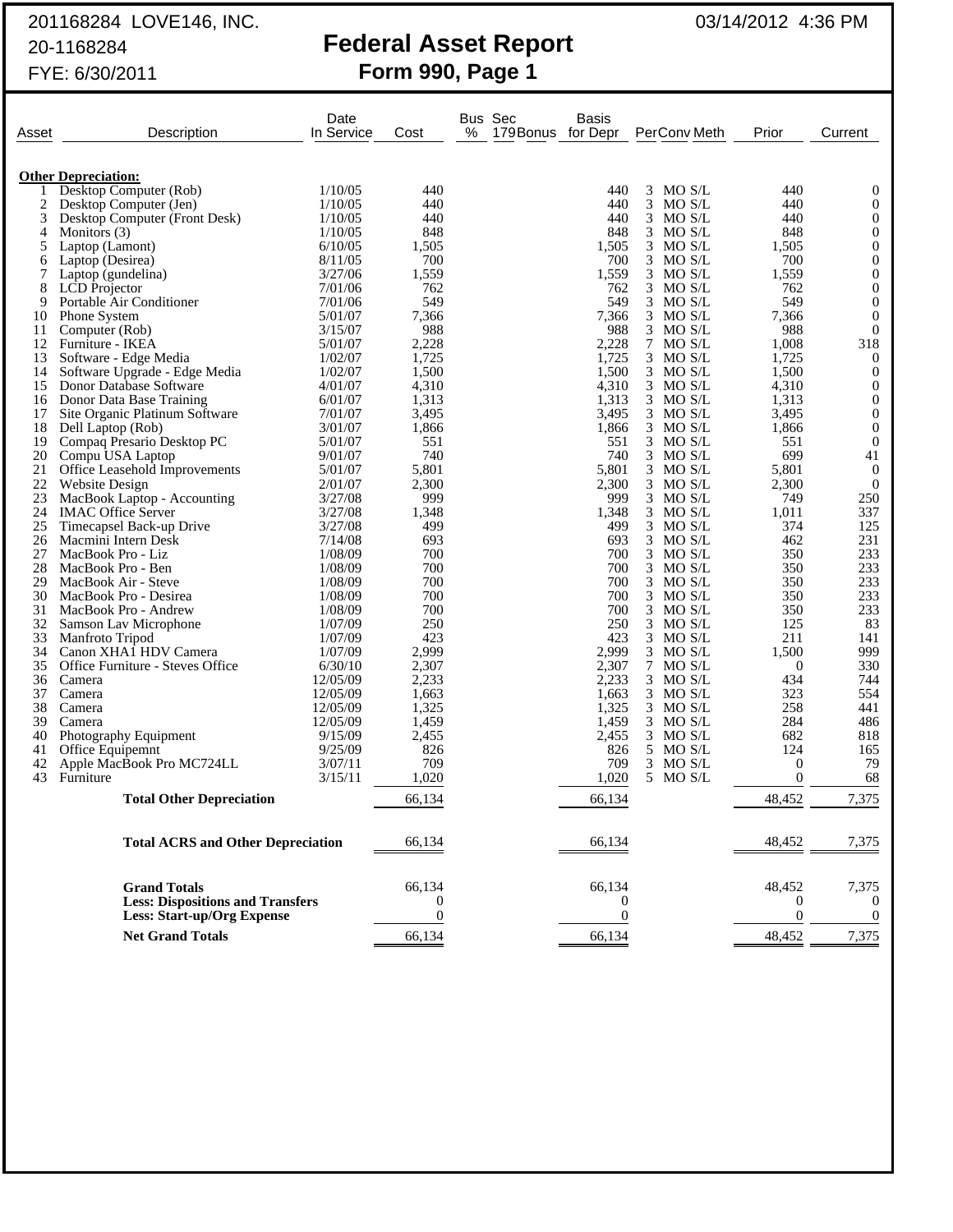# 201168284 LOVE146, INC. 201168284 LOVE146, INC.

# 20-1168284 **CT Asset Report** FYE: 6/30/2011 **Form 990, Page 1**

|          | Description                                               | Date               |                  | Basis          | CT<br>Prior       | <b>CT</b>           | Federal          | <b>Difference</b>              |
|----------|-----------------------------------------------------------|--------------------|------------------|----------------|-------------------|---------------------|------------------|--------------------------------|
| Asset    |                                                           | In Service         | Cost             | for Depr       |                   | Current             | Current          | Fed - CT                       |
|          |                                                           |                    |                  |                |                   |                     |                  |                                |
|          | <b>Other Depreciation:</b>                                |                    |                  |                |                   |                     |                  |                                |
| 1        | Desktop Computer (Rob)                                    | 1/10/05            | 440              | 440            | 440               | 0                   | 0                | 0                              |
| 2        | Desktop Computer (Jen)                                    | 1/10/05            | 440              | 440            | 440               | $\mathbf{0}$        | $\overline{0}$   | $\mathbf{0}$                   |
| 3        | Desktop Computer (Front Desk)                             | 1/10/05            | 440              | 440            | 440               | $\theta$            | $\theta$         | $\overline{0}$                 |
| 4        | Monitors (3)                                              | 1/10/05            | 848              | 848            | 848               | $\mathbf{0}$        | $\overline{0}$   | $\mathbf{0}$                   |
| 5        | Laptop (Lamont)                                           | 6/10/05            | 1,505            | 1,505          | 1,505             | $\mathbf{0}$        | $\overline{0}$   | 0                              |
| 6        | Laptop (Desirea)                                          | 8/11/05            | 700              | 700            | 700               | $\mathbf{0}$        | $\overline{0}$   | $\boldsymbol{0}$               |
| 7        | Laptop (gundelina)                                        | 3/27/06            | 1,559            | 1,559          | 1,559             | $\mathbf{0}$        | 0                | $\theta$                       |
| 8        | <b>LCD</b> Projector                                      | 7/01/06            | 762              | 762            | 762               | $\mathbf{0}$        | $\overline{0}$   | $\mathbf{0}$                   |
| 9        | Portable Air Conditioner                                  | 7/01/06            | 549              | 549            | 549               | $\theta$            | $\overline{0}$   | $\theta$                       |
| 10       | Phone System                                              | 5/01/07            | 7,366            | 7,366          | 7,366             | $\mathbf{0}$        | $\overline{0}$   | $\mathbf{0}$                   |
| 11       | Computer (Rob)                                            | 3/15/07            | 988              | 988            | 988               | $\theta$            | $\overline{0}$   | $\overline{0}$                 |
| 12<br>13 | Furniture - IKEA<br>Software - Edge Media                 | 5/01/07<br>1/02/07 | 2,228<br>1,725   | 2,228<br>1,725 | 1,008<br>1,725    | 318<br>$\mathbf{0}$ | 318<br>0         | $\mathbf{0}$<br>$\overline{0}$ |
| 14       | Software Upgrade - Edge Media                             | 1/02/07            | 1,500            | 1,500          | 1,500             | $\mathbf{0}$        | 0                | $\mathbf{0}$                   |
| 15       | Donor Database Software                                   | 4/01/07            | 4,310            | 4,310          | 4,310             | $\theta$            | 0                | $\overline{0}$                 |
| 16       | Donor Data Base Training                                  | 6/01/07            | 1,313            | 1,313          | 1,313             | $\mathbf{0}$        | $\overline{0}$   | $\mathbf{0}$                   |
| 17       | Site Organic Platinum Software                            | 7/01/07            | 3,495            | 3,495          | 3,495             | $\mathbf{0}$        | $\overline{0}$   | $\overline{0}$                 |
| 18       | Dell Laptop (Rob)                                         | 3/01/07            | 1,866            | 1,866          | 1,866             | $\mathbf{0}$        | $\overline{0}$   | $\mathbf{0}$                   |
| 19       | Compaq Presario Desktop PC                                | 5/01/07            | 551              | 551            | 551               | $\mathbf{0}$        | $\overline{0}$   | $\overline{0}$                 |
| 20       | Compu USA Laptop                                          | 9/01/07            | 740              | 740            | 699               | 41                  | 41               | $\mathbf{0}$                   |
| 21       | Office Leasehold Improvements                             | 5/01/07            | 5,801            | 5,801          | 5,801             | $\mathbf{0}$        | 0                | $\overline{0}$                 |
| 22       | <b>Website Design</b>                                     | 2/01/07            | 2,300            | 2,300          | 2,300             | $\overline{0}$      | $\Omega$         | $\mathbf{0}$                   |
| 23       | MacBook Laptop - Accounting                               | 3/27/08            | 999              | 999            | 749               | 250                 | 250              | $\overline{0}$                 |
| 24       | <b>IMAC Office Server</b>                                 | 3/27/08            | 1,348            | 1,348          | 1,011             | 337                 | 337              | $\mathbf{0}$                   |
| 25       | Timecapsel Back-up Drive                                  | 3/27/08            | 499              | 499            | 374               | 125                 | 125              | $\overline{0}$                 |
| 26       | Macmini Intern Desk                                       | 7/14/08            | 693              | 693            | 462               | 231                 | 231              | $\mathbf{0}$                   |
| 27       | MacBook Pro - Liz                                         | 1/08/09            | 700              | 700            | 350               | 233                 | 233              | 0                              |
| 28       | MacBook Pro - Ben                                         | 1/08/09            | 700              | 700            | 350               | 233                 | 233              | $\mathbf{0}$                   |
| 29       | MacBook Air - Steve                                       | 1/08/09            | 700              | 700            | 350               | 233                 | 233              | 0                              |
| 30       | MacBook Pro - Desirea                                     | 1/08/09            | 700              | 700            | 350               | 233                 | 233              | $\mathbf{0}$                   |
| 31       | MacBook Pro - Andrew                                      | 1/08/09            | 700              | 700            | 350               | 233                 | 233              | $\overline{0}$                 |
| 32       | Samson Lav Microphone                                     | 1/07/09            | 250              | 250            | 125               | 83                  | 83               | $\mathbf{0}$                   |
| 33       | Manfroto Tripod                                           | 1/07/09            | 423              | 423            | 211               | 141                 | 141              | $\overline{0}$                 |
| 34<br>35 | Canon XHA1 HDV Camera<br>Office Furniture - Steves Office | 1/07/09<br>6/30/10 | 2,999<br>2,307   | 2,999<br>2,307 | 1,500<br>$\theta$ | 999<br>330          | 999<br>330       | $\mathbf{0}$<br>$\overline{0}$ |
| 36       | Camera                                                    | 12/05/09           | 2,233            | 2,233          | 434               | 744                 | 744              | $\mathbf{0}$                   |
| 37       | Camera                                                    | 12/05/09           | 1,663            | 1,663          | 323               | 554                 | 554              | 0                              |
| 38       | Camera                                                    | 12/05/09           | 1,325            | 1,325          | 258               | 441                 | 441              | $\mathbf{0}$                   |
| 39       | Camera                                                    | 12/05/09           | 1,459            | 1,459          | 284               | 486                 | 486              | 0                              |
| 40       | Photography Equipment                                     | 9/15/09            | 2,455            | 2,455          | 682               | 818                 | 818              | $\mathbf{0}$                   |
| 41       | Office Equipemnt                                          | 9/25/09            | 826              | 826            | 124               | 165                 | 165              | $\overline{0}$                 |
| 42       | Apple MacBook Pro MC724LL                                 | 3/07/11            | 709              | 709            | $\boldsymbol{0}$  | 79                  | 79               | $\overline{0}$                 |
| 43       | Furniture                                                 | 3/15/11            | 1.020            | 1.020          | $\mathbf{0}$      | 68                  | 68               | $\overline{0}$                 |
|          | <b>Total Other Depreciation</b>                           |                    | 66,134           | 66,134         | 48,452            | 7,375               | 7,375            | $\boldsymbol{0}$               |
|          |                                                           |                    |                  |                |                   |                     |                  |                                |
|          | <b>Total ACRS and Other Depreciation</b>                  |                    | 66,134           | 66,134         | 48,452            | 7,375               | 7,375            | 0                              |
|          |                                                           |                    |                  |                |                   |                     |                  |                                |
|          | <b>Grand Totals</b>                                       |                    | 66,134           | 66,134         | 48,452            | 7,375               | 7,375            | $\boldsymbol{0}$               |
|          | <b>Less: Dispositions</b>                                 |                    | $\bf{0}$         | $\mathbf{0}$   | $\theta$          | $\mathbf{0}$        | $\boldsymbol{0}$ | $\boldsymbol{0}$               |
|          | <b>Less: Start-up/Org Expense</b>                         |                    | $\boldsymbol{0}$ | $\mathbf{0}$   | $\mathbf{0}$      | $\boldsymbol{0}$    | $\boldsymbol{0}$ | $\theta$                       |

**Net Grand Totals** 66,134 66,134 48,452 7,375 7,375 0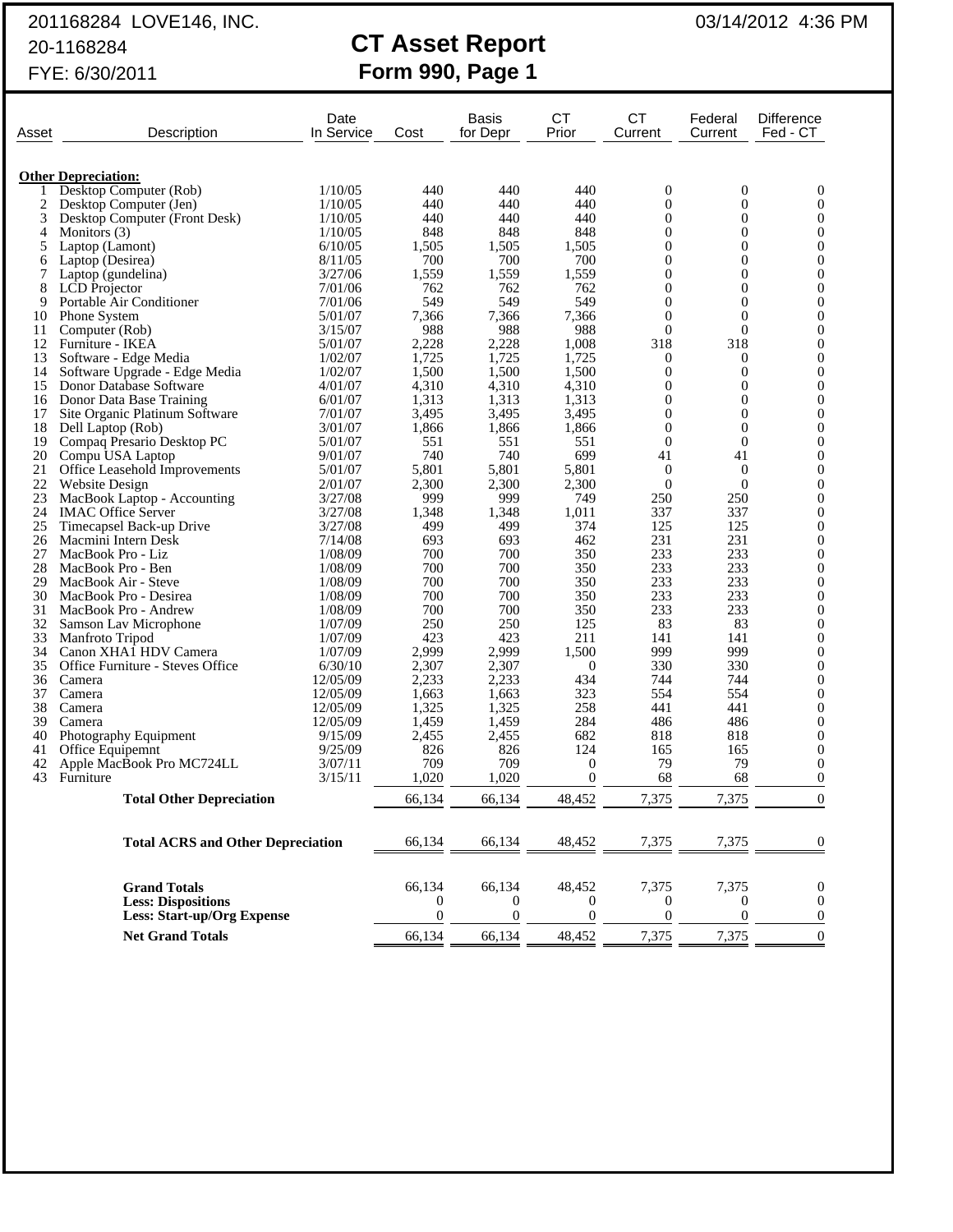| 201168284 LOVE146, INC. | 03/14/2012 4:36 PM                                                       |                                |     |                                    |
|-------------------------|--------------------------------------------------------------------------|--------------------------------|-----|------------------------------------|
| 20-1168284              | <b>Depreciation Adjustment Report</b>                                    |                                |     |                                    |
| FYE: 6/30/2011          |                                                                          | <b>All Business Activities</b> |     |                                    |
|                         |                                                                          |                                |     |                                    |
|                         |                                                                          |                                |     | AMT<br>Adjustments/<br>Preferences |
| Unit Asset<br>Form      | Description<br>There are no assets that meet the criteria of this report | Tax                            | AMT |                                    |
|                         |                                                                          |                                |     |                                    |
|                         |                                                                          |                                |     |                                    |
|                         |                                                                          |                                |     |                                    |
|                         |                                                                          |                                |     |                                    |
|                         |                                                                          |                                |     |                                    |
|                         |                                                                          |                                |     |                                    |
|                         |                                                                          |                                |     |                                    |
|                         |                                                                          |                                |     |                                    |
|                         |                                                                          |                                |     |                                    |
|                         |                                                                          |                                |     |                                    |
|                         |                                                                          |                                |     |                                    |
|                         |                                                                          |                                |     |                                    |
|                         |                                                                          |                                |     |                                    |
|                         |                                                                          |                                |     |                                    |
|                         |                                                                          |                                |     |                                    |
|                         |                                                                          |                                |     |                                    |
|                         |                                                                          |                                |     |                                    |
|                         |                                                                          |                                |     |                                    |
|                         |                                                                          |                                |     |                                    |
|                         |                                                                          |                                |     |                                    |
|                         |                                                                          |                                |     |                                    |
|                         |                                                                          |                                |     |                                    |
|                         |                                                                          |                                |     |                                    |
|                         |                                                                          |                                |     |                                    |
|                         |                                                                          |                                |     |                                    |
|                         |                                                                          |                                |     |                                    |
|                         |                                                                          |                                |     |                                    |
|                         |                                                                          |                                |     |                                    |
|                         |                                                                          |                                |     |                                    |
|                         |                                                                          |                                |     |                                    |
|                         |                                                                          |                                |     |                                    |
|                         |                                                                          |                                |     |                                    |
|                         |                                                                          |                                |     |                                    |
|                         |                                                                          |                                |     |                                    |
|                         |                                                                          |                                |     |                                    |
|                         |                                                                          |                                |     |                                    |
|                         |                                                                          |                                |     |                                    |
|                         |                                                                          |                                |     |                                    |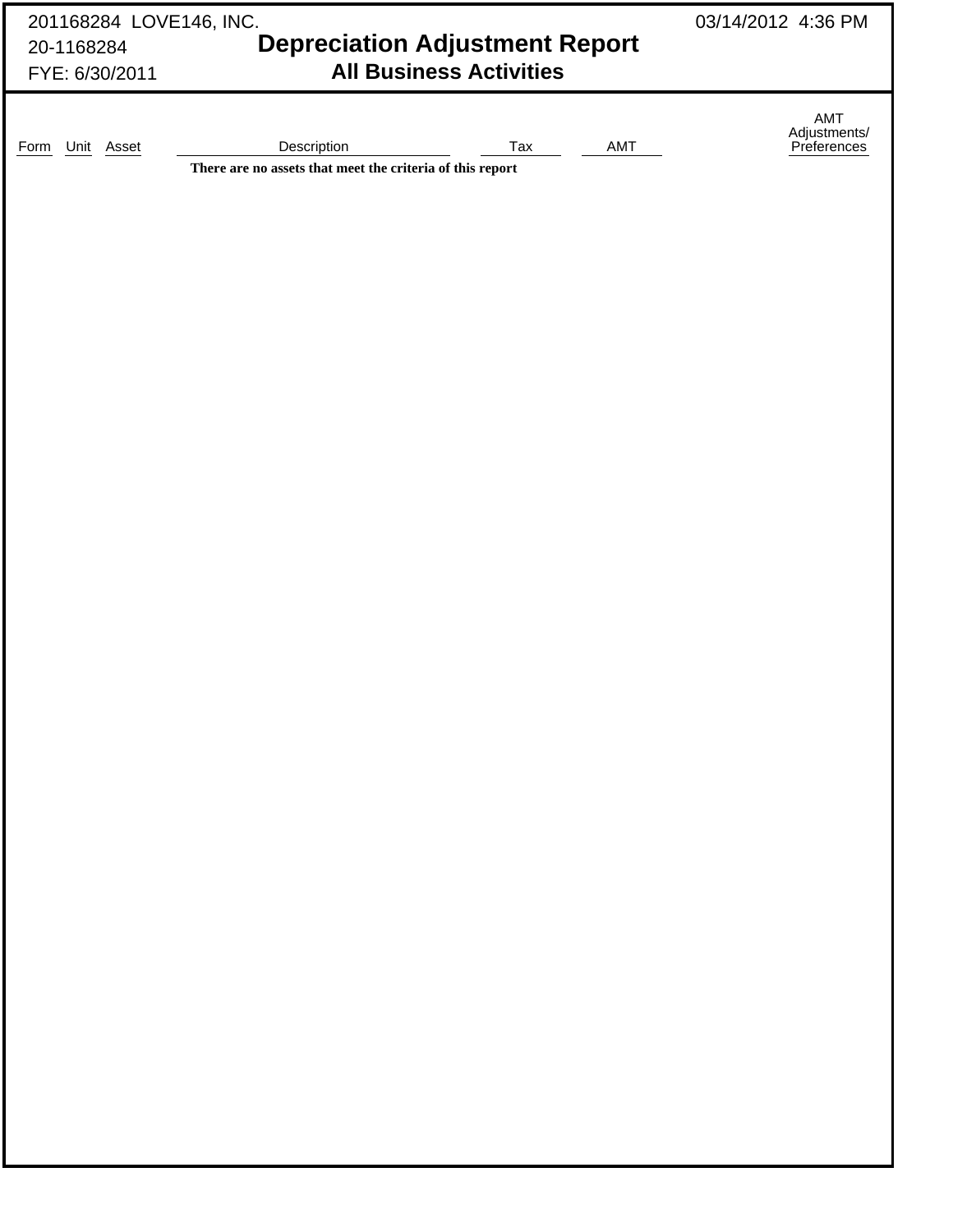## 201168284 LOVE146, INC. 03/14/2012 4:36 PM 20-1168284 **Future Depreciation Report FYE: 6/30/12** FYE: 6/30/2011 **Form 990, Page 1**

| Asset          | Description                              | Date In<br>Service | Cost   | Tax              | AMT              |
|----------------|------------------------------------------|--------------------|--------|------------------|------------------|
|                | <b>Other Depreciation:</b>               |                    |        |                  |                  |
| 1              | Desktop Computer (Rob)                   | 1/10/05            | 440    | $\overline{0}$   | $\mathbf{0}$     |
| $\overline{c}$ | Desktop Computer (Jen)                   | 1/10/05            | 440    | $\Omega$         | $\overline{0}$   |
| 3              | Desktop Computer (Front Desk)            | 1/10/05            | 440    | $\overline{0}$   | $\overline{0}$   |
| 4              | Monitors (3)                             | 1/10/05            | 848    | $\overline{0}$   | $\overline{0}$   |
| 5              | Laptop (Lamont)                          | 6/10/05            | 1.505  | $\Omega$         | $\overline{0}$   |
| 6              | Laptop (Desirea)                         | 8/11/05            | 700    | $\theta$         | $\theta$         |
| 7              | Laptop (gundelina)                       | 3/27/06            | 1,559  | $\boldsymbol{0}$ | $\boldsymbol{0}$ |
| 8              | <b>LCD</b> Projector                     | 7/01/06            | 762    | $\overline{0}$   | $\boldsymbol{0}$ |
| 9              | Portable Air Conditioner                 | 7/01/06            | 549    | $\overline{0}$   | 0                |
| 10             | Phone System                             | 5/01/07            | 7,366  | $\overline{0}$   | $\mathbf{0}$     |
| 11             | Computer (Rob)                           | 3/15/07            | 988    | $\overline{0}$   | $\overline{0}$   |
| 12             | Furniture - IKEA                         | 5/01/07            | 2,228  | 319              | 0                |
| 13             | Software - Edge Media                    | 1/02/07            | 1,725  | $\theta$         | $\overline{0}$   |
| 14             | Software Upgrade - Edge Media            | 1/02/07            | 1,500  | $\overline{0}$   | $\overline{0}$   |
| 15             | Donor Database Software                  | 4/01/07            | 4,310  | $\Omega$         | $\overline{0}$   |
| 16             | Donor Data Base Training                 | 6/01/07            | 1,313  | $\overline{0}$   | $\overline{0}$   |
| 17             | Site Organic Platinum Software           | 7/01/07            | 3,495  | $\overline{0}$   | $\overline{0}$   |
| 18             | Dell Laptop (Rob)                        | 3/01/07            | 1.866  | $\Omega$         | $\overline{0}$   |
| 19             | Compaq Presario Desktop PC               | 5/01/07            | 551    | $\Omega$         | $\theta$         |
| 20             | Compu USA Laptop                         | 9/01/07            | 740    | $\overline{0}$   | $\overline{0}$   |
| 21             | Office Leasehold Improvements            | 5/01/07            | 5,801  | $\boldsymbol{0}$ | $\boldsymbol{0}$ |
| 22             | Website Design                           | 2/01/07            | 2,300  | $\Omega$         | $\theta$         |
| 23             | MacBook Laptop - Accounting              | 3/27/08            | 999    | $\overline{0}$   | $\overline{0}$   |
| 24             | <b>IMAC Office Server</b>                | 3/27/08            | 1,348  | $\overline{0}$   | $\boldsymbol{0}$ |
| 25             | Timecapsel Back-up Drive                 | 3/27/08            | 499    | $\overline{0}$   | 0                |
| 26             | Macmini Intern Desk                      | 7/14/08            | 693    | $\theta$         | $\overline{0}$   |
| 27             | MacBook Pro - Liz                        | 1/08/09            | 700    | 117              | $\overline{0}$   |
| 28             | MacBook Pro - Ben                        | 1/08/09            | 700    | 117              | 0                |
| 29             | MacBook Air - Steve                      | 1/08/09            | 700    | 117              | 0                |
| 30             | MacBook Pro - Desirea                    | 1/08/09            | 700    | 117              | $\overline{0}$   |
| 31             | MacBook Pro - Andrew                     | 1/08/09            | 700    | 117              | $\overline{0}$   |
| 32             | Samson Lav Microphone                    | 1/07/09            | 250    | 42               | $\theta$         |
| 33             | Manfroto Tripod                          | 1/07/09            | 423    | 71               | 0                |
| 34             | Canon XHA1 HDV Camera                    | 1/07/09            | 2.999  | 500              | $\overline{0}$   |
| 35             | Office Furniture - Steves Office         | 6/30/10            | 2,307  | 329              | $\theta$         |
| 36             | Camera                                   | 12/05/09           | 2,233  | 745              | $\theta$         |
| 37             | Camera                                   | 12/05/09           | 1,663  | 555              | 0                |
| 38             | Camera                                   | 12/05/09           | 1,325  | 442              | 0                |
| 39             | Camera                                   | 12/05/09           | 1,459  | 486              | 0                |
| 40             | Photography Equipment                    | 9/15/09            | 2,455  | 819              | 0                |
| 41             | Office Equipemnt                         | 9/25/09            | 826    | 165              | 0                |
| 42             | Apple MacBook Pro MC724LL                | 3/07/11            | 709    | 236              | $\boldsymbol{0}$ |
| 43             | Furniture                                | 3/15/11            | 1,020  | 204              | $\boldsymbol{0}$ |
|                | <b>Total Other Depreciation</b>          |                    | 66,134 | 5,498            | $\theta$         |
|                |                                          |                    |        |                  |                  |
|                | <b>Total ACRS and Other Depreciation</b> |                    | 66,134 | 5,498            | $\boldsymbol{0}$ |
|                | <b>Grand Totals</b>                      |                    | 66,134 | 5,498            | $\overline{0}$   |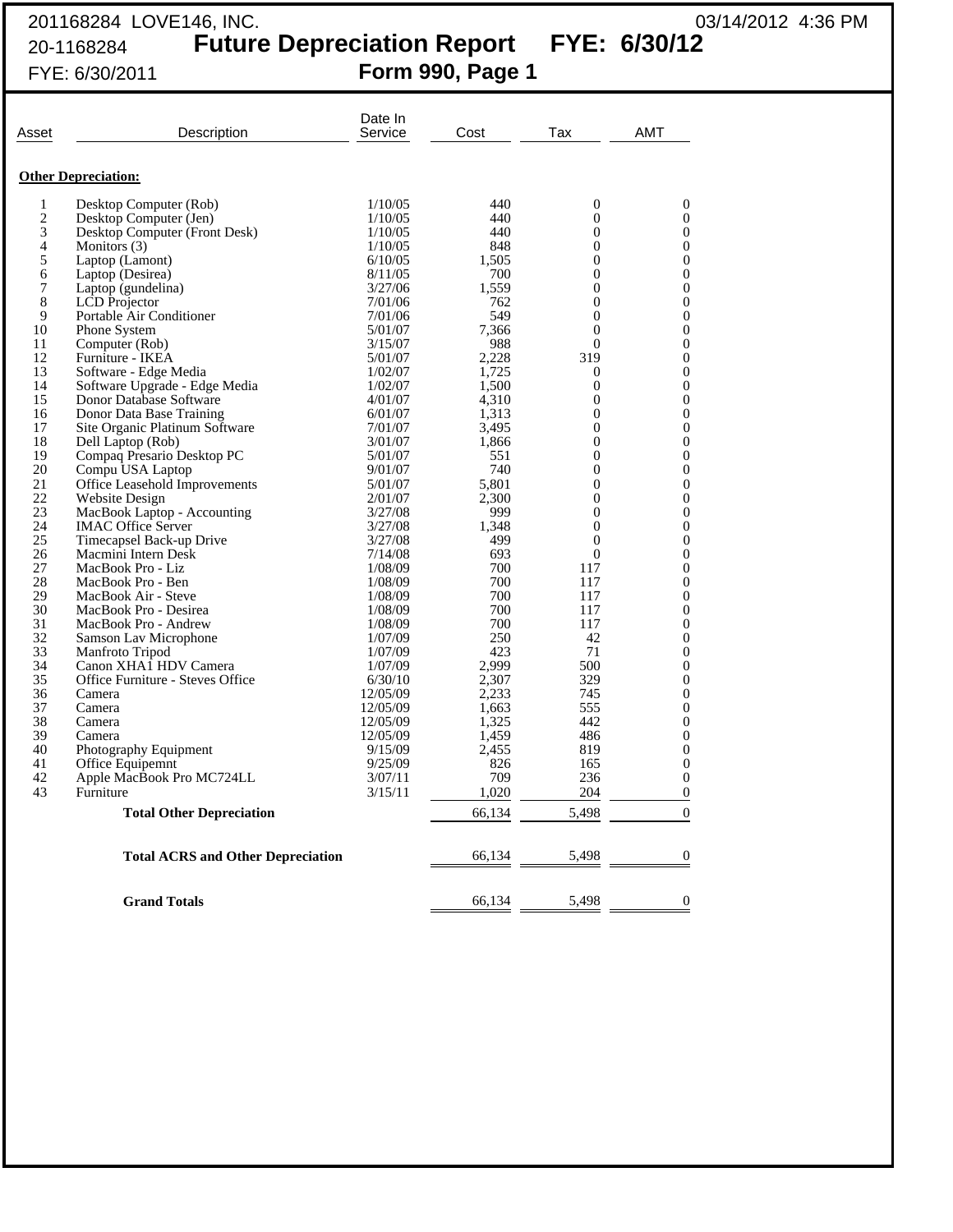## 201168284 LOVE146, INC. 03/14/2012 4:36 PM 20-1168284 **CT Future Depreciation Report FYE: 6/30/12** FYE: 6/30/2011 **Form 990, Page 1**

| Asset                    | Description                                     | Date In<br>Service | Cost           | СT                   |
|--------------------------|-------------------------------------------------|--------------------|----------------|----------------------|
|                          | <b>Other Depreciation:</b>                      |                    |                |                      |
| 1                        | Desktop Computer (Rob)                          | 1/10/05            | 440            | $\overline{0}$       |
| 2                        | Desktop Computer (Jen)                          | 1/10/05            | 440            | $\theta$             |
| 3                        | Desktop Computer (Front Desk)                   | 1/10/05            | 440            | $\overline{0}$       |
| $\overline{\mathcal{L}}$ | Monitors (3)                                    | 1/10/05            | 848            | $\Omega$             |
| 5                        | Laptop (Lamont)                                 | 6/10/05            | 1,505          | $\theta$             |
| 6                        | Laptop (Desirea)                                | 8/11/05            | 700            | 0                    |
| 7                        | Laptop (gundelina)                              | 3/27/06            | 1,559          | $\overline{0}$       |
| 8                        | <b>LCD</b> Projector                            | 7/01/06            | 762            | $\theta$             |
| 9                        | Portable Air Conditioner                        | 7/01/06            | 549            | $\overline{0}$       |
| 10                       | Phone System                                    | 5/01/07            | 7,366          | $\Omega$             |
| 11                       | Computer (Rob)                                  | 3/15/07            | 988            | $\overline{0}$       |
| 12                       | Furniture - IKEA                                | 5/01/07            | 2,228          | 319                  |
| 13                       | Software - Edge Media                           | 1/02/07            | 1,725          | $\theta$             |
| 14                       | Software Upgrade - Edge Media                   | 1/02/07            | 1,500          | $\Omega$             |
| 15                       | Donor Database Software                         | 4/01/07            | 4,310          | $\overline{0}$       |
| 16<br>17                 | Donor Data Base Training                        | 6/01/07            | 1,313          | $\Omega$<br>$\Omega$ |
| 18                       | Site Organic Platinum Software                  | 7/01/07            | 3,495<br>1,866 | $\overline{0}$       |
| 19                       | Dell Laptop (Rob)<br>Compaq Presario Desktop PC | 3/01/07<br>5/01/07 | 551            | $\overline{0}$       |
| 20                       | Compu USA Laptop                                | 9/01/07            | 740            | $\Omega$             |
| 21                       | <b>Office Leasehold Improvements</b>            | 5/01/07            | 5.801          | $\overline{0}$       |
| 22                       | Website Design                                  | 2/01/07            | 2.300          | $\Omega$             |
| 23                       | MacBook Laptop - Accounting                     | 3/27/08            | 999            | $\Omega$             |
| 24                       | <b>IMAC Office Server</b>                       | 3/27/08            | 1,348          | $\overline{0}$       |
| 25                       | Timecapsel Back-up Drive                        | 3/27/08            | 499            | $\overline{0}$       |
| 26                       | Macmini Intern Desk                             | 7/14/08            | 693            | $\Omega$             |
| 27                       | MacBook Pro - Liz                               | 1/08/09            | 700            | 117                  |
| 28                       | MacBook Pro - Ben                               | 1/08/09            | 700            | 117                  |
| 29                       | MacBook Air - Steve                             | 1/08/09            | 700            | 117                  |
| 30                       | MacBook Pro - Desirea                           | 1/08/09            | 700            | 117                  |
| 31                       | MacBook Pro - Andrew                            | 1/08/09            | 700            | 117                  |
| 32                       | Samson Lav Microphone                           | 1/07/09            | 250            | 42                   |
| 33                       | Manfroto Tripod                                 | 1/07/09            | 423            | 71                   |
| 34                       | Canon XHA1 HDV Camera                           | 1/07/09            | 2.999          | 500                  |
| 35                       | Office Furniture - Steves Office                | 6/30/10            | 2,307          | 329                  |
| 36                       | Camera                                          | 12/05/09           | 2,233          | 745                  |
| 37                       | Camera                                          | 12/05/09           | 1,663          | 555                  |
| 38                       | Camera                                          | 12/05/09           | 1.325          | 442                  |
| 39                       | Camera                                          | 12/05/09           | 1,459          | 486                  |
| 40<br>41                 | Photography Equipment                           | 9/15/09            | 2,455          | 819                  |
| 42                       | Office Equipemnt                                | 9/25/09<br>3/07/11 | 826<br>709     | 165<br>236           |
| 43                       | Apple MacBook Pro MC724LL<br>Furniture          | 3/15/11            | 1,020          | 204                  |
|                          | <b>Total Other Depreciation</b>                 |                    | 66,134         | 5,498                |
|                          |                                                 |                    |                |                      |
|                          | <b>Total ACRS and Other Depreciation</b>        |                    | 66,134         | 5,498                |
|                          | <b>Grand Totals</b>                             |                    | 66,134         | 5,498                |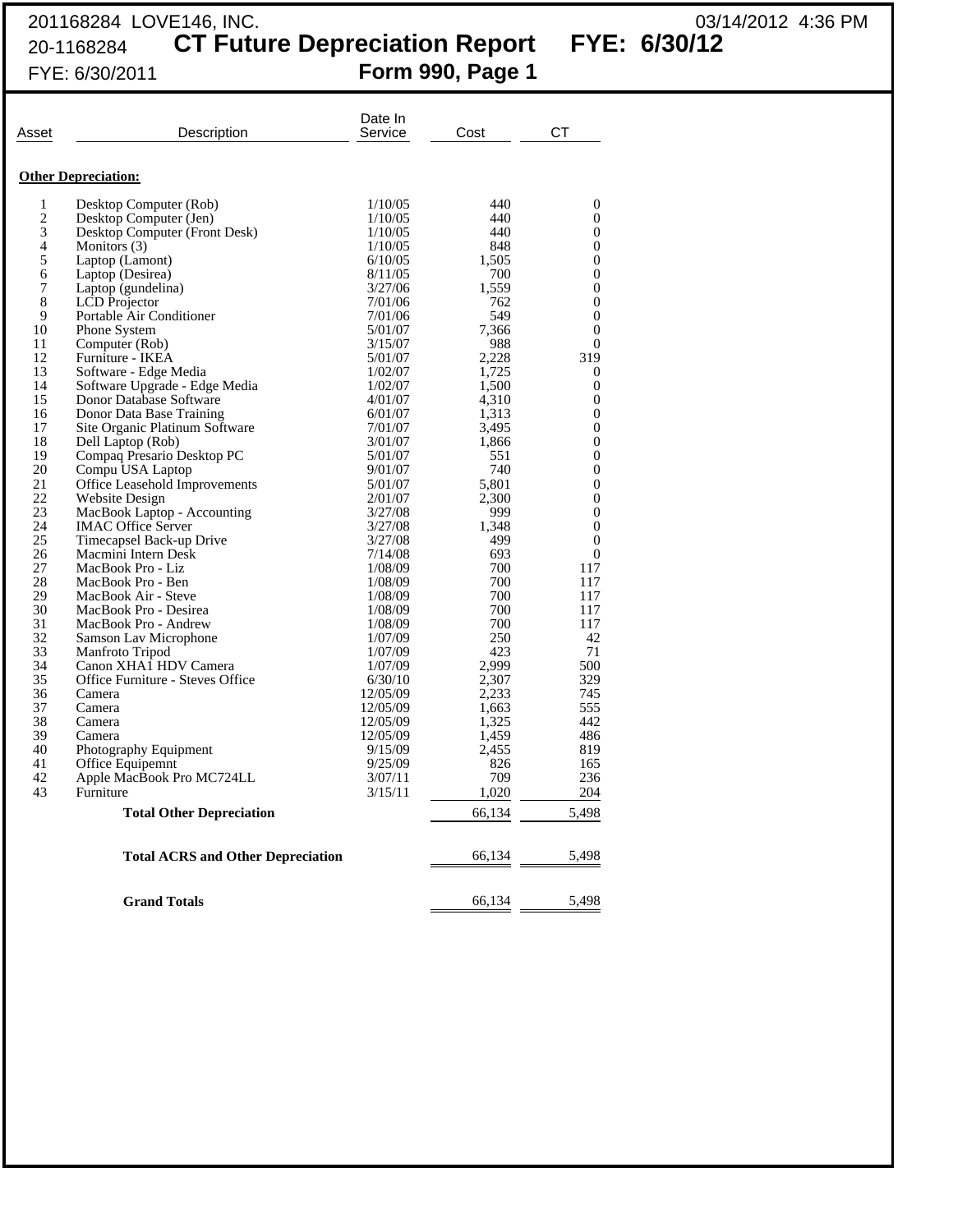| 201168284 LOVE146, INC.<br>20-1168284<br>FYE: 6/30/2011 | <b>Federal Statements</b>                              |                                          |  | 3/14/2012 4:37 PM |                                                      |               |
|---------------------------------------------------------|--------------------------------------------------------|------------------------------------------|--|-------------------|------------------------------------------------------|---------------|
|                                                         |                                                        | <b>Taxable Dividends from Securities</b> |  |                   |                                                      |               |
| <b>Description</b>                                      |                                                        |                                          |  |                   |                                                      |               |
|                                                         |                                                        | Unrelated                                |  |                   | Exclusion Postal Acquired after<br>Code Code 6/30/75 | <b>US</b>     |
|                                                         | Amount                                                 | <b>Business Code</b>                     |  |                   |                                                      | Obs (\$ or %) |
| Interest income                                         | $\boldsymbol{\mathop{\mathop{\rm s}}\nolimits}$<br>209 |                                          |  |                   |                                                      |               |
| Total                                                   | \$<br>209                                              |                                          |  |                   |                                                      |               |
|                                                         |                                                        |                                          |  |                   |                                                      |               |
|                                                         |                                                        |                                          |  |                   |                                                      |               |
|                                                         |                                                        |                                          |  |                   |                                                      |               |
|                                                         |                                                        |                                          |  |                   |                                                      |               |
|                                                         |                                                        |                                          |  |                   |                                                      |               |
|                                                         |                                                        |                                          |  |                   |                                                      |               |
|                                                         |                                                        |                                          |  |                   |                                                      |               |
|                                                         |                                                        |                                          |  |                   |                                                      |               |
|                                                         |                                                        |                                          |  |                   |                                                      |               |
|                                                         |                                                        |                                          |  |                   |                                                      |               |
|                                                         |                                                        |                                          |  |                   |                                                      |               |
|                                                         |                                                        |                                          |  |                   |                                                      |               |
|                                                         |                                                        |                                          |  |                   |                                                      |               |
|                                                         |                                                        |                                          |  |                   |                                                      |               |
|                                                         |                                                        |                                          |  |                   |                                                      |               |
|                                                         |                                                        |                                          |  |                   |                                                      |               |
|                                                         |                                                        |                                          |  |                   |                                                      |               |
|                                                         |                                                        |                                          |  |                   |                                                      |               |
|                                                         |                                                        |                                          |  |                   |                                                      |               |
|                                                         |                                                        |                                          |  |                   |                                                      |               |
|                                                         |                                                        |                                          |  |                   |                                                      |               |
|                                                         |                                                        |                                          |  |                   |                                                      |               |
|                                                         |                                                        |                                          |  |                   |                                                      |               |
|                                                         |                                                        |                                          |  |                   |                                                      |               |
|                                                         |                                                        |                                          |  |                   |                                                      |               |
|                                                         |                                                        |                                          |  |                   |                                                      |               |
|                                                         |                                                        |                                          |  |                   |                                                      |               |
|                                                         |                                                        |                                          |  |                   |                                                      |               |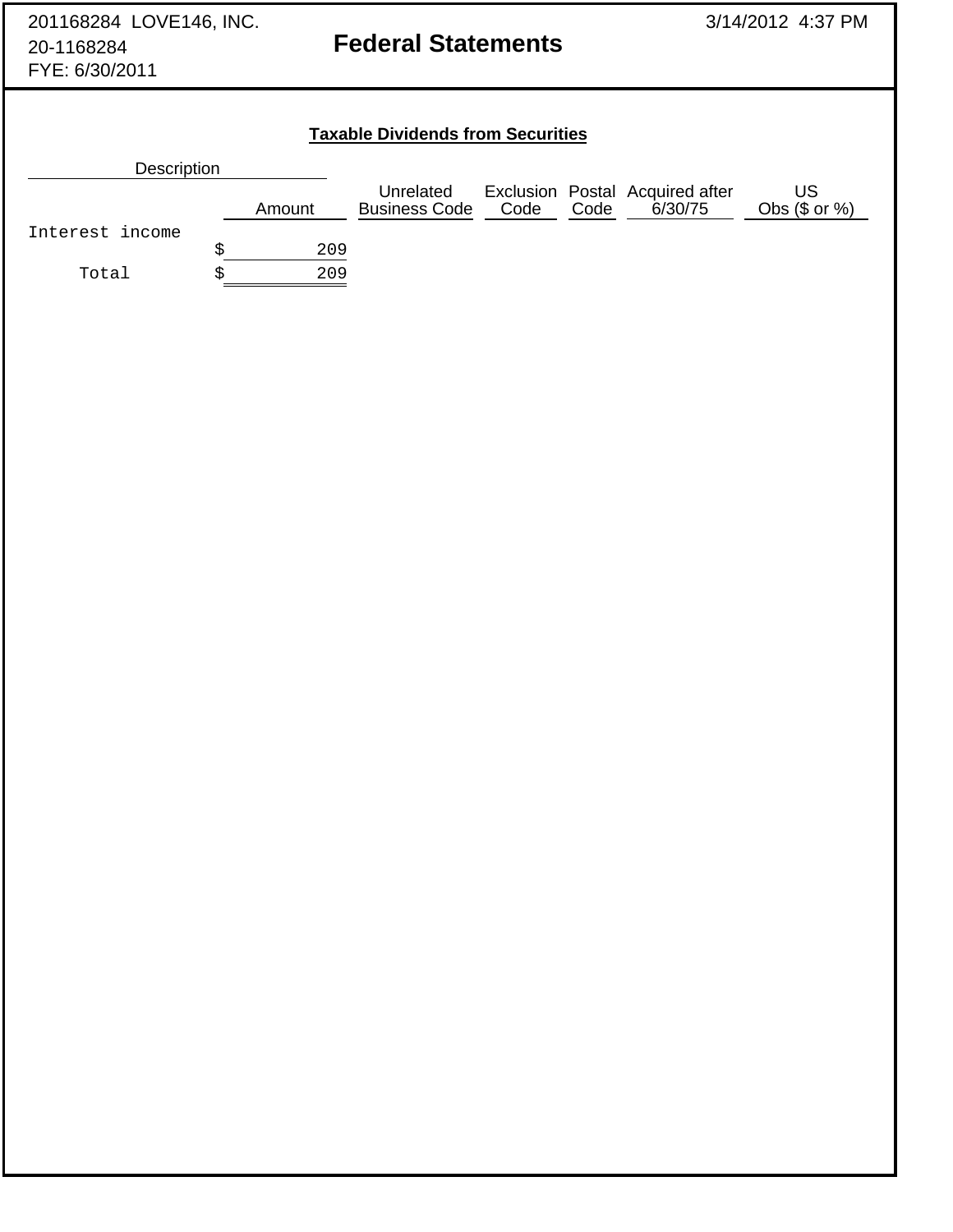# **Federal Statements**

| Description             | Total<br>Expenses |  | Program<br>Service |  | Management &<br>General |  | Fund<br>Raising |  |
|-------------------------|-------------------|--|--------------------|--|-------------------------|--|-----------------|--|
| Other Professional Fees | 75,506            |  | 38,467             |  | 17,455                  |  | 19,584          |  |
| Total                   | 75,506            |  | 38,467             |  | 17,455                  |  | 19,584          |  |

| Description                                                     | Total<br>Expenses       |  | Program<br>Service      |  | Management &<br>General |  | Fund<br>Raising |  |
|-----------------------------------------------------------------|-------------------------|--|-------------------------|--|-------------------------|--|-----------------|--|
| Office Equipment<br>Staff Development<br>Dues and Subscriptions | 3,621<br>3,203<br>1,367 |  | 1,817<br>1,023<br>1,288 |  | 1,598<br>2,180<br>70    |  | 206             |  |
| Total                                                           | 8,191                   |  | 4,128                   |  | 3,857                   |  | 206             |  |